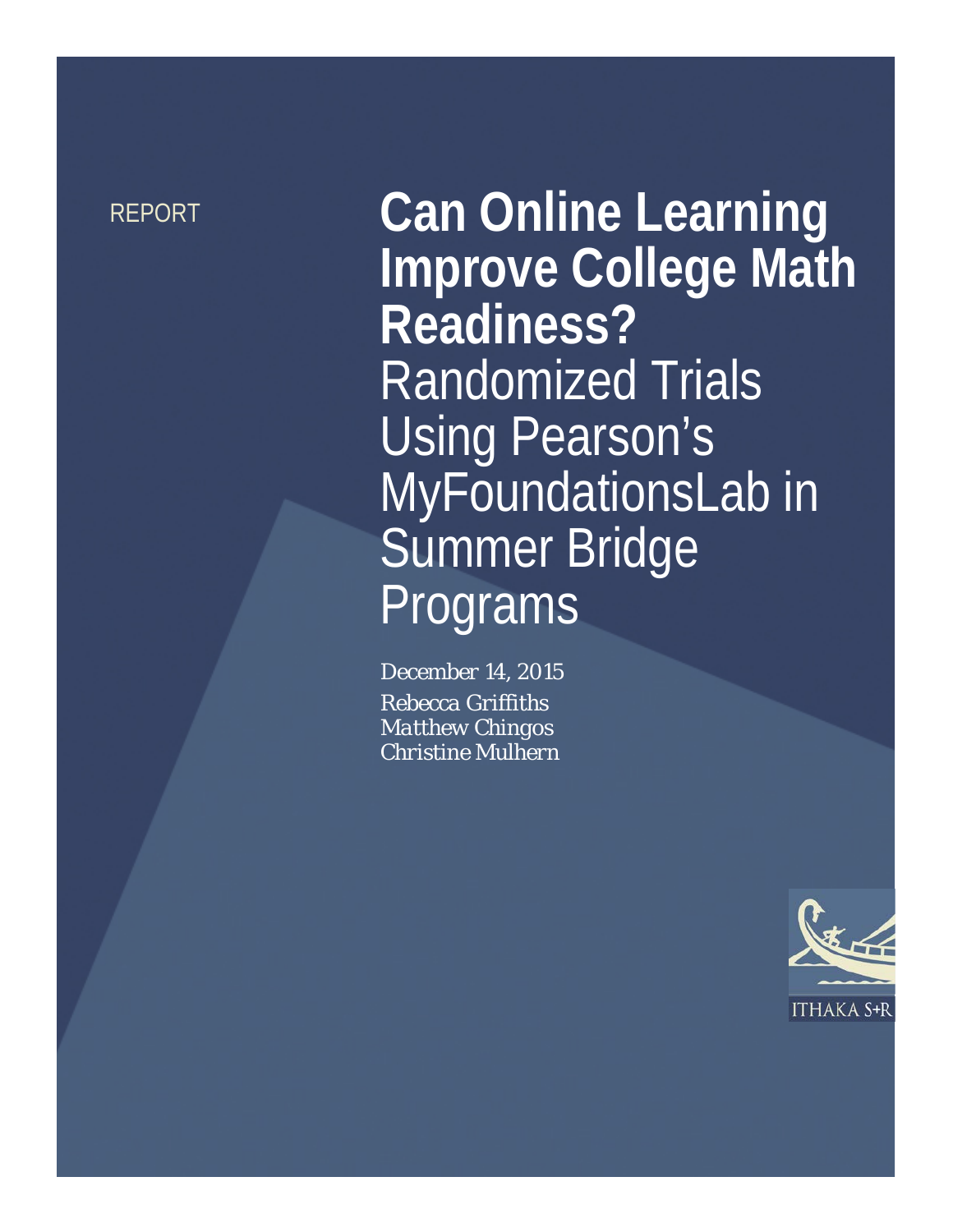

Ithaka S+R is a strategic consulting and research service provided by ITHAKA, a not-for-profit organization dedicated to helping the academic community use digital technologies to preserve the scholarly record and to advance research and teaching in sustainable ways. Ithaka S+R focuses on the transformation of scholarship and teaching in an online environment, with the goal of identifying the critical issues facing our community and acting as a catalyst for change. JSTOR, a research and learning platform, and Portico, a digital preservation service, are also part of ITHAKA.

Copyright 2015 ITHAKA. This work is licensed under a Creative Commons Attribution-NonCommercial 4.0 International License. To view a copy of the license, please see http://creativecommons.org/licenses/by-nc/4.0/.

ITHAKA is interested in disseminating this brief as widely as possible. Please contact us with any questions about using the report: research@ithaka.org.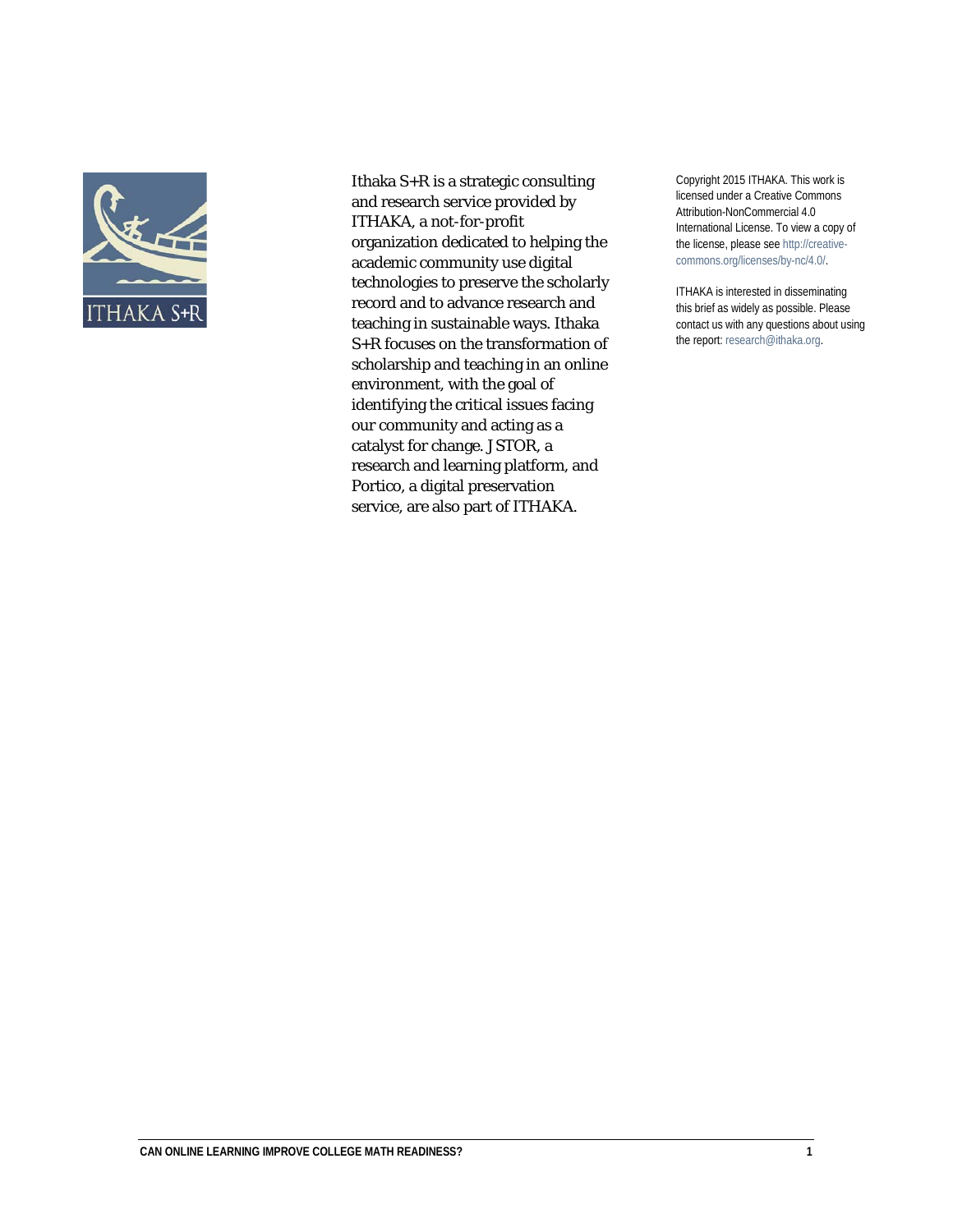# **Executive Summary**

Far too many students in the United States start their postsecondary education without being able to demonstrate the skills and knowledge deemed necessary to succeed in college-level math. Colleges and universities have traditionally dealt with this problem by placing students in full-semester developmental courses for which they must pay full tuition but do not receive college credit. It has become clear, however, that this approach has serious drawbacks, as students who start out in remediation are far less likely to attain a degree. Developmental courses are increasingly seen as a barrier rather than a bridge to college success. A great deal of experimentation is underway to find solutions that are more effective and less costly for students.

Summer bridge programs are a popular approach to helping students close gaps before they start their first year of college. These are typically intensive, 4 to 5 week interventions that aim to address multiple areas of deficiency, including math, reading and writing, and study skills. Research suggests that summer bridge programs can help students start college on stronger footing, at least in the short term, but that benefits fade by the end of two years without additional support. Summer programs are not a practical solution for everyone—they are costly for the institution to provide and many students are not able or willing to spend a large part of the summer between high school and college in intensive, campus-based programs. In fact, students who most need remediation may also be those who most need to work during the summer to pay for college.

Ithaka S+R worked with five campuses in the University System of Maryland to explore whether an adaptive learning product provided by Pearson could be used to offer more accessible, lower-cost summer programs. The Pearson product, MyFoundationsLab, enhanced with Knewton's adaptive learning engine, aims to personalize study paths for students. Adaptive technologies enable students to identify specific skill gaps and work independently online to address those gaps with interactive instructional materials and assessments. We tested the hypothesis that technology could replace some or all of the traditional instructor-led class time required to help students improve their college readiness while substantially reducing the costs of the intervention.

The study took place in two iterations: first, we conducted pilots using MyFoundationsLab in both blended and online-only formats in order to explore whether this technology could help improve outcomes and/or lower costs. Second, we carried out a field study in which we tested the effects of an online-only program involving access to MyFoundationsLab along with prescribed messaging from facilitators encouraging students to participate and engage with the system. Given findings from earlier studies of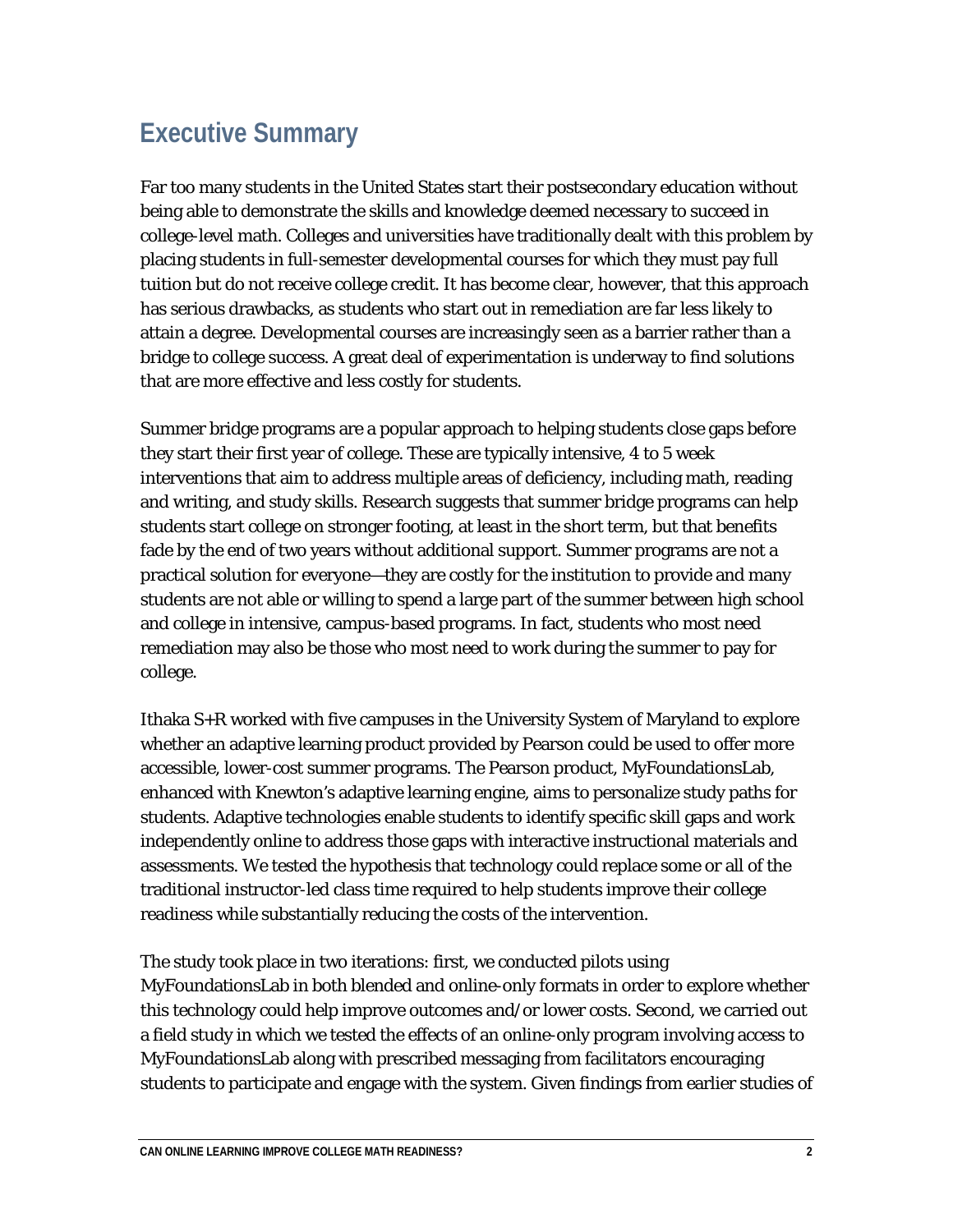summer bridge programs, we did not expect to see dramatic gains in academic performance; the question was whether this intervention could "move the needle" in helping more students enroll and succeed in college-level math.

For the field experiment, incoming first-year students at three institutions in Maryland were randomly assigned to treatment groups and control groups. Treatment group students were invited to participate in the program and provided with free access to MyFoundationsLab, while control group students either received no communications or were provided access to a website with static materials. Both groups of students were invited to retake their institution's placement test and provided with assistance in switching into different math courses if their scores improved enough. In terms of outcomes, we looked at whether students opted to retake placement exams, whether they improved their scores, and how they performed in math courses during the first year of college.

We found that students responded positively to the offer of the program, with between 40% and 70% of students opting to participate across the three sites. Most of these students logged into the online program at least once. At two of the three institutions, students who had access to MyFoundationsLab were significantly more likely to retake the placement test and to improve their scores. We did not, however, see improvements in subsequent academic performance for students who received the intervention as compared to those who did not. Grades in math-related courses and the share of students who took and passed math courses among treatment group students were not statistically different from those of students in the control groups.

It may be that students engaged with the online system enough to achieve a narrowly defined goal—improved test scores—but not sufficiently to generate longer term and more meaningful benefits. We also cannot be sure how much of the improvement in scores was due to actual learning versus just retaking the test. Some data suggest that retaking the test had a positive effect, but that does not mean that the treatment had no impact on knowledge of math.

The online-only program was inexpensive to offer, and most of the cost in normal circumstances would be for software licenses (MyFoundationsLab costs \$36.30 for ten week access per student). This is dramatically less than the average of over \$1,300 per student for a campus-based program cited in one study, $1$  but the return in terms of

[http://www.postsecondaryresearch.org/i/a/document/22731\\_NCPR\\_TexasDSB\\_FullReport.pdf.](http://www.postsecondaryresearch.org/i/a/document/22731_NCPR_TexasDSB_FullReport.pdf)

<span id="page-3-0"></span><sup>1</sup> Elizabeth A. Barnett, Rachel Hare Bork, Alexander K. Mayer, Joshua Pretlow, Heather D. Wathington, Madeline Joy Weiss, "Bridging the Gap: An Impact Study of Eight Developmental Summer Bridge Programs in Texas," *National Center for Postsecondary Research*, June, 2012, ES-3,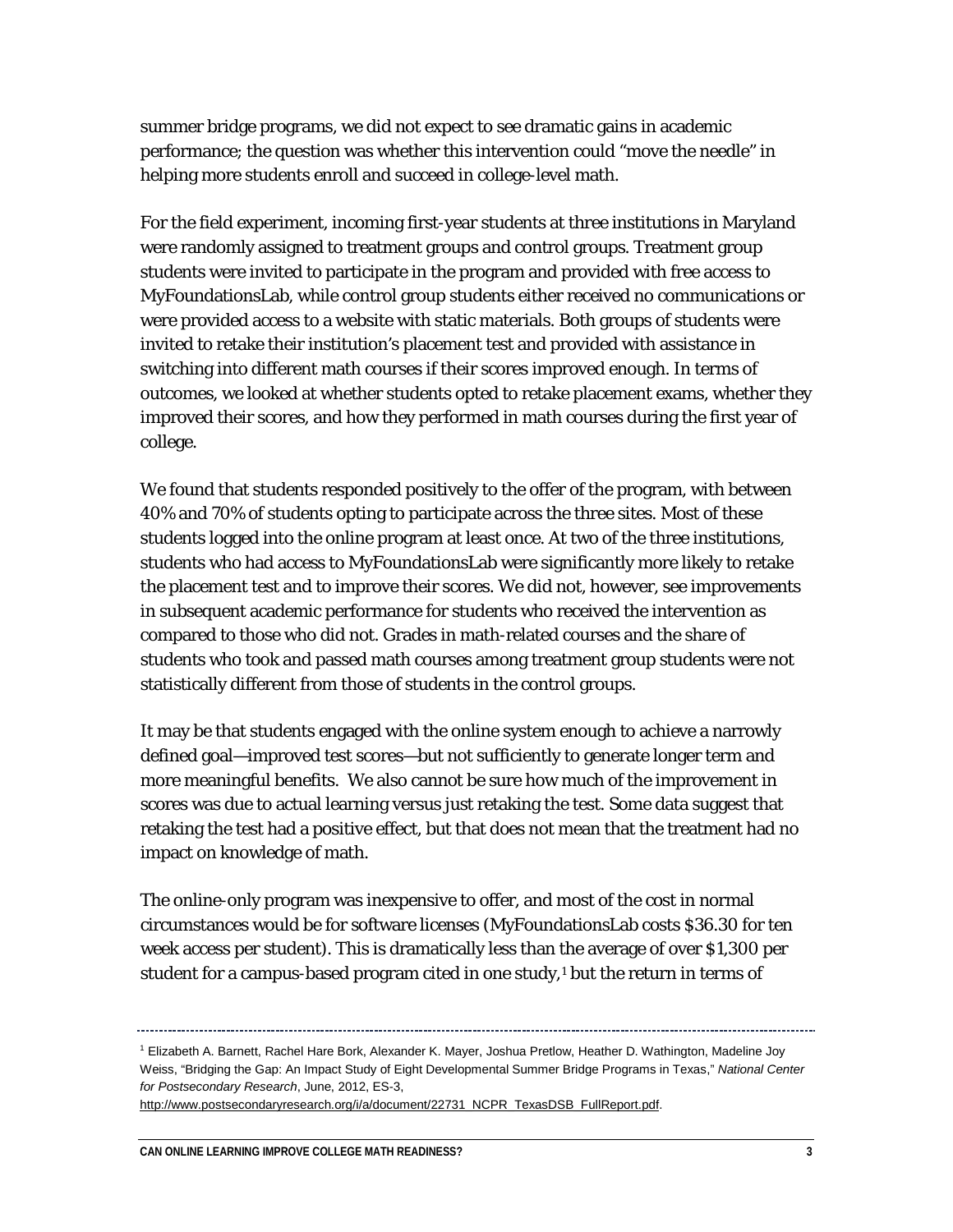student outcomes also appears to be lower. It seems likely that an optimal scenario involves a mix of face-to-face instruction and online work. Indeed, the pilot tests suggest that online technology can be used to reduce instructor cost per student for blended summer programs, but more research is needed to determine conclusively the effects on student learning when some portion of instructor-led class time is replaced with independent online work.

Given what we know now, however, these findings underscore the need for caution in relying on online-only solutions to close the college readiness gap for struggling students.

Our conclusion is that the MyFoundationsLab adaptive learning software can be used to offer a low-cost intervention that leads to improved placement test scores, but not necessarily to improved performance in math courses—arguably the outcome that really matters. It is possible that different software or more effective messaging could spur greater student engagement with the online system in this type of program. Given what we know now, however, these findings underscore the need for caution in relying on online-only solutions to close the college readiness gap for struggling students.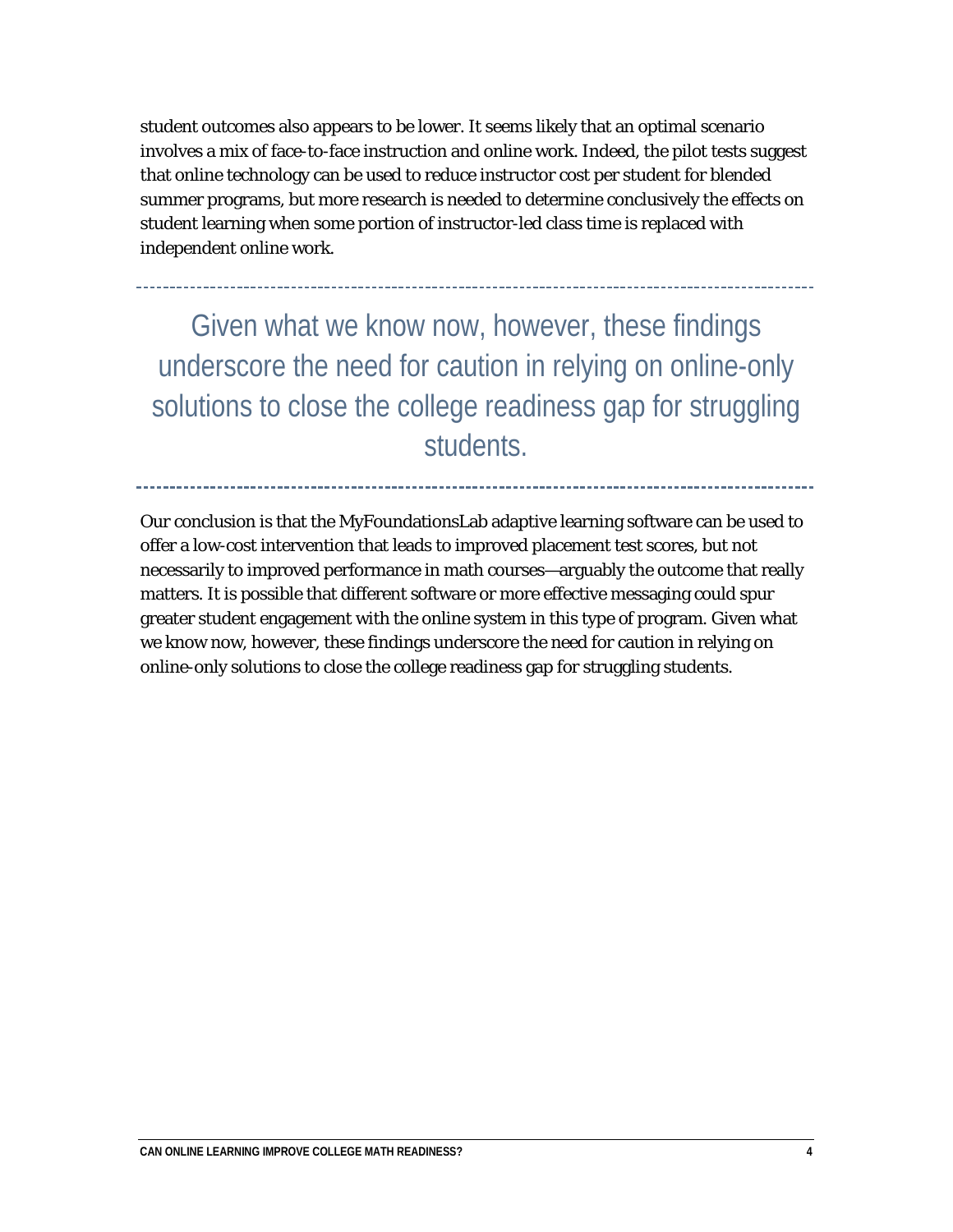# **I. Introduction**

Every year postsecondary institutions in the United States enroll more than 1.5 million students who are identified as not prepared to succeed in college-level mathematics.<sup>[2](#page-5-0)</sup> This problem is particularly acute in community colleges and open enrollment four-year institutions, but even selective research universities take in many students whose math skills are not on track for their desired courses of study. $3$  The standard approach for serving students who are deemed "not ready" for college level math has been to place them in remedial or developmental courses, typically a sequence of full semester courses starting as low as basic math (whole numbers, fractions, decimals, and so on). These courses do not count towards college degrees but still incur tuition and fees.

It is evident that this approach has substantial drawbacks. At the national level, students who start out in remedial courses have poor graduation prospects—only about a third of these students in four-year colleges finish in six years, and less than ten percent of community college students who start in remedial courses attain a degree in three years.[4](#page-5-2) Moreover, the costs are substantial: a study conducted in 2009 estimated national direct costs of remediation at \$3.6 billion[.5](#page-5-3)

Educators, administrators, researchers, and policy makers are pursuing a variety of approaches to address this problem. Some question whether students, at least those with test scores close to cutoff points, might pass college level math courses if given the chance. A study conducted by the Community College Research Center at Columbia University found that a significant portion of students who placed into developmental courses could have succeeded in college-level ones, and urged institutions to consider a broader set of indicators when making placement decisions. $6$  Some institutions have compressed developmental course sequences or eliminated them altogether, replacing

<span id="page-5-3"></span><sup>5</sup> Alliance for Excellent Education, *Saving Now and Saving Later: How High School Reform Can Reduce the Nation's Wasted Remediation Dollars*, Issue brief, May 5, 2011[, http://all4ed.org/reports-factsheets/saving-now-and-saving-later](http://all4ed.org/reports-factsheets/saving-now-and-saving-later-how-high-school-reform-can-reduce-the-nations-wasted-remediation-dollars/)[how-high-school-reform-can-reduce-the-nations-wasted-remediation-dollars/.](http://all4ed.org/reports-factsheets/saving-now-and-saving-later-how-high-school-reform-can-reduce-the-nations-wasted-remediation-dollars/)

<span id="page-5-4"></span><sup>6</sup> Clive R. Belfield and Peter M. Crosta, "Predicting Success in College: The Importance of Placement Tests and High School Transcripts," *CCRC Working Paper*, No 42 (February 2012), [http://ccrc.tc.columbia.edu/media/k2/attachments/predicting-success-placement-tests-transcripts.pdf.](http://ccrc.tc.columbia.edu/media/k2/attachments/predicting-success-placement-tests-transcripts.pdf)

<span id="page-5-0"></span><sup>&</sup>lt;sup>2</sup> NCES Digest of Education Statistics for 2014 Table 311.4 indicates that in 2011/12 academic year 16.2% of 9.4 million incoming first year students took remedial math.

<span id="page-5-1"></span><sup>&</sup>lt;sup>3</sup> For example, 20 percent of students accepted at the University of Maryland College Park, the state's flagship university, place into remedial math. See Complete College America, *Remediation: Higher Education's Bridge to Nowhere*, 2012, p. 9, [http://www.completecollege.org/docs/CCA-Remediation-final.pdf.](http://www.completecollege.org/docs/CCA-Remediation-final.pdf)

<span id="page-5-2"></span><sup>4</sup> Complete College America, *Time is the Enemy: The Surprising Truth About Why Today's College Students Aren't Graduating ...and What Needs to Change*, 2011, p. 14[, http://www.completecollege.org/docs/Time\\_Is\\_the\\_Enemy.pdf.](http://www.completecollege.org/docs/Time_Is_the_Enemy.pdf)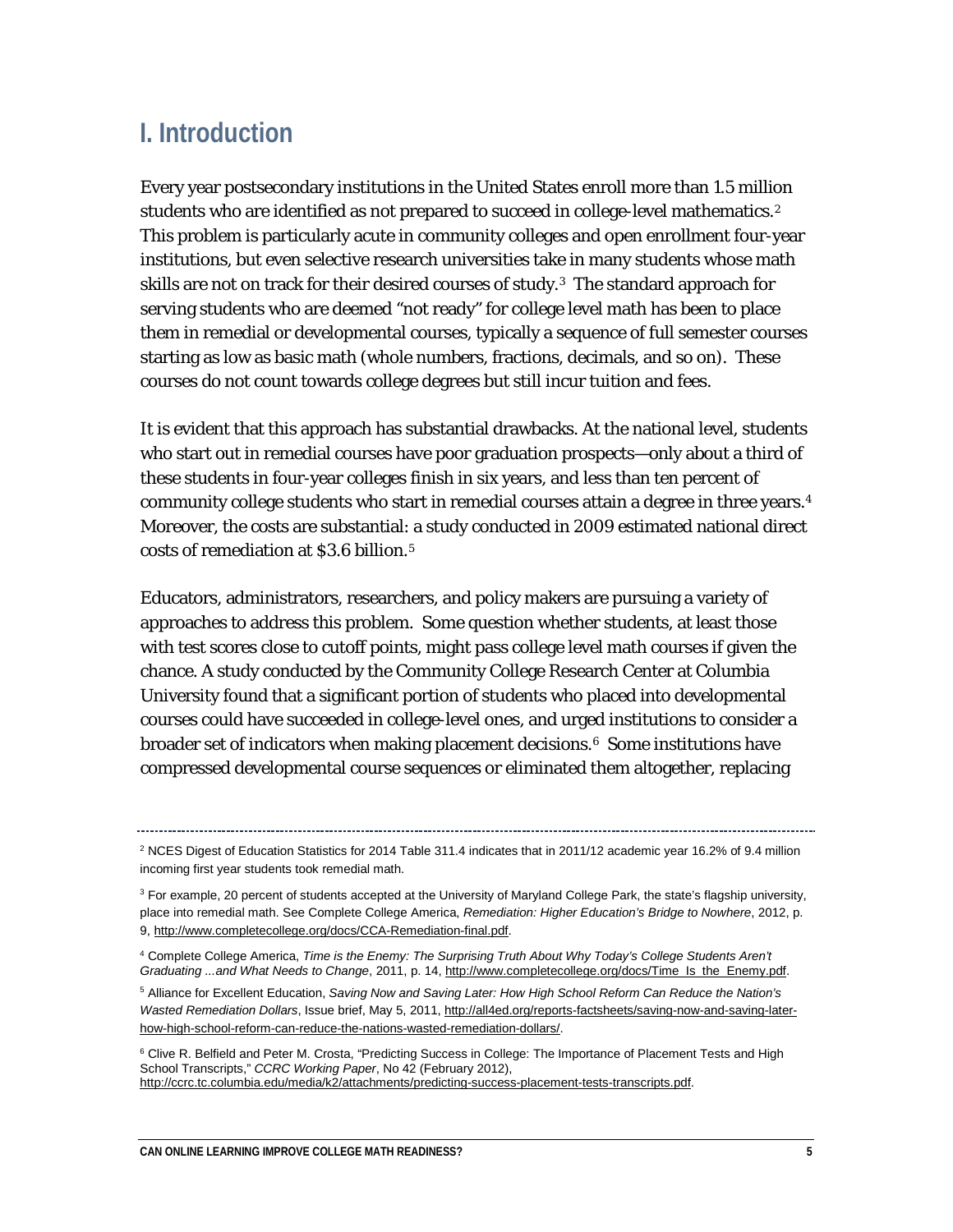them with co-curricular supports, such as tutoring services.<sup>[7](#page-6-0)</sup> State legislators are also getting involved: North Carolina four-year institutions are banned from providing developmental courses, and in Florida all high school graduates are entitled to take college level courses if they so choose.

Summer bridge programs are one long-standing approach to improving college readiness.[8](#page-6-1) These are typically intensive, campus-based programs offered during the summer between high school and college. They can aim to improve multiple dimensions of college readiness, including study habits and life skills in addition to math and literacy skills.<sup>[9](#page-6-2)</sup> Some evaluations of summer bridge programs have found benefits for students from these intensive programs. For example, a study at the University of Arizona found positive effects on students' academic skills, self-efficacy, and first semester grades.[10](#page-6-3)  The most rigorous study of summer bridge programs to date compared outcomes over a two-year period for students who participated in these programs with those of students who did not. This study involved six community colleges and two open enrollment institutions in Texas and used random assignment. The researchers found that the programs positively impacted students' pass rates in college-level math and writing, as well as completion of math and writing courses, for the first year and a half. They did not, however, find any effects on the number of credits attempted or earned, or persistence rates over a two-year period. The authors surmised that it is not realistic to expect sustained long-term impacts from a short-term, intensive intervention.<sup>[11](#page-6-4)</sup>

<span id="page-6-0"></span><sup>7</sup> Se[e https://www.chattanoogastate.edu/high-school/sails](https://www.chattanoogastate.edu/high-school/sails) for description of the SAILS program in Tennessee. For example, Austin Peay State University replaced remedial courses with credit-bearing ones with extra supports. The University of Maryland College Park places the top 60 percent of students who place into developmental math in a time credit-bearing co-requisite math course that meets five days per week. See Complete College America, *Remediation: Higher Education's Bridge to Nowhere*, 2012, p. 9[, http://www.completecollege.org/docs/CCA-Remediation-final.pdf.](http://www.completecollege.org/docs/CCA-Remediation-final.pdf)

<span id="page-6-1"></span><sup>8</sup> See, for example Carmel Myers and Susan Drevlow, "Summer Bridge Program: A Dropout Intervention Program for Minority and Low-Income Students at the University of California, San Diego," (presentation, Annual Meeting of the American Education Research Association, New York, NY, March 21, 1982).

<span id="page-6-2"></span>9 Nolan L. Cabrera, Danielle D. Miner, and Jeffrey F. Milem, "Can a Summer Bridge Program Impact First-Year Persistence and Performance? A Case Study of the New Start Summer Program," *Research in Higher Education* (December 2011) DOI [10.1007/s11162-013-9286-7.](http://dx.doi.org/10.1007/s11162-013-9286-7)

<span id="page-6-3"></span><sup>10</sup> Terrell L. Strayhorn, "Bridging the Pipeline: Increasing Underrepresented Students' Preparation for College Through a Summer Bridge Program," *American Behavioral Scientist* 55, no. 2 (February 2011): 142-159, DOI [10.1177/0002764210381871.](http://dx.doi.org/10.1177/0002764210381871)

<span id="page-6-4"></span><sup>11</sup> Barnett et al, "Bridging the Gap."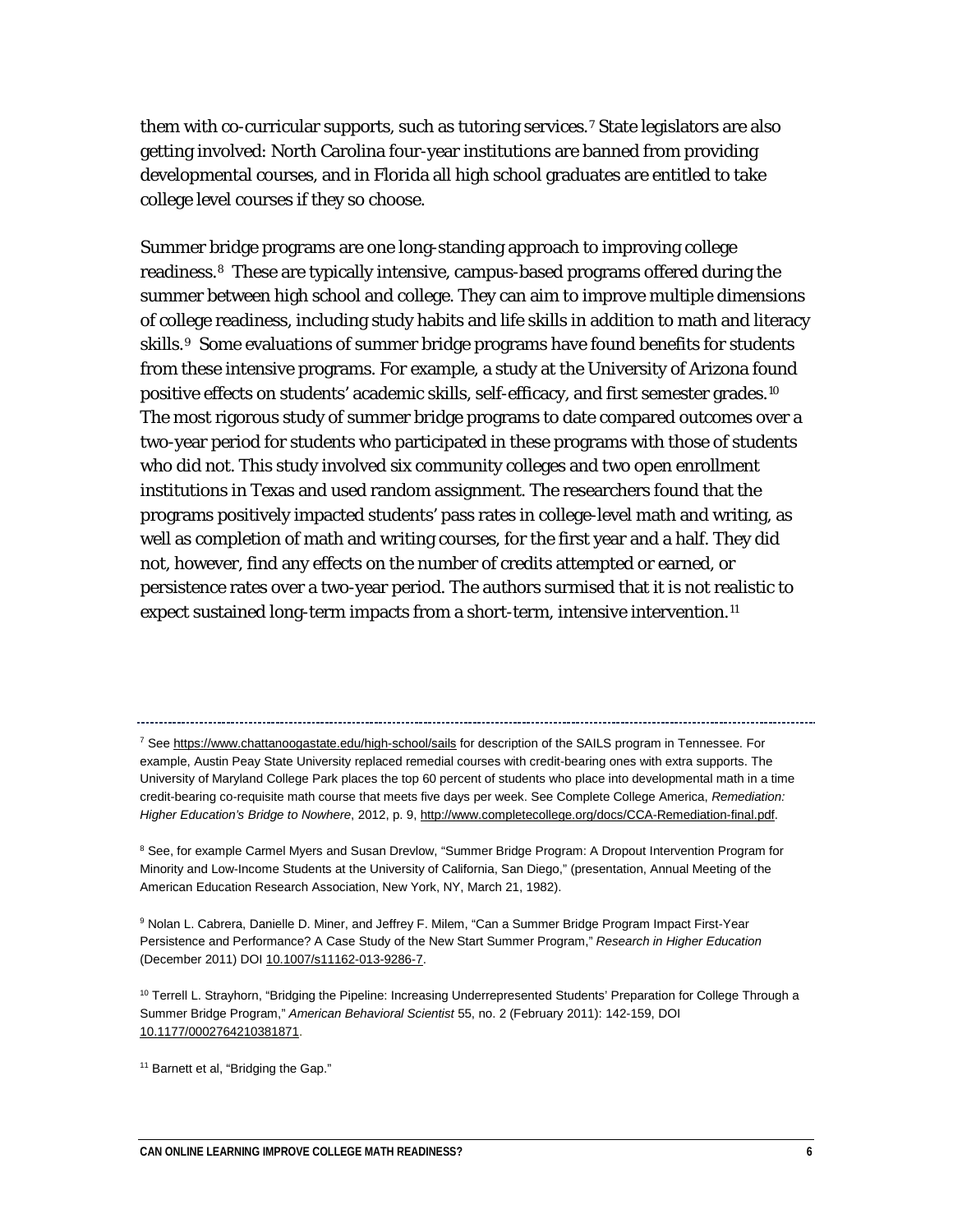Summer bridge programs have other drawbacks. Not all students are able and/or willing to commit the necessary time during the summer after senior year—typically three to six hours per day for four to five weeks.[12](#page-7-0) Moreover, these programs are expensive to provide, particularly if they are residential. The Texas study found that average costs per student to the institution ranged from \$835 to \$2,349, with an average of \$1,319.[13](#page-7-1) (This includes a stipend of up to \$400 provided to students.) Given the high costs of summer bridge programs, as well as remedial courses, institutions continue to look for more costeffective ways to prepare students for college-level math.

#### *Potential of Emerging Technologies*

There are many instances of improved outcomes associated with implementation of learning technologies, but it has proven difficult to replicate these benefits at a large scale.

The potential for online technologies to improve learning outcomes and lower costs in higher education is a topic of great interest. There are many instances of improved outcomes associated with implementation of learning technologies, but it has proven difficult to replicate these benefits at a large scale. From a research perspective, it has also been hard to tease out the effects of technology from other implementation factors, such as quality of instruction and student characteristics.[14](#page-7-2) A 2011 meta-analysis of research on online learning found no significant difference in outcomes between online and face-to-face instruction, and more recent experiments have also failed to detect significant improvements (or decrements) associated with adoption of technology in hybrid formats (i.e. courses that combine both face-to-face and online instruction).<sup>[15](#page-7-3)</sup>

<span id="page-7-0"></span> $12$  At one university in Maryland, for example, only one percent of summer session students had children, compared to 60 percent for the student body as a whole.

<span id="page-7-1"></span><sup>13</sup> Barnett et al, "Bridging the Gap," ES-3.

<span id="page-7-2"></span><sup>14</sup> The National Center for Academic Transformation provides many case studies that incorporate technology in course redesigns, often with encouraging results. Course redesigns typically involve multiple changes to instruction, making it hard to isolate the effects of the technology.

<span id="page-7-3"></span><sup>15</sup> Barbara Means, Yukie Toyama, Robert Murphy, Marianne Bakia, and Karla Jones, *Evaluation of Evidence-Based Practices in Online Learning: A Meta-Analysis and Review of Online Learning Studies*, report for the U.S. Department of Education, revised September 2010, https://www2.ed.gov/rschstat/eval/tech/evidence-based-practices/finalreport.pdf.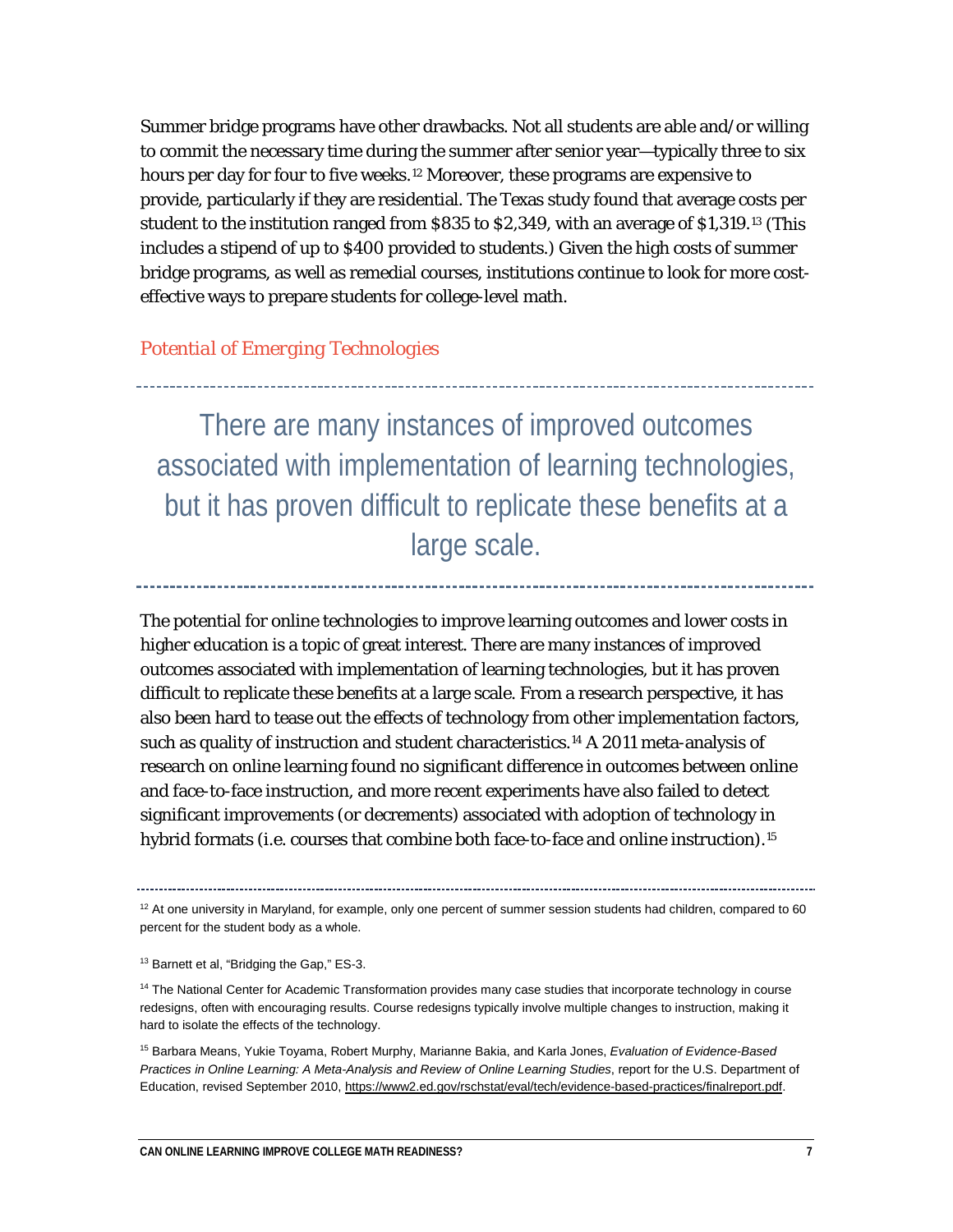Still, optimism about the potential of online learning technologies persists, fueled in part by the enormous effort and investment focused on developing more interactive and engaging educational technologies.[16](#page-8-0) In the first six months of 2015, investors poured over \$2.5 billion into "instructional products directly involved in the learning process."[17](#page-8-1) Encouraging findings in large scale studies in the K-12 sector—where it is more feasible to randomly assign schools to different conditions—also provide reason to be hopeful that gains could be realized more systematically in postsecondary education as technologies and implementation methods advance.<sup>[18](#page-8-2)</sup>

Much of this enthusiasm has focused on the development of adaptive learning technology.[19](#page-8-3) These systems aim to capture information about individual students as they interact with the software and use this information to create customized learning paths targeted to their needs. This can mean identifying specific areas of weakness and directing students to work on those skills, changing the context in which concepts are embedded to reflect the interests of the learner, or modifying the pace of instruction to suit individual needs. The hope is that adaptive technology will enable students to increase their knowledge and skills more effectively and efficiently than traditional instruction (at least for some types of content), and that it will prove more engaging than earlier technologies. While much unsubstantiated hype is bandied about by developers, there is still good reason to expect that the tools available to faculty and institutions will

William G. Bowen, Matthew Chingos, Kelly A. Lack, and Thomas I. Nygren, "Interactive Learning Online: Evidence from Randomized Trials," *Ithaka S+R*, May 22, 2012, [http://www.sr.ithaka.org/publications/interactive-learning-online-at-public](http://www.sr.ithaka.org/publications/interactive-learning-online-at-public-universities-evidence-from-randomized-trials/)[universities-evidence-from-randomized-trials/.](http://www.sr.ithaka.org/publications/interactive-learning-online-at-public-universities-evidence-from-randomized-trials/) Rebecca Griffiths, Matthew Chingos, Christine Mulhern, Richard Spies, "Interactive Online Learning on Campus: Testing MOOCs and Other Platforms in Hybrid Formats in the University System of Maryland", *Ithaka S+R*, July 10, 2014, [http://www.sr.ithaka.org/publications/interactive-learning-online-at-public](http://www.sr.ithaka.org/publications/interactive-learning-online-at-public-universities-evidence-from-randomized-trials/)[universities-evidence-from-randomized-trials/.](http://www.sr.ithaka.org/publications/interactive-learning-online-at-public-universities-evidence-from-randomized-trials/) D. Derek Wu, "Online Learning in Postsecondary Education: A Review of the Empirical Literature (2013-2014)," Ithaka S+R, March 11, 2015[, http://www.sr.ithaka.org/publications/online-learning](http://www.sr.ithaka.org/publications/online-learning-in-postsecondary-education/)[in-postsecondary-education/.](http://www.sr.ithaka.org/publications/online-learning-in-postsecondary-education/)

<span id="page-8-0"></span><sup>16</sup> See, for example, the Next Generation Courseware grant program of the Bill & Melinda Gates Foundation. [http://www.gatesfoundation.org/Media-Center/Press-Releases/2014/09/Gates-Foundation-Announces-Finalists-for-\\$20-](http://www.gatesfoundation.org/Media-Center/Press-Releases/2014/09/Gates-Foundation-Announces-Finalists-for-$20-Million-in-Digital-Courseware-Investments) [Million-in-Digital-Courseware-Investments.](http://www.gatesfoundation.org/Media-Center/Press-Releases/2014/09/Gates-Foundation-Announces-Finalists-for-$20-Million-in-Digital-Courseware-Investments)

<span id="page-8-1"></span><sup>17</sup> Carl Straumsheim, "Ed Tech's Funding Frenzy," *Inside Higher Ed*, July 24. 2015, [https://www.insidehighered.com/news/2015/07/24/investments-ed-tech-companies-reach-new-high-first-half-2015.](https://www.insidehighered.com/news/2015/07/24/investments-ed-tech-companies-reach-new-high-first-half-2015)

<span id="page-8-2"></span><sup>18</sup> See, for example, John F. Pane, Beth Ann Griffin, Daniel F. McCaffrey, and Rita Karam, "Effectiveness of Cognitive Tutor Algebra I at Scale," *Educational Evaluation and Policy Analysis*, 36, no. 2 (June 2014): 127-144, DOI: [10.3102/0162373713507480.](http://dx.doi.org/10.3102/0162373713507480) See also John F. Pane, Elizabeth D. Steiner, Matthew D. Baird, Laura S. and Hamilton, *Continued Progress: Promising Evidence on Personalized Learning*, (Santa Monica, CA: RAND Corporation, 2015). DOI: [10.7249/RR1365.1.](http://dx.doi.org/10.7249/RR1365.1)

<span id="page-8-3"></span><sup>19</sup> For an overview of a number of adaptive learning solutions, see Jessie Brown, "Personalizing Post-Secondary Education: An Overview of Adaptive Learning Solutions for Higher Education," *Ithaka S+R*, March 18, 2015, [http://www.sr.ithaka.org/publications/personalizing-post-secondary-education/.](http://www.sr.ithaka.org/publications/personalizing-post-secondary-education/)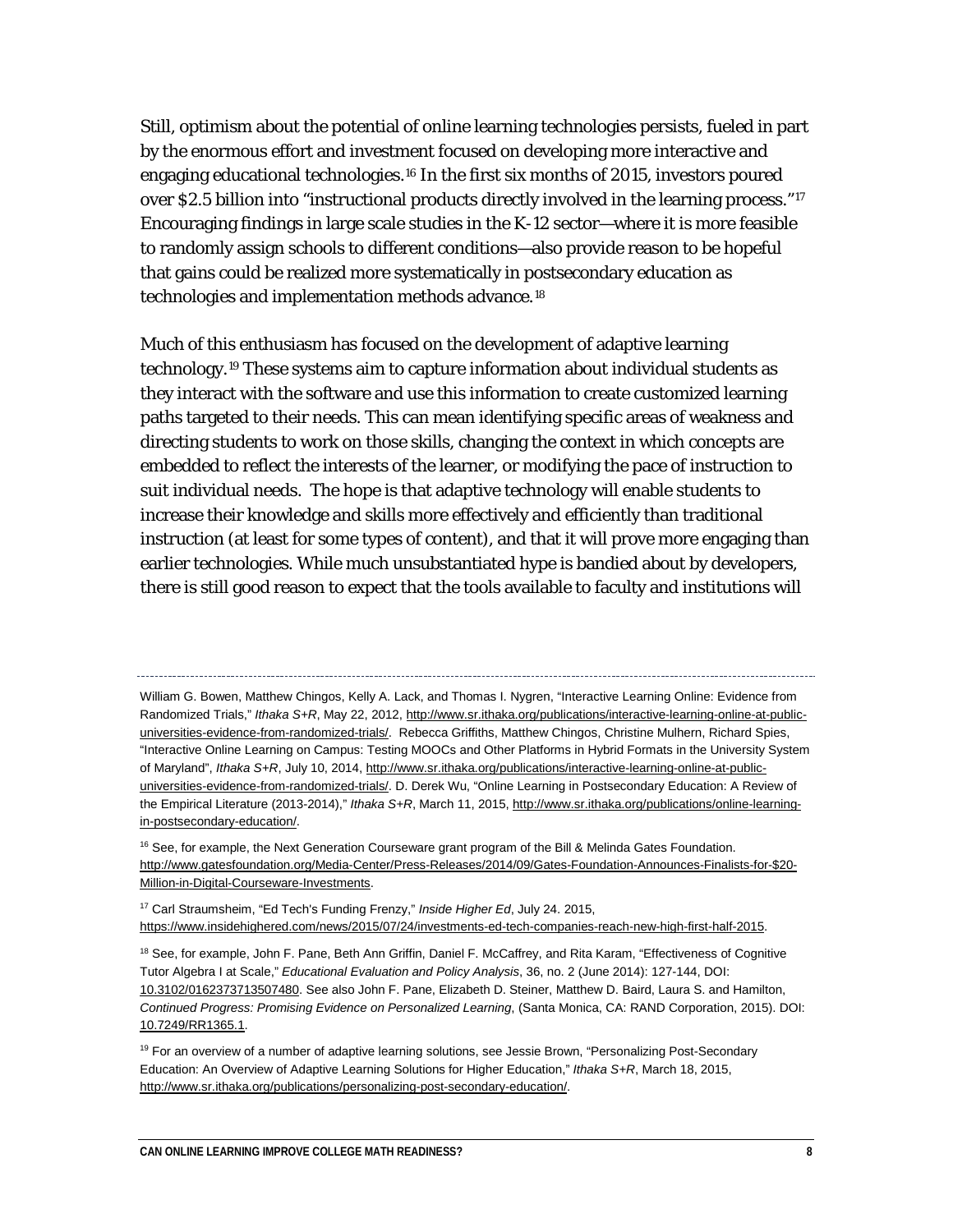continue to improve. Moreover, students appreciate the flexibility and convenience online learning affords, and we expect use of these technologies will only grow.

In terms of cost impacts, studies have found that online platforms can be used to substantially reduce the amount of class time in hybrid courses without harming student outcomes, but there is little conclusive evidence that these time savings translate into cost savings for institutions.[20](#page-9-0) The many fixed costs involved with traditional instruction, such as classroom space and tenured faculty salaries, make such calculations extremely difficult. Moreover, given the many demands on faculty time, time savings from one activity can very easily be absorbed elsewhere without yielding reductions in staff costs.

Summer programs offer an appealing context for examining both learning impacts and the potential for cost reductions associated with emerging technologies. Since these programs are outside the core curriculum, their coordinators tend to have more flexibility in terms of what content is covered and how instruction is delivered. Since they typically rely on short-term contracts with instructors, a reduction in staff time demands can translate into direct cost savings.

Thus we set out to examine alternative and less costly approaches to offer summer programs using emerging technologies. Given the recent growth in adaptive learning, we wished to test whether one of these platforms could be used to offer summer programs that are more accessible, more effective, and/or less expensive.

#### *Study of Online Learning in Summer Bridge Programs*

In 2012, Ithaka S+R partnered with the University System of Maryland (USM) to test the broad hypothesis that online learning technologies can be used to improve learning outcomes and/or reduce costs for students enrolled in traditional universities. This initiative was funded by a grant from the Bill and Melinda Gates Foundation. During 2013-2014, Ithaka S+R and seven USM campuses conducted a series of experiments using Massively Open Online Courses (MOOCs) from Coursera and courses from the Open Learning Initiative at Carnegie Mellon in hybrid campus-based courses. The findings from those tests were reported in mid-2014.[21](#page-9-1)

As part of the same initiative, Ithaka S+R worked with five institutions in Maryland to conduct a series of randomized controlled trials using MyFoundationsLab (MFL), an

<span id="page-9-0"></span>

<sup>&</sup>lt;sup>20</sup> Bowen et al, "Interactive Learning Online." Griffiths et al," Interactive Online Learning."

<span id="page-9-1"></span><sup>&</sup>lt;sup>21</sup> Full report is available a[t http://sr.ithaka.org/research-publications/interactive-online-learning-on-campus.](http://sr.ithaka.org/research-publications/interactive-online-learning-on-campus)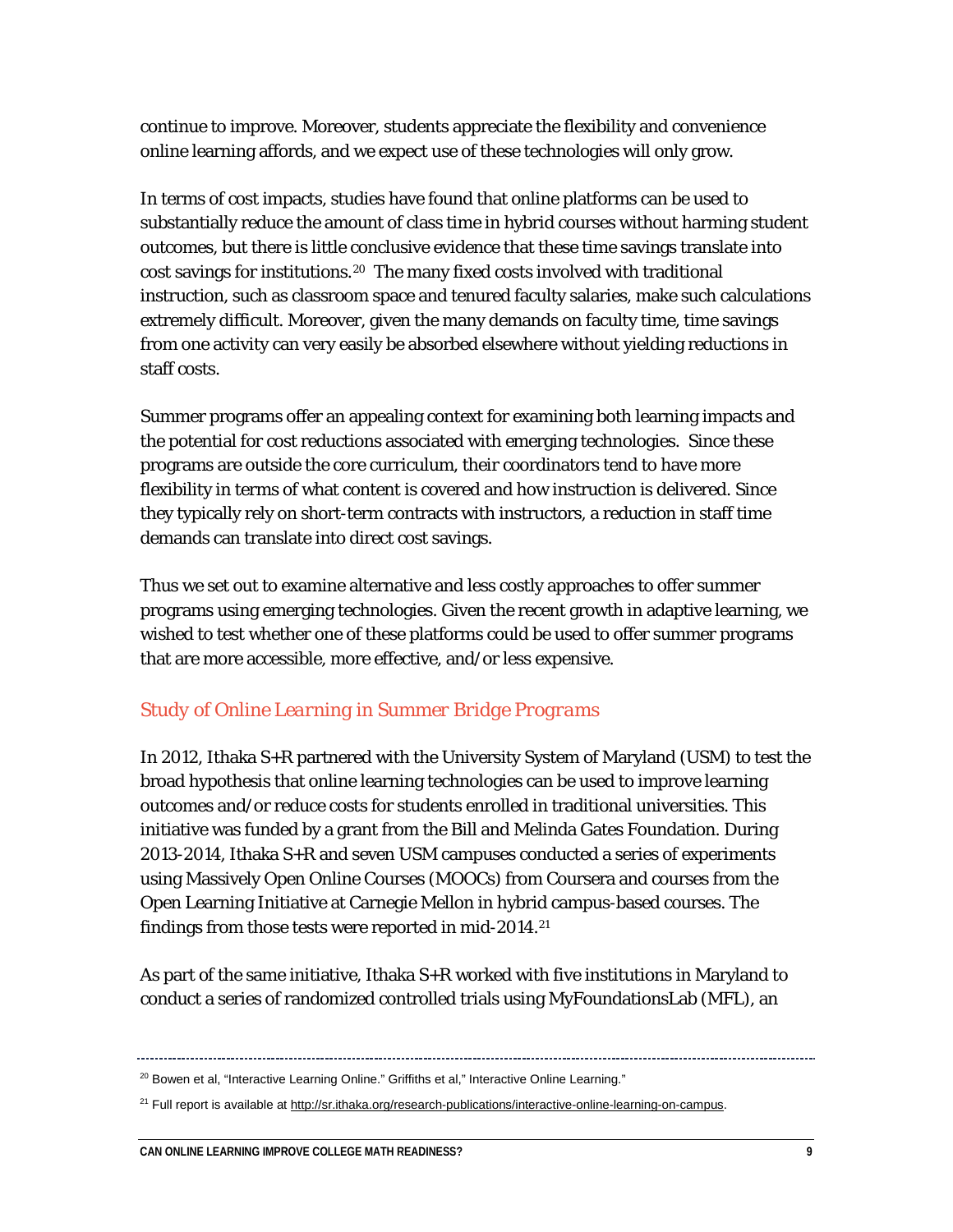online learning product provided by Pearson, in summer bridge programs. The purpose of these tests was to explore the potential for emerging technology to help strengthen incoming first-year students' mathematics preparation in cost-effective ways. Specifically, we sought answers to the following questions: what is the impact on student outcomes associated with use of an adaptive learning product as part of various types of summer bridge programs? Can MyFoundationsLab be used to make these programs more accessible and/or affordable? And finally, would we be able to detect any shortterm or sustained benefits from interventions that are delivered entirely online?

Five institutions were involved over the three-year study: the University of Maryland, Baltimore County (UMBC), Towson University, Bowie State University, Coppin State University, and the University of Baltimore. Only one institution participated in both the pilot and the field test. In two iterations of tests over two summers, we randomly assigned students to treatment and control sections. Institutions participated voluntarily, largely because the research dovetailed with their needs and desire to try out new approaches to improve math readiness of incoming students.

In a set of pilot tests with both online and campus-based programs, we saw hints of potential benefits and decrements associated with use of the technology. On average, students who participated in summer programs made significant gains in math test scores, but the findings were inconclusive regarding the relative gains in traditionally taught versus blended instruction. At one of the sites, use of the technology in place of a portion of instructor-led class time was associated with lower learning gains, but made it possible to enroll more students with the same number of instructors.

In the field test, we focused on investigating whether the provision of an online-only summer program could produce gains in student placement test scores and performance in first year of college math. This intervention consisted of an invitation to participate in the program, free access to MyFoundationsLab, and a series of email messages from program facilitators encouraging students to engage with the program.

Given the findings of earlier research on campus-based summer bridge programs, we did not expect to find dramatic gains associated with an entirely online intervention focused only on math skills. We did, however, see value in testing whether a relatively low-cost program, made possible by emerging technology, could "move the needle" in terms of students' math preparation and in obtaining a clearer understanding of the value of the online tools. Furthermore, previous studies had focused on community colleges and open enrollment four-year institutions, and we thought it would be valuable to see how students attending more selective institutions might benefit from technology-enhanced summer programs.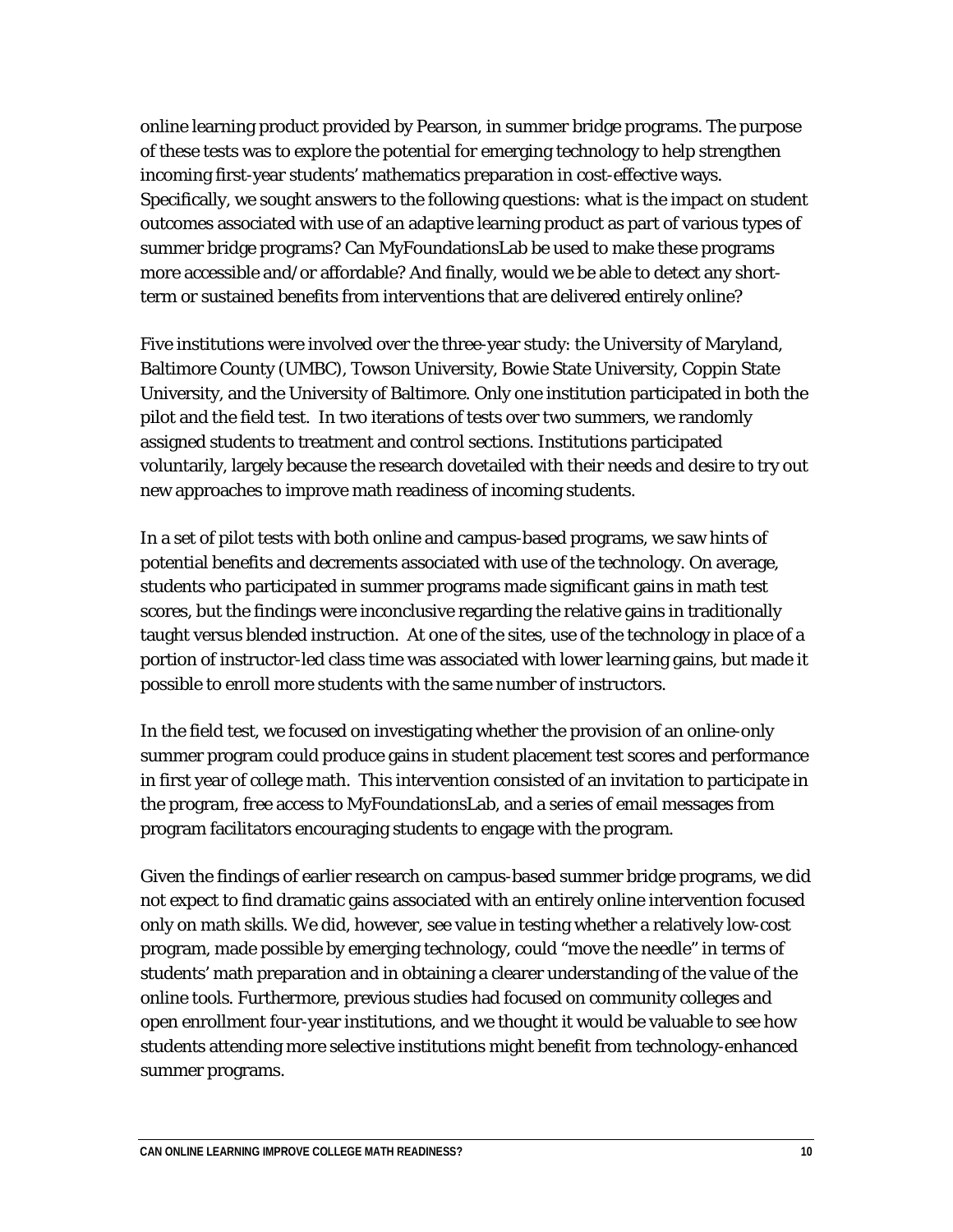This finding suggests that an online-only intervention using MyFoundationsLab can help raise student placement test scores, but will likely have a limited longer-term impact on academic performance.

Our overall finding was that students who received the intervention were more likely to retake the placement test and improve their scores. We did not, however, find evidence that these improved scores translated into obtaining more math credits or improved grades in math-related courses during the first year of college. This finding suggests that an online-only intervention using MyFoundationsLab can help raise student placement test scores, but will likely have a limited longer-term impact on academic performance.

# **II. Research Design**

The study used experimental designs in which students were randomly assigned to groups with different levels of access and exposure to MyFoundationsLab. These designs enabled us to isolate the effects of the technology from selection effects, such as students' level of motivation to learn math or work independently online. Each participating institution had specific requirements for the format of their program and research design, resulting in some important differences across sites.

In the summer of 2013, we conducted pilot tests using MFL in three summer bridge programs focused primarily on math skills. Two of the pilot sites, University of Baltimore and Coppin State, had existing residential summer bridge programs and were primarily interested in finding ways to improve learning outcomes and reduce the costs of these programs. At these two campuses we examined the outcomes of students who were randomly assigned to sections with varying amounts of time allotted to facilitated computer lab work versus instructor-led class time. We also collected information on the costs of providing these programs. These pilots are described in more detail in Appendix A.

The third institution, UMBC, piloted a new online-only program intended to help students place into pre-calculus. This institution is a selective research university known for its science, technology, engineering and math (STEM) programs. Historically,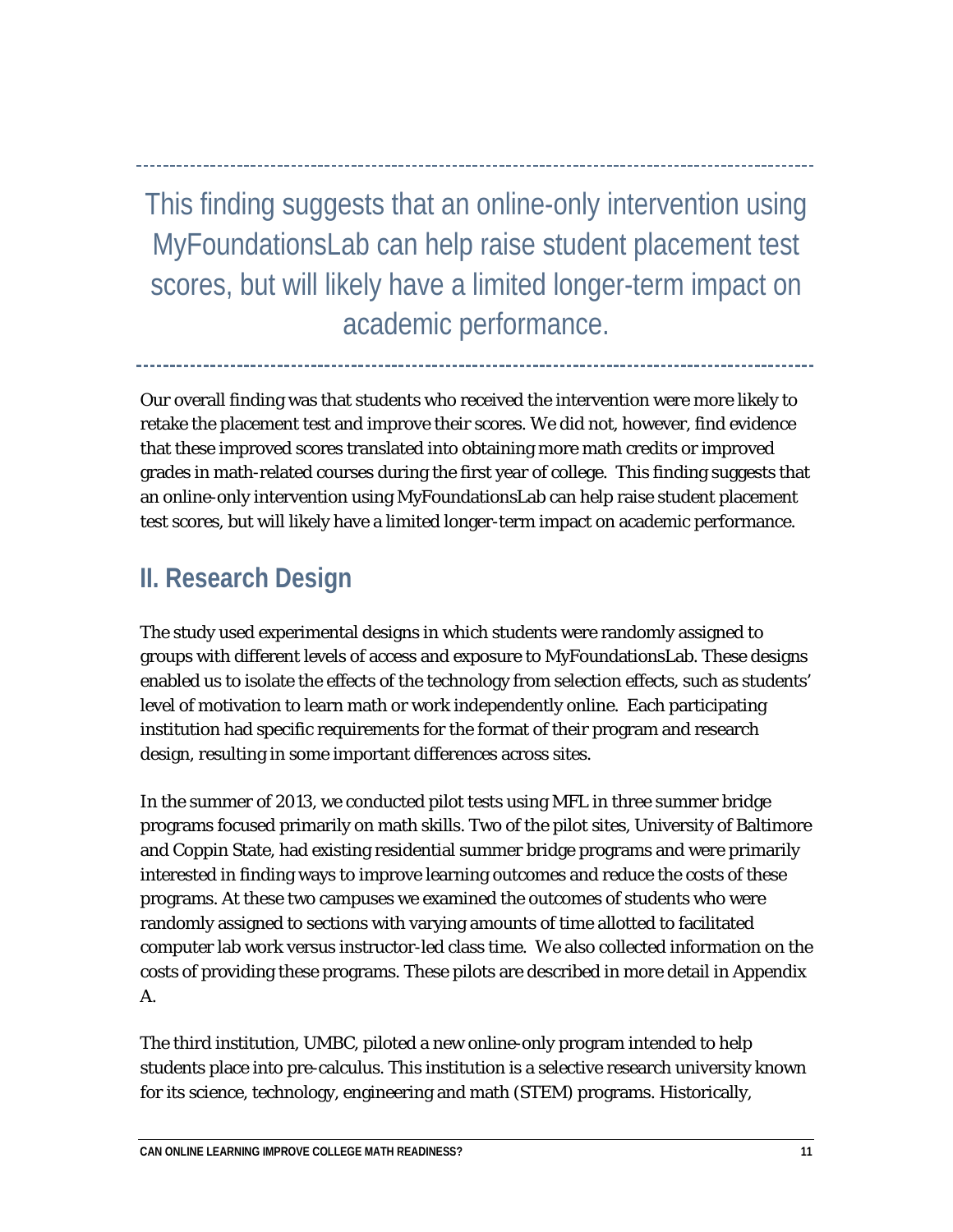students who are STEM majors and who place in college algebra are at risk for completing their intended degrees in STEM fields. Administrators and faculty hoped that providing access to an online program for improving math skills would help more students place into pre-calculus. The selected product, MyFoundationsLab, was accompanied by a series of communications from facilitators who tracked students' progress and sent email "nudges" two to three times per week encouraging them to engage with the online product.

For the pilots, outcomes of interest included students' decisions whether to retake a placement test when given the option and the differences in scores for those who did. Coppin State also tracked student performance on embedded assessments in Pearson. We found that the differences in implementation and outcomes across the three sites outweighed the effect of using MFL compared to traditional instruction. Looking at placement test scores for students who opted to retake the test at the end of the summer, students in hybrid sections did better on one campus and worse on the other.

For the field test, we recruited two new study sites that were willing to implement the program in a format similar to that piloted at UMBC. Some adjustments were made to the format, such as timing of the program and recommended email nudges, which were refined based on research on the kinds of messages that have been shown to influence student behavior.<sup>22</sup> For example, facilitators sent messages recognizing positive effort and informing students when they put in less effort than their peers; examples of these messages are available in Appendix B. Programs lasted from four to six weeks.

Outcomes of interest again included whether or not students chose to retake the placement test and their scores on the first and, if applicable, second test administrations. In addition, we observed whether students who were invited to participate in the program enrolled in math-related courses during their first year in college, their course grades, and whether they passed those courses. We also examined overall GPA to see whether there were spillover effects on other types of courses.

While the field tests were implemented with greater uniformity across the three sites, there were still some important distinctions reflecting local conditions and needs. Towson University, the state's largest comprehensive university, offers masters and applied doctoral degree programs and has the Carnegie classification of Masters (Comprehensive) University I. Students who had placed into developmental math and

<span id="page-12-0"></span><sup>&</sup>lt;sup>22</sup> Ignacio Martinez, "The Effects of Nudges on Students' Effort and Performance: Lessons from a MOOC". *EdPolicyWorks*, February 2014, [http://curry.virginia.edu/uploads/resourceLibrary/19\\_Martinez\\_Lessons\\_from\\_a\\_MOOC.pdf.](http://curry.virginia.edu/uploads/resourceLibrary/19_Martinez_Lessons_from_a_MOOC.pdf)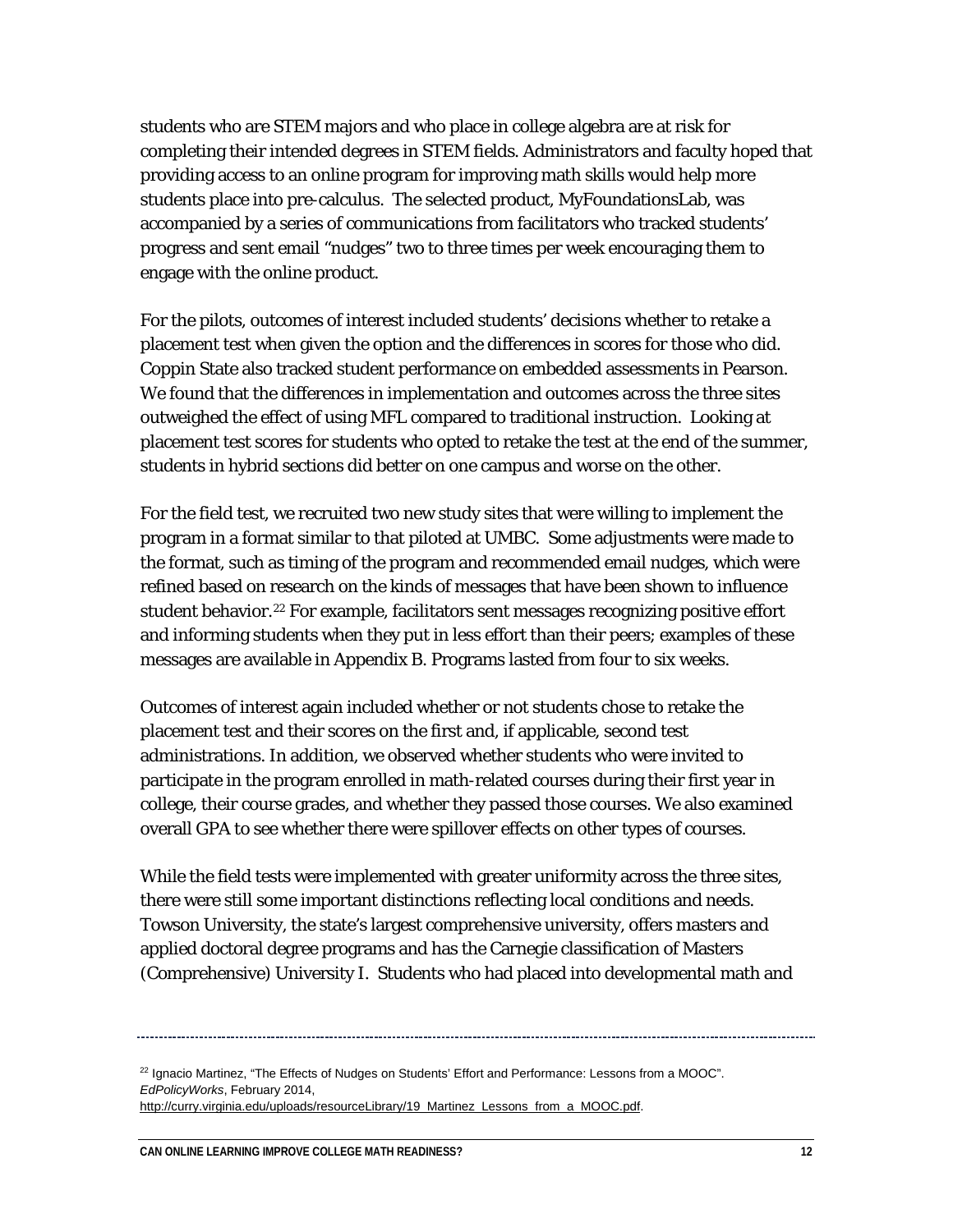into some 100 level courses were considered eligible for participation. Many of these students needed to take pre-calculus and/or statistics for their degrees, so they had an incentive to improve placement scores to place directly into those subjects. Eligible students were randomly assigned to treatment and control groups without consent, though students were notified of the study and given the opportunity to opt out (approximately one percent of eligible students chose to do so).[23](#page-13-0) Treatment group students received a letter describing the program and encouraging them to participate (a sample letter is provided in Appendix C). The program consisted of free access to MyFoundationsLab and nudges from a program facilitator encouraging students to engage with the product. Both treatment and control group students were notified of the option to retake the placement test at the end of the summer, count only the higher score, and get help from an advisor in changing their course schedules if they placed into a higher level of math. Other than this notification, control group students did not receive additional communications or supports. Both treatment and control group students were asked to respond to an online survey after the program ended.

|               | <b>Eligibility</b>                                                                         | <b>Randomization</b><br>procedure                                              | <b>Control</b><br>condition                                                                                                   | <b>Student</b><br>data<br>collected                                            | <b>Study</b><br>participants |
|---------------|--------------------------------------------------------------------------------------------|--------------------------------------------------------------------------------|-------------------------------------------------------------------------------------------------------------------------------|--------------------------------------------------------------------------------|------------------------------|
| <b>Towson</b> | Students who<br>placed into<br>developmental<br>math and into<br>some 100 level<br>courses | Consent not<br>required for random<br>assignment;<br>students could opt<br>out | Invited to<br>retake<br>placement test,<br>use highest<br>score, get<br>advisor help<br>changing math<br>course<br>enrollment | <b>MAA Maplesoft</b><br>scores<br>Transcript data<br>Usage logs<br>Post survey | 697                          |

Table 1: Overview of Towson Study Design

Bowie State is an HBCU with the Carnegie classification Master's College and University I. Administrators chose to focus the intervention on students who placed into developmental math and below pre-calculus. Those who had already signed up to attend an intensive in-person summer bridge program were excluded based on the belief that the latter would be more beneficial. As at Towson, all eligible students were randomly assigned to treatment and control groups, and only treatment group students received communications from the program facilitator and free access to MyFoundationsLab.

<span id="page-13-0"></span> $23$  It was agreed with Towson University that if any students (or their parents) in the control group contacted the institution requesting access to the program, they would be given access and excluded from the study. No such instances occurred.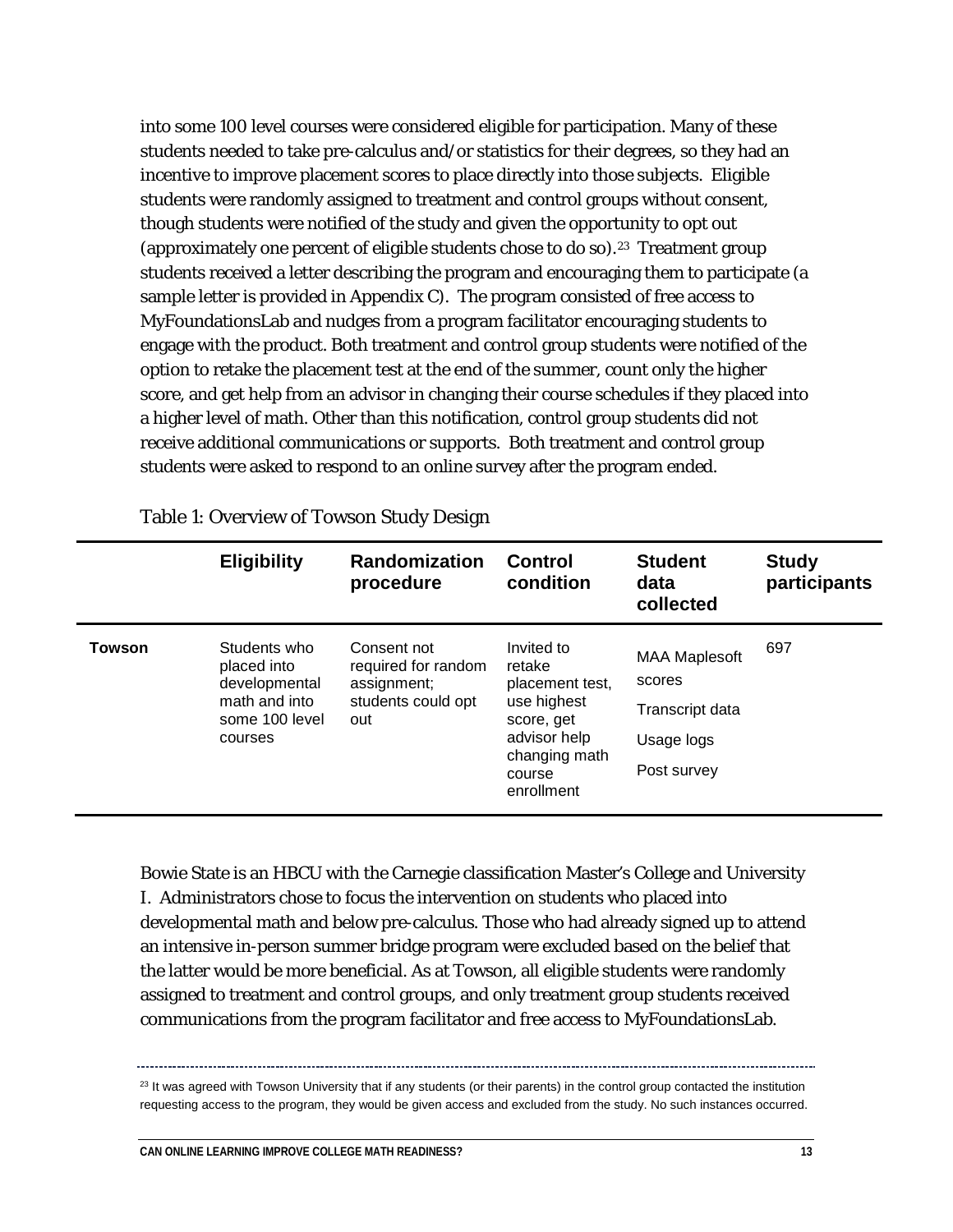Both groups of students were invited to retake the placement test and get help switching into a higher level math course.

|                    | <b>Eligibility</b>                                                                                                                              | <b>Randomization</b><br>procedure                | <b>Control</b><br>condition                                                                                     | <b>Student</b><br>data<br>collected                        | <b>Study</b><br>participants |
|--------------------|-------------------------------------------------------------------------------------------------------------------------------------------------|--------------------------------------------------|-----------------------------------------------------------------------------------------------------------------|------------------------------------------------------------|------------------------------|
| <b>Bowie State</b> | Students who<br>placed into<br>developmental<br>math but below<br>pre-calculus;<br>excluded<br>students<br>enrolled in on-<br>campus<br>program | Consent not<br>required for random<br>assignment | Invited to<br>retake<br>placement test,<br>use highest<br>score, get<br>advisor help<br>changing math<br>course | Accuplacer test<br>scores<br>Transcript data<br>Usage logs | 155                          |

Table 2: Overview of Bowie State Study Design

As noted above, UMBC's primary focus was on students who placed into college algebra. Some students who placed into remedial math and pre-calculus were also included. Unlike the other two institutions, UMBC's institutional review board required that students give consent before random assignment. Eligible students were first invited to participate in the study, and then those who opted to participate were randomly assigned to treatment and control groups. This difference in procedures is important, as only 29% of invited students chose to participate in the study, reducing the study population from approximately 400 eligible students to 116. Students in the treatment group, as at other sites, had access to MFL and received frequent nudges from the facilitator. Students in the control group were given access to a Blackboard website with resources available through the campus Learning Resource Center and received fewer communications.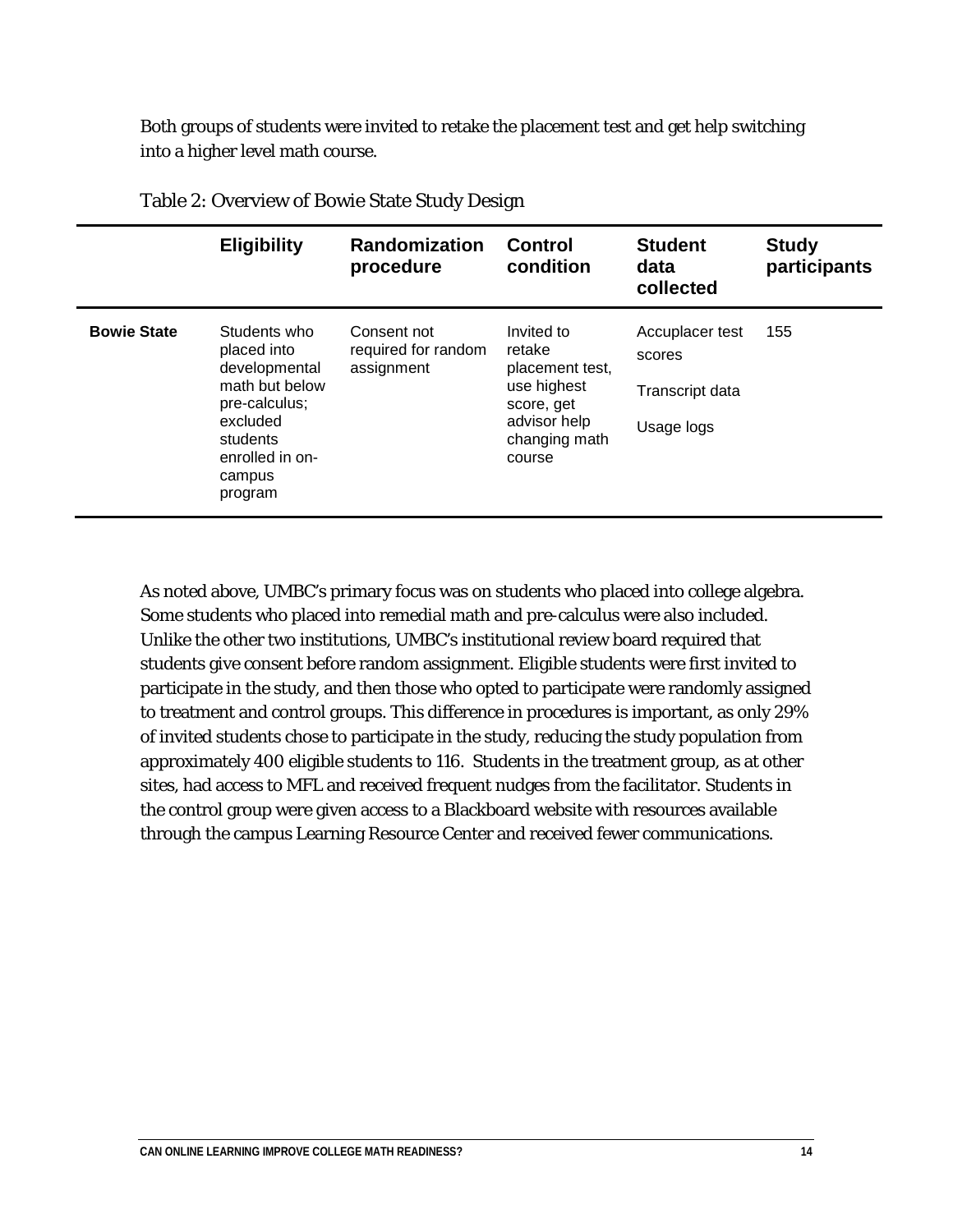|             | <b>Eligibility</b>                                                                                                                         | <b>Randomization</b><br>procedure               | <b>Control</b><br>condition                                                                                                                                                                                                                         | <b>Student</b><br>data<br>collected                        | <b>Study</b><br>participants |
|-------------|--------------------------------------------------------------------------------------------------------------------------------------------|-------------------------------------------------|-----------------------------------------------------------------------------------------------------------------------------------------------------------------------------------------------------------------------------------------------------|------------------------------------------------------------|------------------------------|
| <b>UMBC</b> | Students who<br>placed into<br>college algebra,<br>as well as<br>some students<br>who placed into<br>remedial math<br>and pre-<br>calculus | Consent required<br>before random<br>assignment | Invited to<br>participate in<br>program,<br>access to<br><b>Blackboard</b><br>website with<br>resources from<br>Learning<br>Center; invited<br>to retake<br>placement test,<br>use highest<br>score, get<br>advisor help<br>changing math<br>course | Locally<br>developed test<br>Transcript data<br>Usage logs | 116                          |

Table 3: Overview of UMBC Study Design

Table 4 summarizes components of the intervention provided to the treatment and control groups at each institution and demonstrates the consistency in intervention design for all three institutions. It also shows that UMBC had smaller differences in format between the treatment and control groups than the other two sites.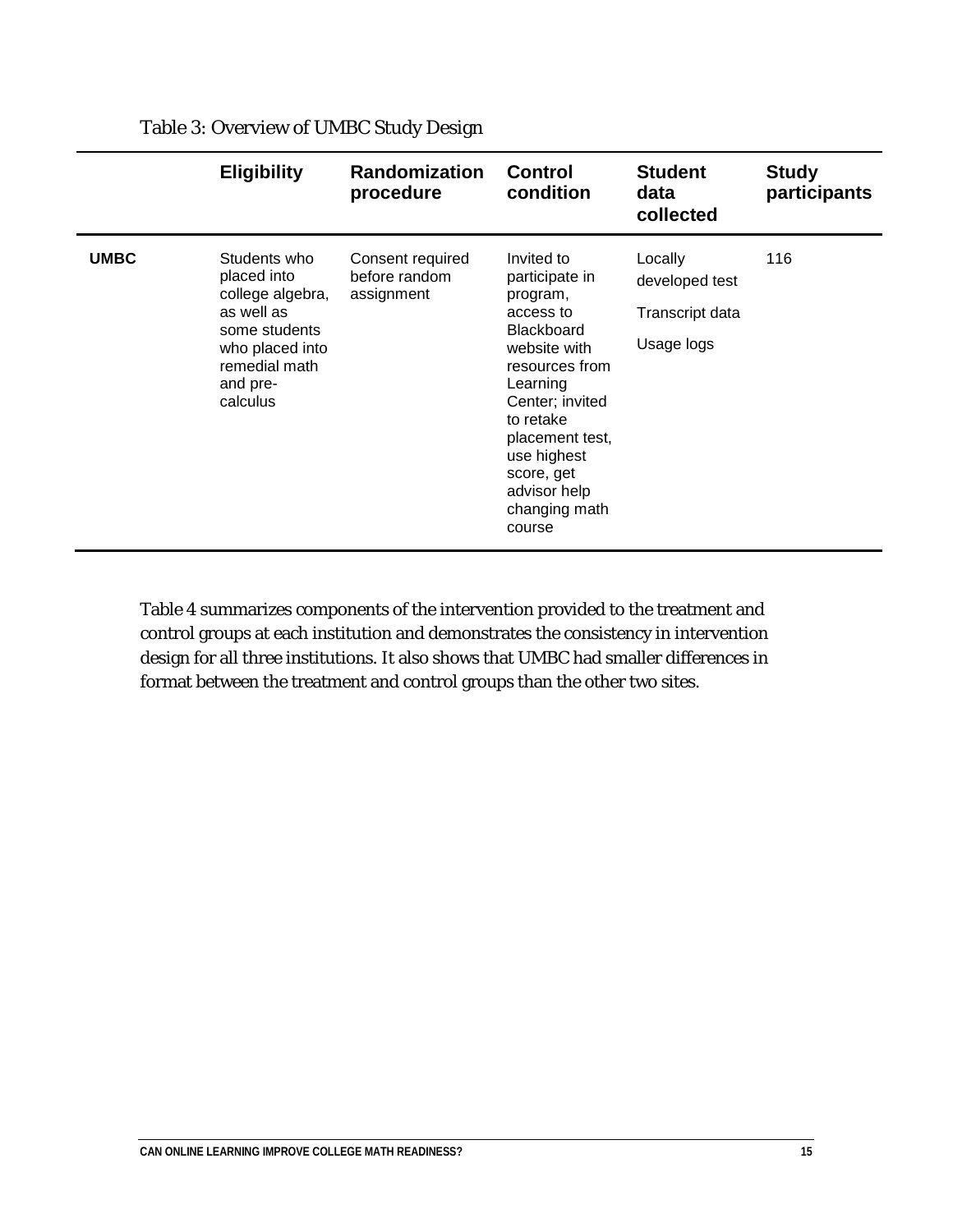| Intervention                                                                                 |                  | <b>Towson</b>  |                  | <b>Bowie State</b> |                              | <b>UMBC</b>                  |
|----------------------------------------------------------------------------------------------|------------------|----------------|------------------|--------------------|------------------------------|------------------------------|
| components                                                                                   | <b>Treatment</b> | <b>Control</b> | <b>Treatment</b> | Control            | <b>Treatment</b>             | Control                      |
| Invitation to<br>participate in<br>summer<br>program                                         | ✓                |                | $\checkmark$     |                    | $\checkmark$                 | ✓                            |
| Option to<br>attend in-<br>person<br>orientation                                             |                  |                |                  |                    | $\checkmark$ (pilot<br>year) | $\checkmark$ (pilot<br>year) |
| Access to<br><b>MFL</b>                                                                      | ✓                |                | $\checkmark$     |                    | $\checkmark$                 |                              |
| Access to<br>computer lab<br>on campus                                                       |                  |                |                  |                    | $\checkmark$                 | ✓                            |
| Access to<br>static online<br>resources                                                      |                  |                |                  |                    |                              | ✓                            |
| Program<br>facilitator                                                                       | ✓                |                | ✓                |                    | $\checkmark$                 | ✓                            |
| Option to<br>retake<br>placement<br>test                                                     | $\checkmark$     | $\checkmark$   | $\checkmark$     | $\checkmark$       | $\checkmark$                 | $\checkmark$                 |
| Assistance<br>switching to<br>different math<br>courses if<br>placement<br>score<br>improves | ✓                | ✓              | ✓                | ✓                  | ✓                            | ✓                            |

### Table 4: Intervention Components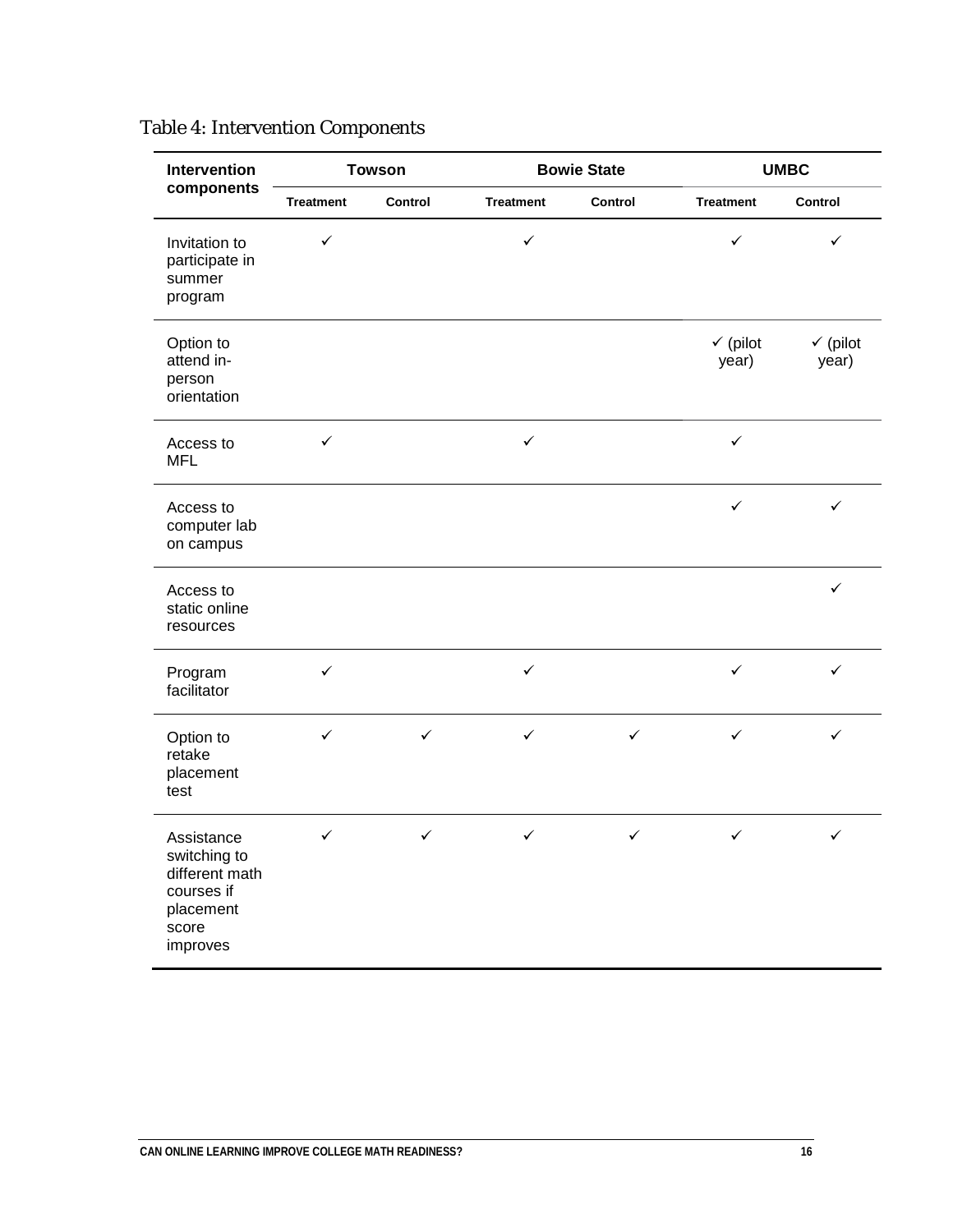#### *Pearson MyFoundationsLab*

Each of the five campuses used Pearson's MyFoundationsLab (MFL), a mastery-based system for assessing and remediating college readiness skills with personalized learning plans and interactive learning activities. This product was selected through discussions with the five participating institutions, several of which had prior experience with MyMathLab (MML), another Pearson product. Pearson representatives expressed a desire to participate in this research, provided free licenses for the study, and supported two iterations of implementations and data collections.

We were also interested in testing MFL because it is instrumented with the Knewton adaptive learning engine. Knewton describes itself as the "world's leading adaptive learning technology provider" and has raised over \$147 million from 19 investors since its launch in 2008.<sup>24</sup> Knewton's technology is intended to diagnose students' skill gaps at a granular level and prescribe specific activities to address individual gaps in conceptual understanding or skills. Investigating the impacts associated with adaptive technologies was a high priority given the lack of such evidence available when this study launched in 2013.[25](#page-17-1)

MyFoundationsLab and MyMathLab have several differences. One is content coverage: MFL includes reading, writing, and study skills in addition to mathematics. Four of the campuses participating in the study used only the math components, while one of the pilot sites (Coppin State) also used reading and writing components. MFL covers whole numbers through trigonometry. MML, on the other hand, addresses only math and covers topics through multivariable calculus. Both products are designed to be used in a wide variety of settings, ranging from summer bridge camps and boot camps, to adult basic education, to placement prep courses, and other programs aimed at accelerating students through developmental curricula. MML is also widely used in college-level courses. According to Pearson, the strongest implementations of these two products are in blended or lab-based environments within educator-managed programs or courses.

MFL is designed to enable students to work independently and at their own pace. Pearson representatives describe the product as having two layers of adaptivity. The first layer begins with a diagnostic test called PathBuilder, which assesses students' skills and generates a personalized "learning path" for each student. The individual "learning path" consists of modules that are identified as areas of weakness. At the beginning of each

<span id="page-17-0"></span><sup>&</sup>lt;sup>24</sup> See [https://www.crunchbase.com/organization/knewton#/entity.](https://www.crunchbase.com/organization/knewton%23/entity)

<span id="page-17-1"></span><sup>&</sup>lt;sup>25</sup> University of Baltimore was unable to use the Knewton component of the platform because the program coordinators opted to integrate MFL with their placement test provider instead.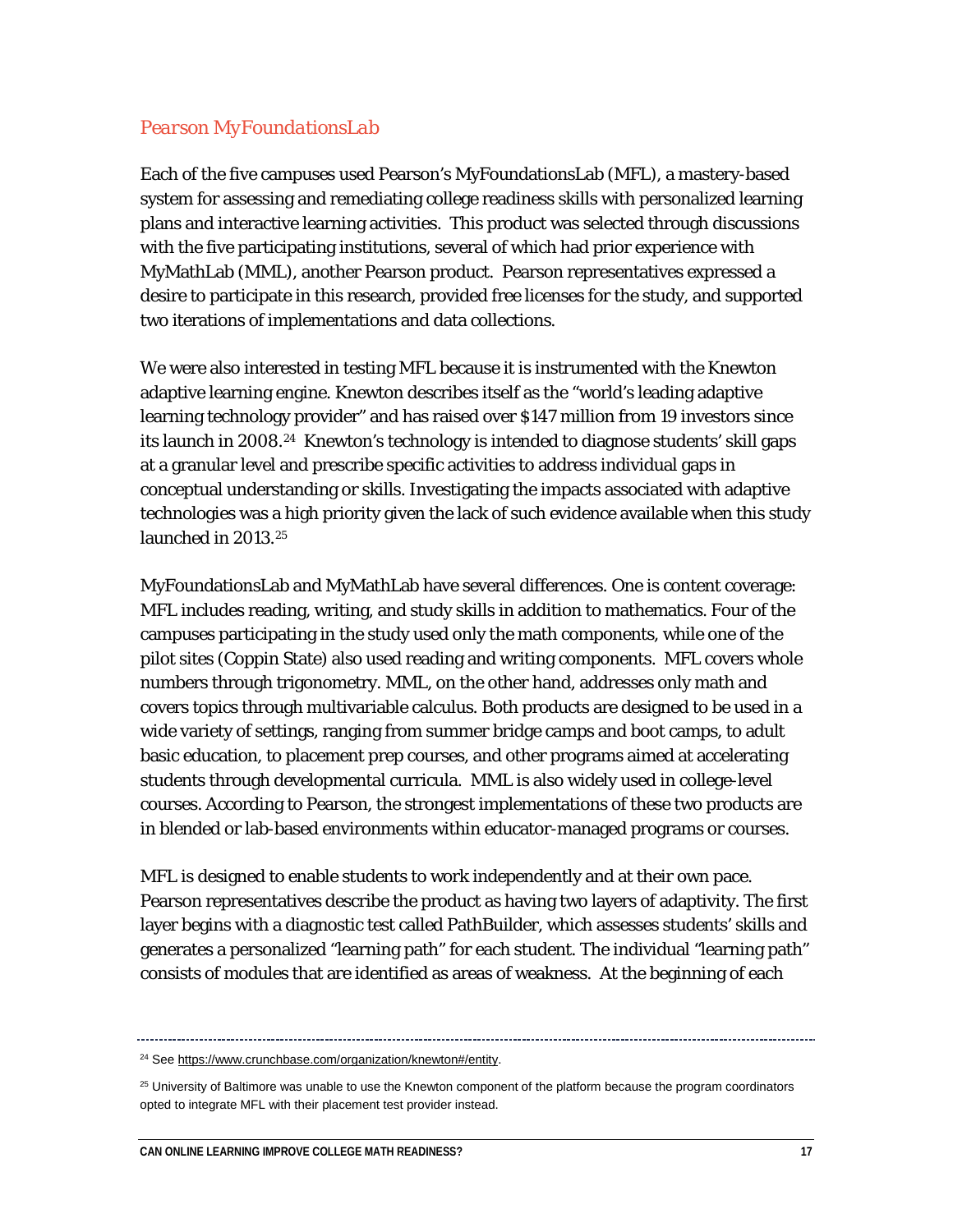module students are presented with a "skills check" which identifies specific topics a student needs to work on within that module.

| <b>Extra Practice</b><br>Select a Topic to study<br><b>3</b> Complete the Topic's activities |                                       |                                                 |                |                    |            |                               |                                |                   |  |
|----------------------------------------------------------------------------------------------|---------------------------------------|-------------------------------------------------|----------------|--------------------|------------|-------------------------------|--------------------------------|-------------------|--|
|                                                                                              | Needs Study: 3 $\star$ Mastered: 5    |                                                 |                |                    |            |                               | <b>Needs Study</b>             | <b>All Topics</b> |  |
|                                                                                              | <b>Topics List</b>                    |                                                 |                | <b>Activities</b>  | <b>Due</b> | <b>Attempts</b>               | <b>Current</b><br><b>Score</b> |                   |  |
| *                                                                                            | <b>Getting Started</b>                | ▶                                               | $\Delta$<br>×. | W5.1 Overview      |            |                               | 100%                           | Review            |  |
|                                                                                              | <b>The Writing Process</b>            |                                                 | ✔              | W5.1 Animation     |            |                               | 66.7%                          | Review            |  |
| $\star$                                                                                      | Prewriting                            |                                                 |                | W5.1 Recall 1      |            | 0 <sub>0</sub> f <sub>2</sub> | м                              |                   |  |
| $\star$                                                                                      | Recognizing a Paragraph               |                                                 | $\star$        | W5.1 Recall 2      |            | $0$ of $2$                    | М                              |                   |  |
| $\star$                                                                                      | The Topic Sentence                    |                                                 |                | $\star$ W5.1 Apply |            | $0$ of $2$                    | м                              |                   |  |
| $\star$                                                                                      | Developing and Organizing a Paragraph |                                                 |                | $\star$ W5.1 Write |            | $0$ of $1$                    | М                              |                   |  |
| ◢                                                                                            | Revising the Paragraph                |                                                 | $\star$        | W5.1 Post-test     |            | $0$ of $2$                    | м                              |                   |  |
|                                                                                              | Editing the Paragraph                 |                                                 |                |                    |            |                               |                                |                   |  |
|                                                                                              |                                       | Take the Post-test to demonstrate Topic mastery |                |                    |            |                               |                                |                   |  |

Figure 1: Student View of Module within MFL

Instructors can designate which modules and topics should be included in a program, and the system provides 20 modules and 243 topics in total. Topics consist of instructional resources (tutorials, videos, and worked examples), practice problems, quizzes, and post-tests. Two of the three field test sites selected 16 modules for their programs, and one selected 10 modules.

Figure 2: Student View of Topic within MFL

| MyFoundationsLab <sup>N</sup> with KNEWTON Adaptive Learning                                             |             |                 |                  | Top Faculty 9/18/12 2:30 PM |
|----------------------------------------------------------------------------------------------------------|-------------|-----------------|------------------|-----------------------------|
| Course Home / Writing Learning Path / Regular and Irregular Verbs                                        |             |                 |                  | Legend                      |
| Complete the topic's activities and take the Post-test to check your mastery.<br><b>Topic Activities</b> | <b>ODue</b> | <b>Attempts</b> | Current<br>Score | <b>Review</b>               |
| W1.8 Overview                                                                                            |             |                 |                  |                             |
| W1.8 Animation                                                                                           |             |                 |                  |                             |
|                                                                                                          |             | $0$ of $2$      |                  |                             |
| W1.8 Recall 1                                                                                            |             | $0$ of $2$      |                  |                             |
| W1.8 Recall 2                                                                                            |             |                 |                  |                             |
| W1.8 Apply                                                                                               |             | $0$ of $2$      |                  |                             |
| 1.8 Write                                                                                                |             | $0$ of $1$      |                  |                             |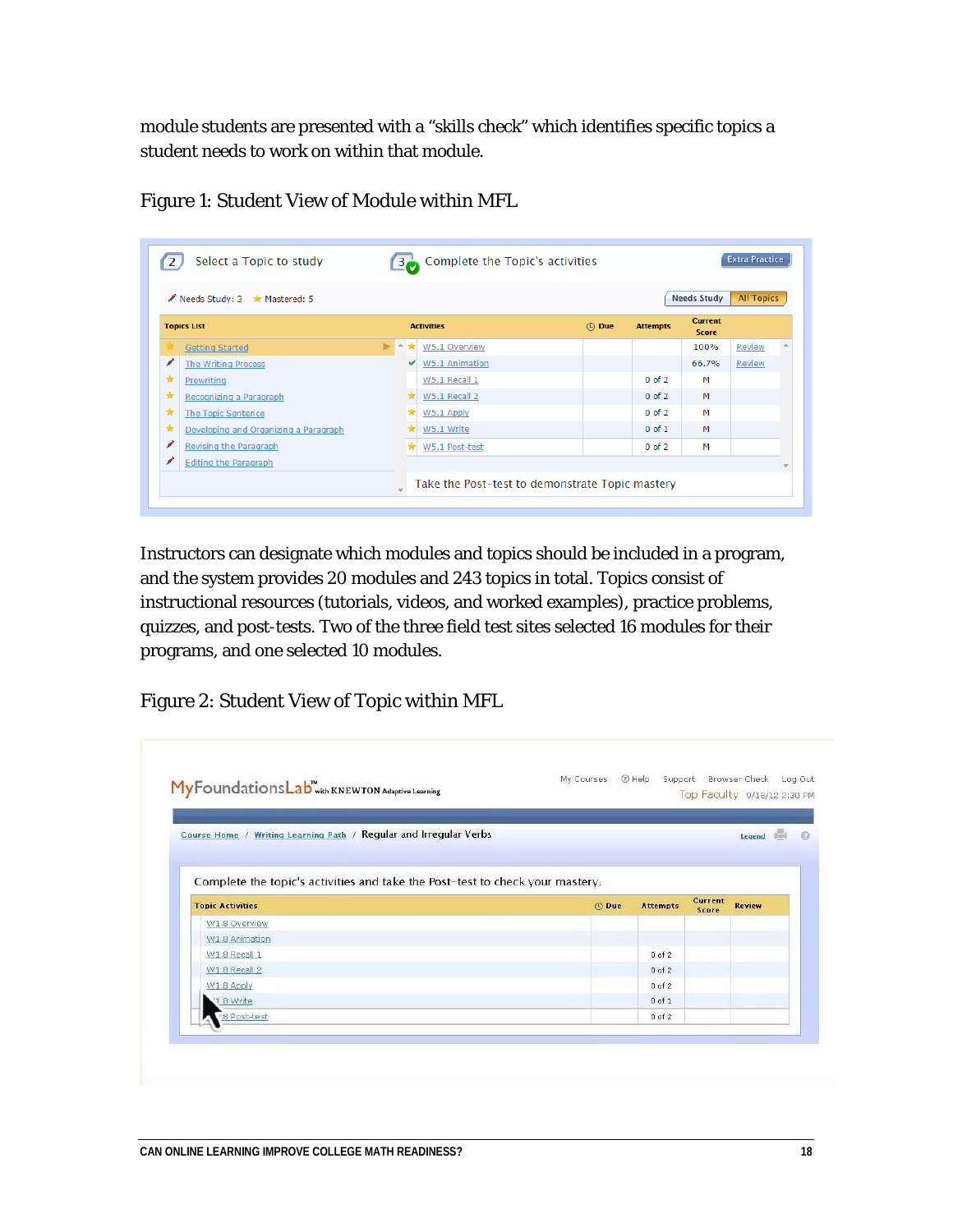The program is self-paced, meaning that students can work through topics and assessments on their own schedules. Students can monitor their own progress through the modules. The system also provides an instructor dashboard providing information about students' scores on assessments in the system, their progress in the course by topic and unit, and engagement metrics such as last login time and date.

#### Figure 3: Instructor View of Student Progress within MFL

#### **Learning Path Summary - Writing Skills**

```
T Manage Incompletes | \frac{1}{20} Change Weights | \frac{1}{20} Edit Roster | More Gradebook Tools
Export Data \blacktriangledownAll Assignments
Learning Path
                                           Overview By Student
                                                                      Performance by Module
```
○ Modules ● Topics

For detailed mastery information, click on the student's name.

|                                  |                         | Topics (75)                      |                                          |                                             |                  |                                    |  |  |  |  |
|----------------------------------|-------------------------|----------------------------------|------------------------------------------|---------------------------------------------|------------------|------------------------------------|--|--|--|--|
| <b>Class Roster</b>              | Overall<br><b>Score</b> | <b>Last Login</b><br><b>Date</b> | <b>Mastered on</b><br><b>Assessments</b> | Assigned as<br><b>Needs</b><br><b>Study</b> | <b>Completed</b> | <b>Still Needs</b><br><b>Study</b> |  |  |  |  |
| Pearson, John                    | 42.5%                   | 07/30/15<br>10:49am              | 5                                        | 66                                          |                  | 65                                 |  |  |  |  |
| Pearson, John                    | $0\%$                   | 07/30/15<br>10:48am              | 0                                        | 75                                          | 0                | 75                                 |  |  |  |  |
| Student-Fisher,<br>Student-Kelli | $0\%$                   | 07/30/15<br>10:49am              | 0                                        | 75                                          | 0                | 75                                 |  |  |  |  |

The second layer of adaptivity is provided by the Knewton adaptive learning engine, which provides recommendations for what each student should review or work on next. It functions within the set of modules selected for a course or program, and works at the topic level. In other words, students are prompted to work on an "optimized" sequence of topics. Instructors can choose whether or not to "turn on" the recommendation engine, and we were informed that a large majority of instructors do choose to turn it on.

#### *Data Collected*

Data collected for the three field test sites included pre-test scores, post-test scores, usage logs from Pearson, transcript data for students' first year of college, and data on student characteristics. Each of these institutions used their placement tests as the preand post-tests: MAA Maplesoft (Towson), Accuplacer (Bowie State), and a locally developed exam (UMBC). We used student transcripts to determine whether students enrolled in college-level math-related courses, their grades and pass rates in mathrelated courses, and their overall GPAs. At Towson we conducted a survey of all students in the control and treatment groups to collect additional data about perceptions of the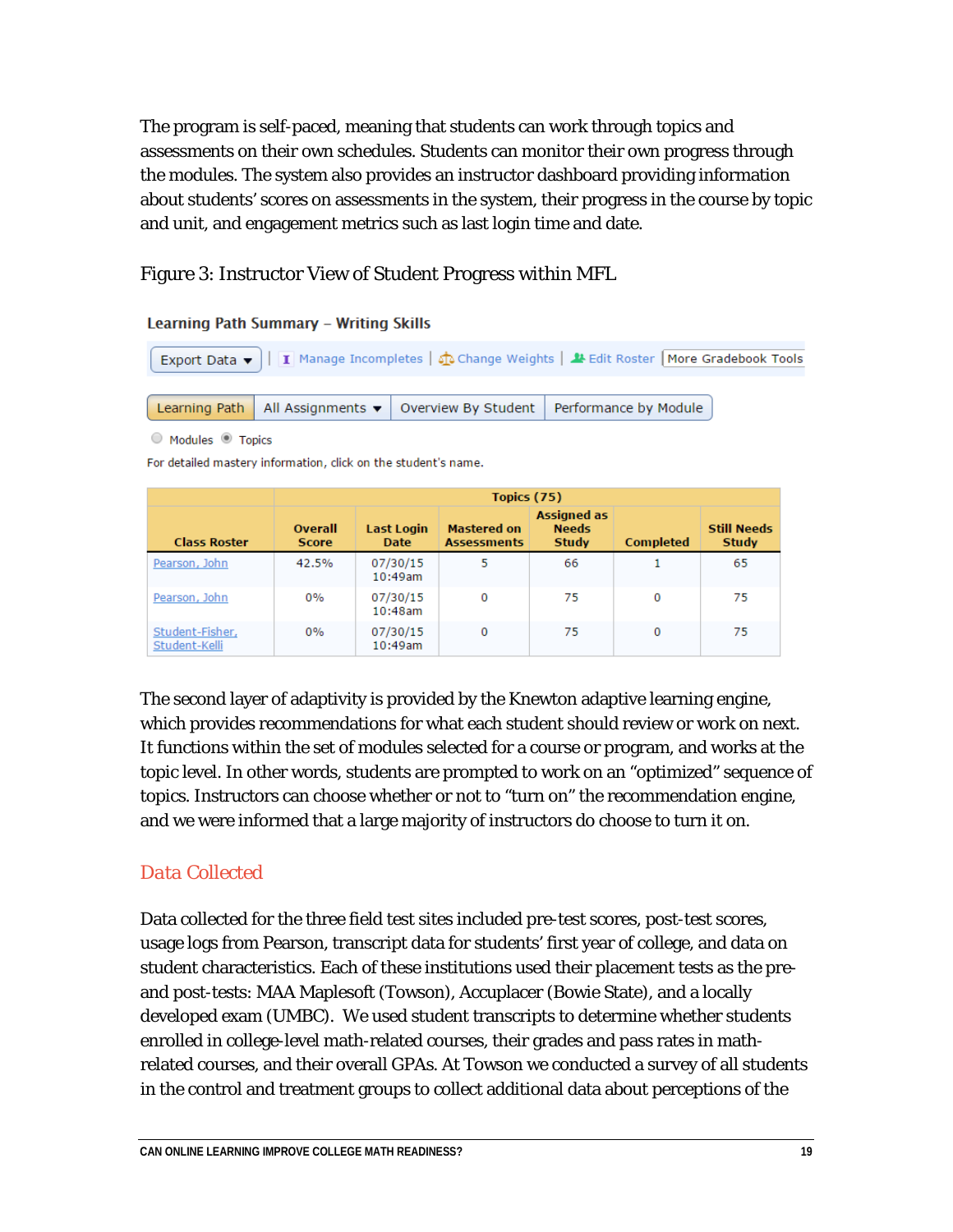program, reasons for participating or not participating in the program and retaking or not retaking the placement test, and satisfaction with various aspects of the program. Survey results are provided in Appendix E. Finally, we interviewed program facilitators to qualitatively assess the success of the programs.

# **III. Findings**

We will first look at the findings for each of the three sites and then summarize the results. We start with Towson given that we had by far the largest study population at this site.

#### *Towson*

At Towson, we found considerable interest among students in participating in the program. The total study population was 697 students, with 352 randomly assigned to the treatment group and 345 to the control group. 56% of students who were invited to participate in the intervention chose to do so, and of those, 83% logged into MFL at least once, indicating that 47% of invited students logged on at some point. Students with lower placement scores were more likely to participate in the program, although the majority of eligible students had relatively high placement scores. (Table 1 in Appendix E provides breakdown of participation by pre-test score.)

This level of engagement translated into significantly higher final placement test scores, with 23% of treatment section students opting to retake the placement test, compared to 10% for the control group. We also saw an average improvement of 1.3 out of 25 possible points on the exam, compared to 0.5 for control group students. (Students who did not retake the placement test or who scored lower on the retake are assigned a score change of zero).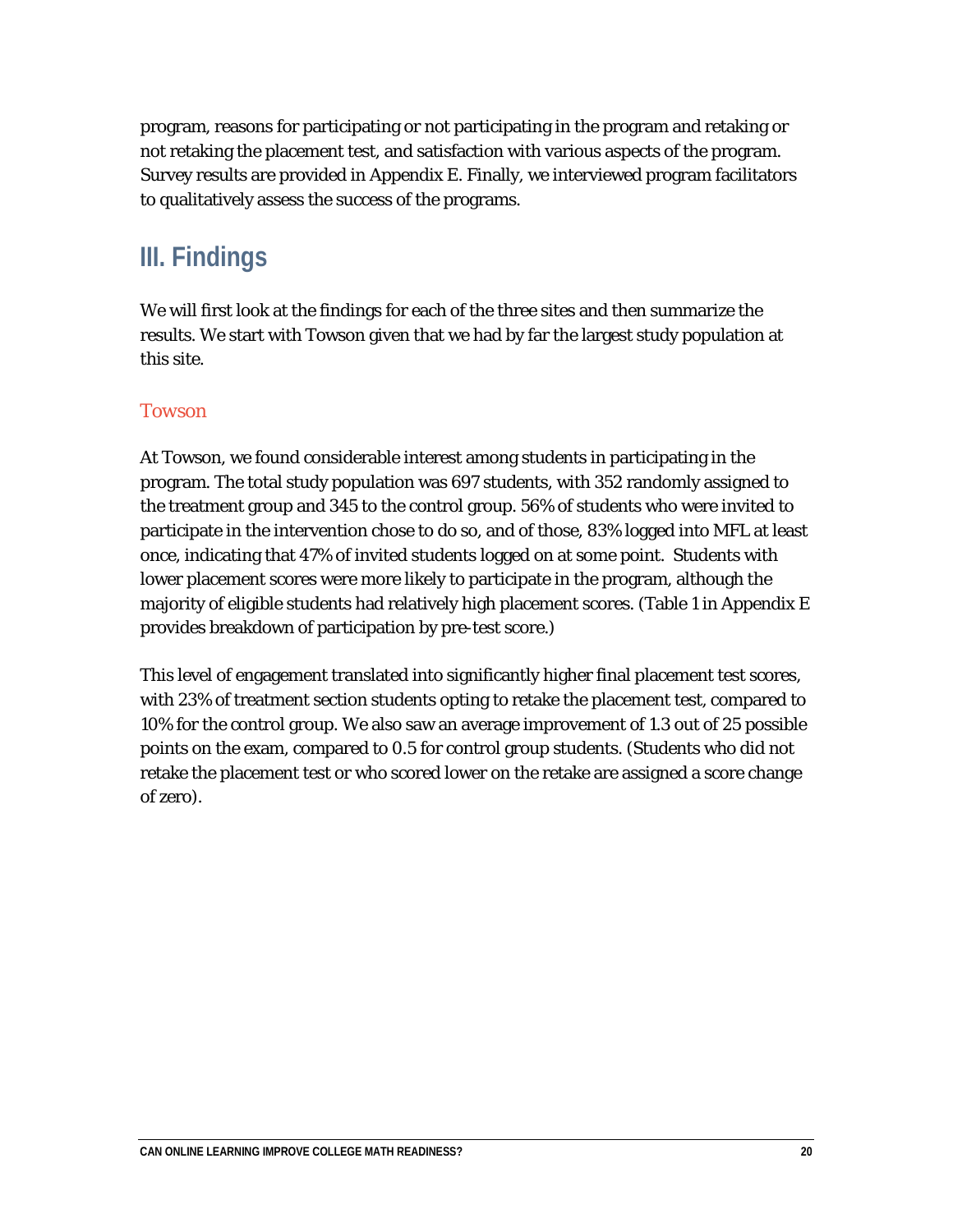

Figure 4: Towson Pre/Post-Test Scores for Control vs. Treatment Groups

\*Indicates treatment/control difference is statistically significant at p<.10 level.

The difference in post-intervention placement test scores at Towson is statistically significant. However, the larger increase in scores among the treatment group may have been partly the result of the higher retake rate. If we look only at students who retook the test and include both score increases and decreases, we find an average score gain of 5 points in the treatment group and 4.5 points in the control group.

This is consistent with the lack of impacts on first-year course performance we find when comparing percentages of students that took any math course and passed any math course during the first year of college.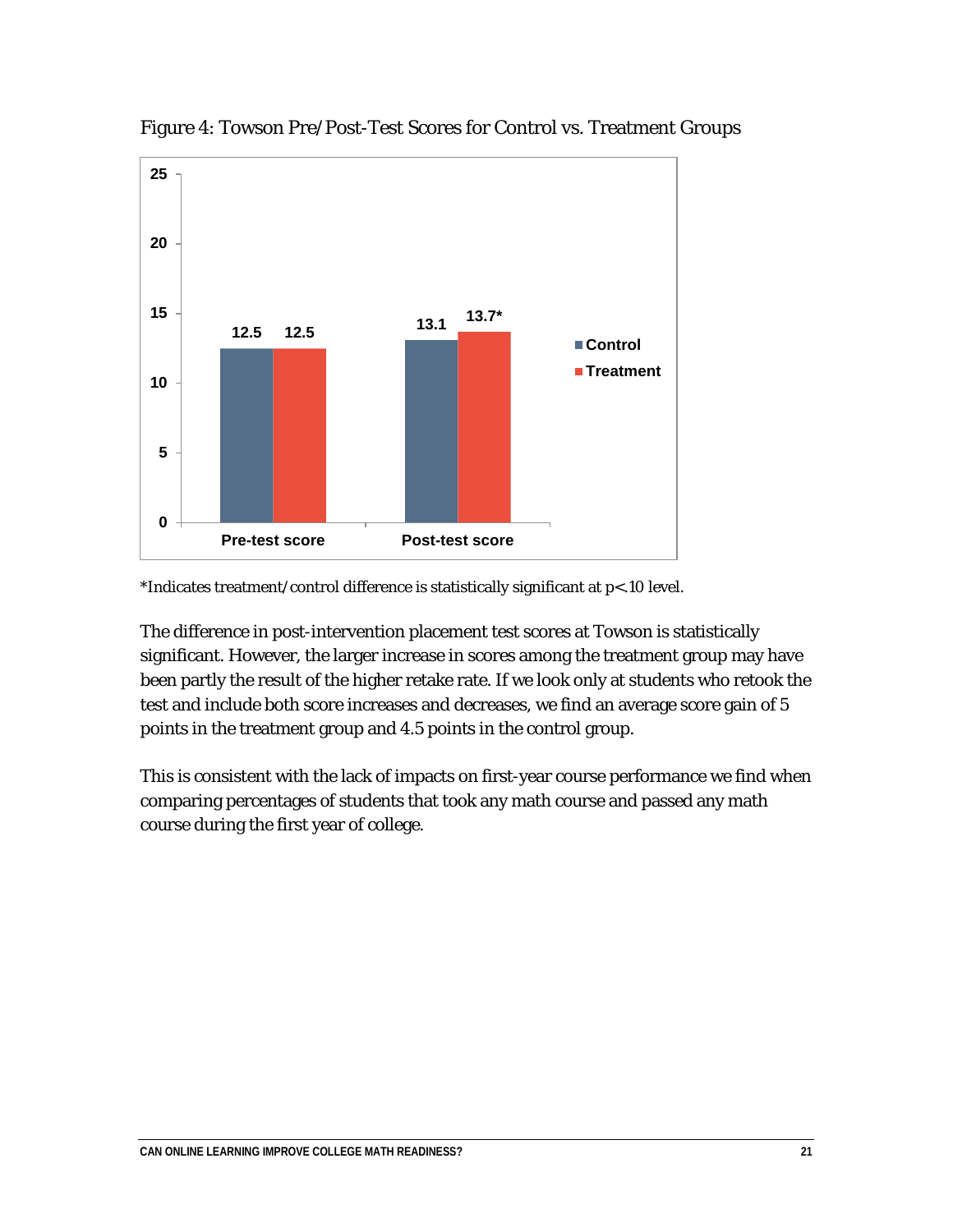

Figure 5: Towson Math Performance for Treatment vs. Control Groups

We find a similar lack of differences when we look at GPAs in all graded courses and in math courses during this period. In sum, we can be confident that being offered access to MFL increased the likelihood that students retook the placement test and increased their scores, but it did not necessarily increase their knowledge of math.

#### *Bowie State*

Here 155 students were involved in the study: 90 in the treatment group and 65 in the control group.[26](#page-22-0) Of those who were invited to participate, 49% chose to do so, and 82% of these students logged on at least once. As with Towson, we saw that students who were invited to participate in the program were more likely to retake placement tests and to improve their scores. 30% of treatment group students retook the placement test, compared to 6% of control group students, resulting in significantly higher gains in placement test scores. Moreover, of students who did retake the placement test, those who had access to MFL did much better: these students raised their average scores by 8.2 points, while the very small number of students in the control group who retook the placement test actually got lower scores by 5.3 points, on average (see Appendix D Table 7).

<span id="page-22-0"></span><sup>&</sup>lt;sup>26</sup> The administrator wished to assign more students to the treatment group in order to increase our ability to measure the impact of the program.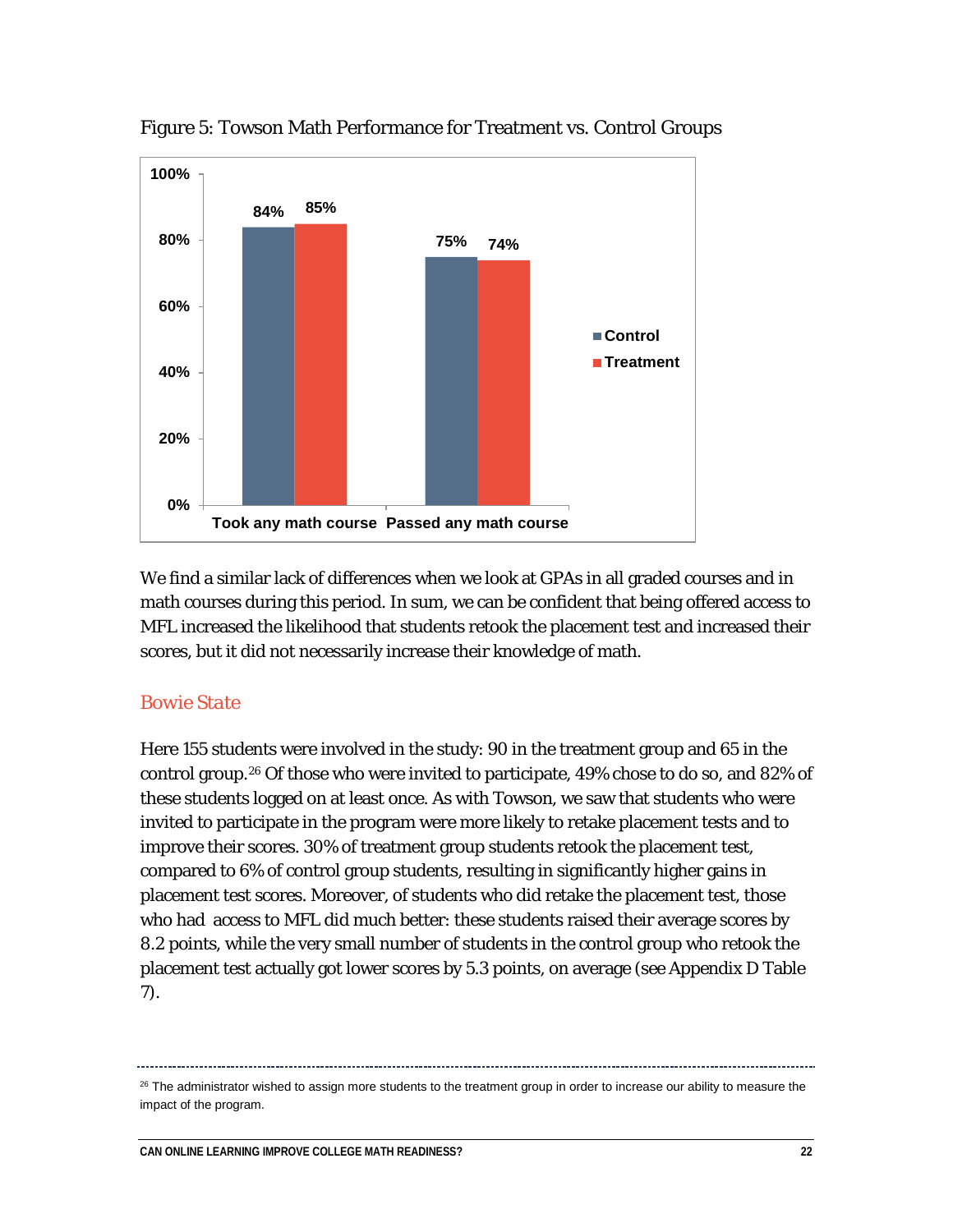

Figure 6: Pre/Post-Test Scores for Bowie State Treatment vs. Control Groups

\*Indicates treatment/control difference is statistically significant at p<.10 level.

As with Towson, students who received the intervention did not have significantly better academic outcomes in math courses. Students in the treatment group had slightly higher average pass rates and math enrollment, but these differences were not statistically significant.



Figure 7: Bowie State Math Performance for Treatment vs. Control Groups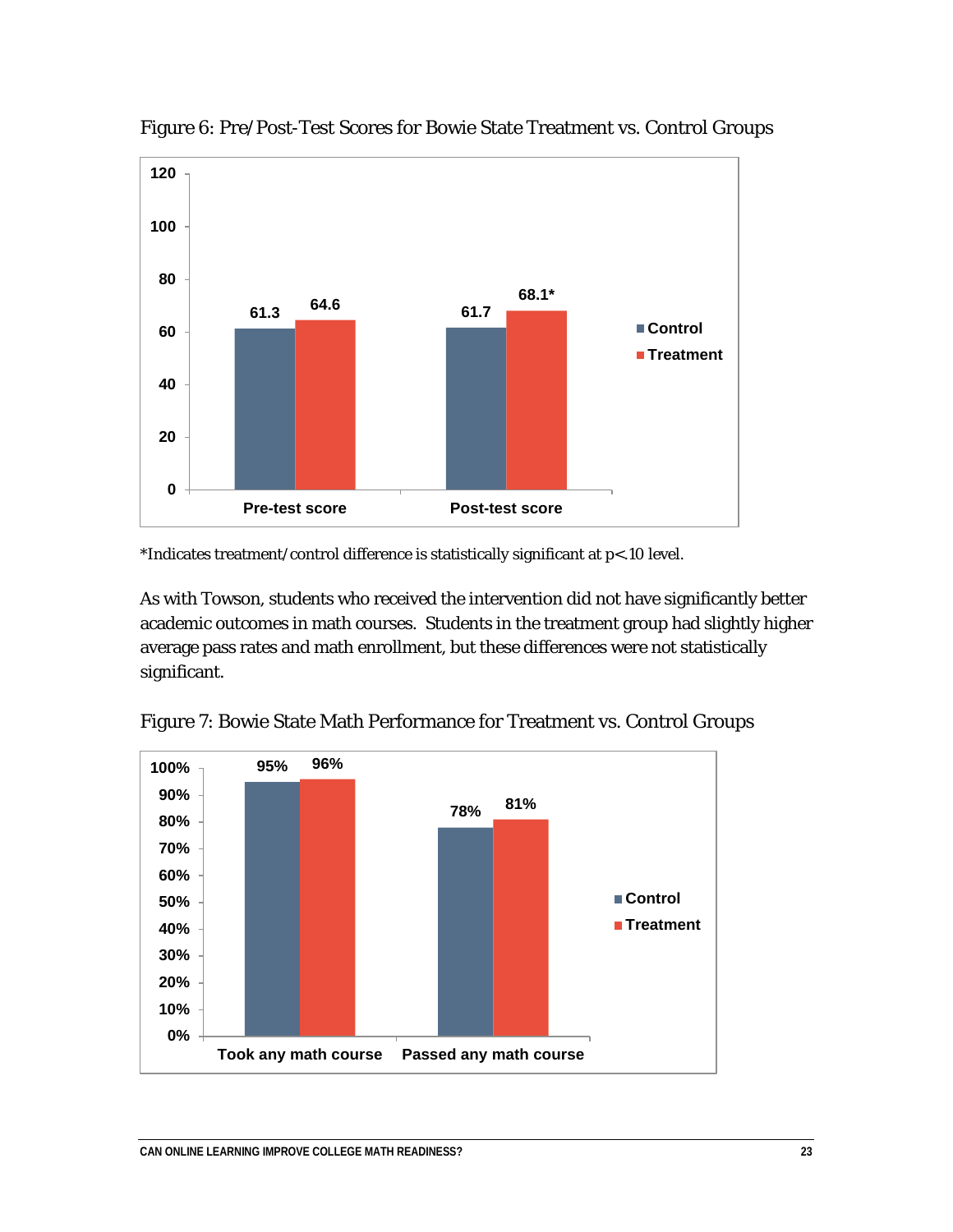#### *UMBC*

At UMBC students were invited to participate in the study before they were assigned to treatment or comparison groups. Out of 543 eligible students, 116 consented to participate in the study (21%). These 116 students were then randomly divided into treatment and control groups. All participants were enrolled in a zero-credit PRAC 101 course, which included two different Blackboard sites that were used for communication by the instructors. Out of 58 students in the treatment group, 44 logged into MFL at least once (76%). Gaining access to MFL did not, however, increase the likelihood that students retook the placement test. The share of treatment group students who opted to retake the placement test is significantly lower than that of the control group (36% compared to 62%). We saw a similar pattern in the pilot year, and though the sample size is small this raises the possibility that this was not just a random occurrence. Moreover, we found that the average score gain for students who had access to MFL was smaller than for those who did not, though this difference is not statistically significant.



#### Figure 8: UMBC Pre/Post-Test Scores for Treatment vs. Control Groups

\*Indicates treatment/control difference is statistically significant at p<.10 level.

One possible explanation for the difference in findings between UMBC and the other two institutions is the randomization procedure. At Towson and Bowie State, students were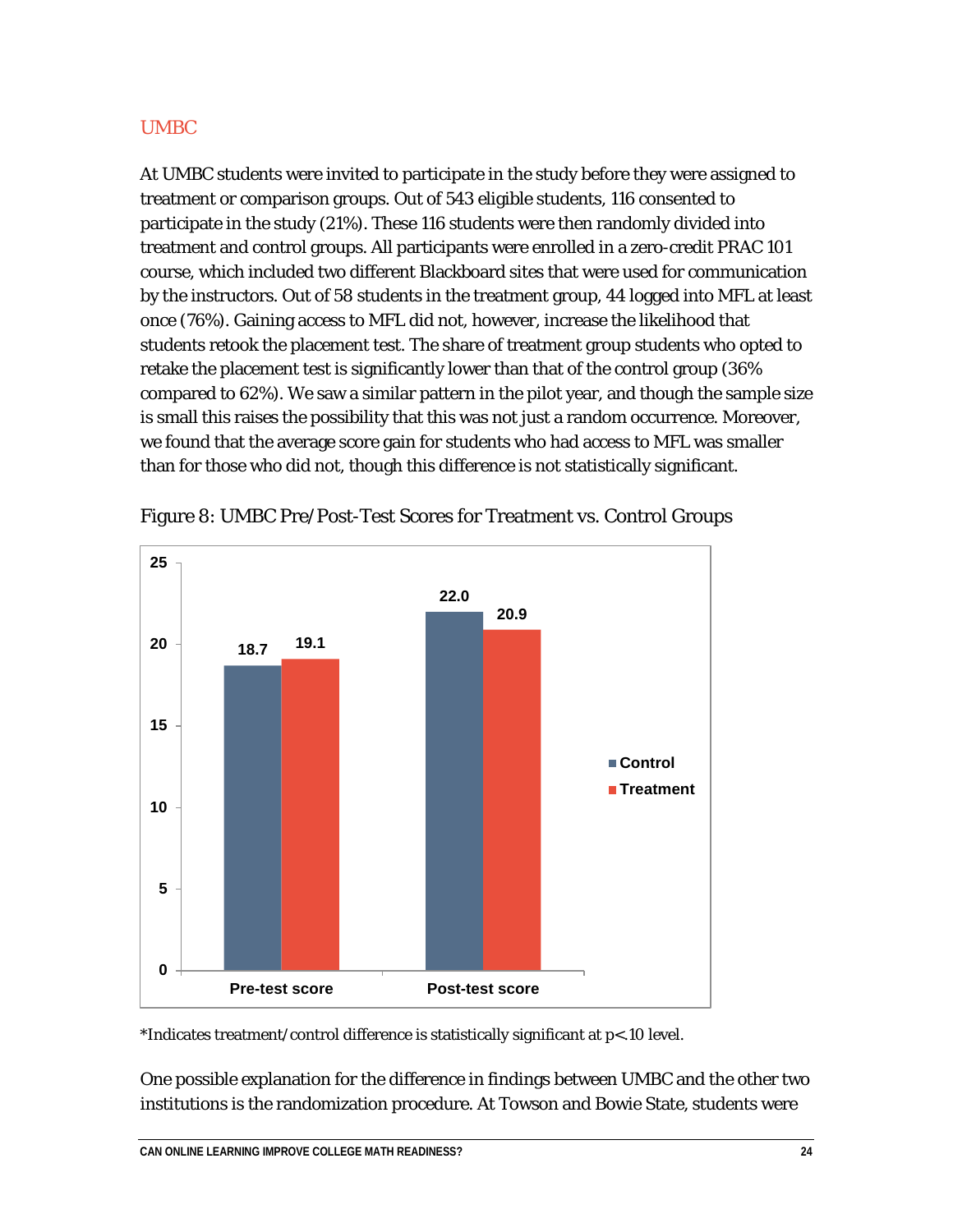randomly assigned to treatment or control conditions without first obtaining their consent (though students at Towson could opt out of the study). As a result, we were able to achieve a larger study population and include comparison groups that were more representative of non-participants in the study. At UMBC, on the other hand, students had to opt into the study *before* they could be assigned to treatment or control groups, and students were offered the opportunity to retake the placement test and keep the best score as an incentive for participation. It is therefore reasonable to hypothesize that students who opted into the study were more motivated than those who did not to improve their math skills or placement score, and thus are not representative of nonparticipants. There is evidence of this bias in data showing how many students actually logged into MFL—76% of the treatment cohort at UMBC compared with only 47% at Towson.

This hypothesis does not explain why control group students were much more likely to retake the placement test at UMBC and made slightly larger gains. It is possible that these students found alternate (and more effective) ways to prepare for the exam. It is also possible that students score higher on a retake even when they do not prepare for it, and thus the larger retake rate among the control group led to a larger score increase (remembering that the score gain for students who do not retake the placement test is recorded as zero, and thus these students may bring down the mean score gain for their group). If students who did not retake the placement test are removed from the analysis, we find that students in both treatment and control groups increased their scores by about five points (similar to what we found at Towson). This suggests that MFL neither hurt nor helped students in the treatment group with respect to their math skills.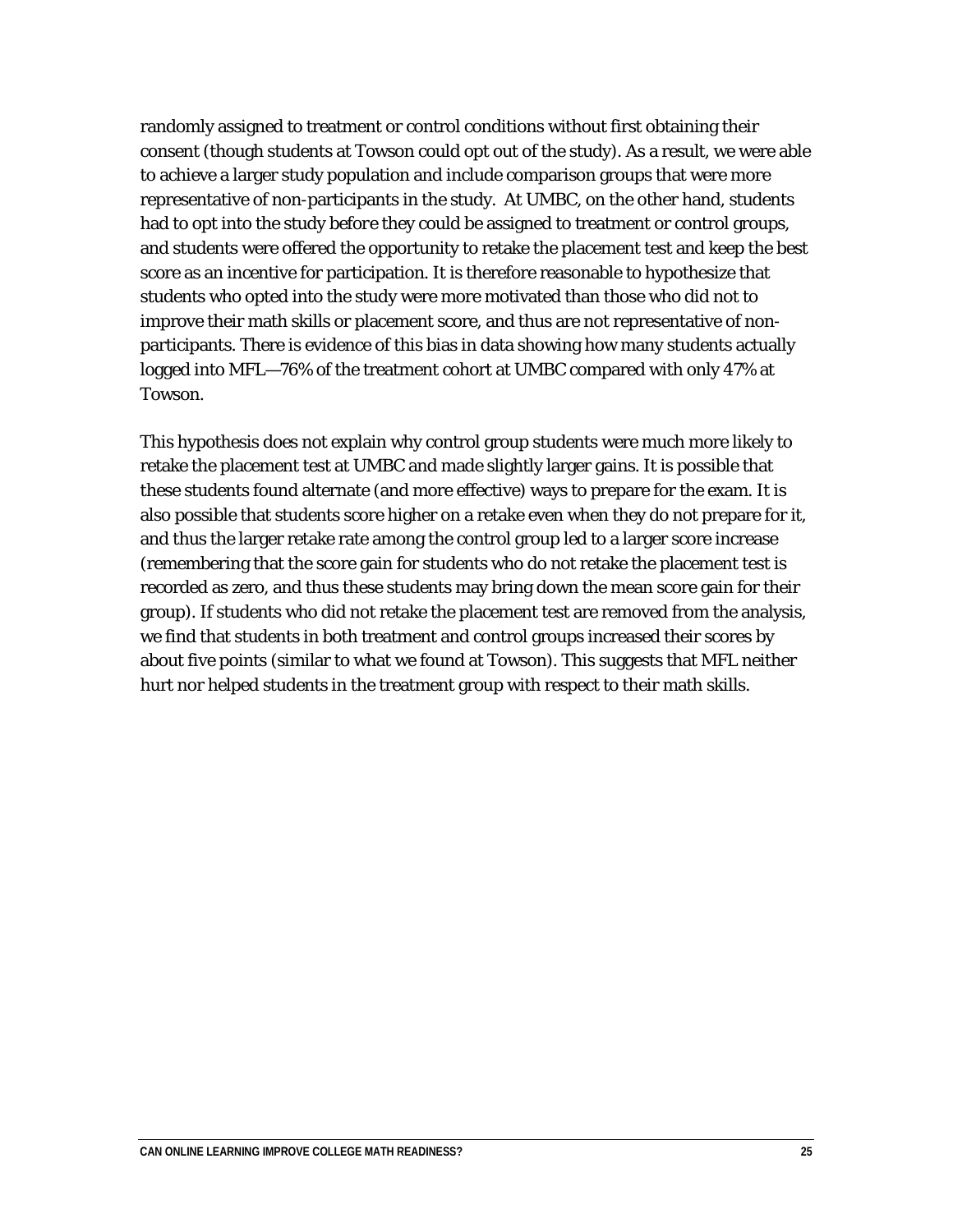

Figure 9: UMBC Math Performance for Treatment vs. Control Groups

At UMBC, a higher percentage of treatment group students took and passed math courses, but these differences were not statistically significant. We did not see a difference in grades for math-related courses or overall.

#### *Summary of Findings*

Overall, students responded positively to the offer of the program, with roughly half the students who had access to MFL across the three sites logging into the system at least once.[27](#page-26-0) At two of the field test sites, we found that those who received the intervention were more likely to retake the placement test and to raise their placement test scores, thus achieving significantly improved test scores. We cannot be sure, however, how much of the improvement in scores is due to actual learning as compared to just retaking the test. In addition, we did not see evidence of performance gains in first year mathrelated courses. The notable exception is UMBC, whose treatment group students were significantly less likely to retake the placement test. We believe this may be at least in part due to the randomization procedure, as students in the control group had opted to

<span id="page-26-0"></span><sup>27</sup> We decided against aggregating data across all three sites given the difference in methodology with UMBC. When results are aggregated for Towson and Bowie State for likelihood of retaking the placement test and academic outcomes, our findings do not change. We did not attempt to aggregate placement test scores because the campuses used different assessments and not all students chose to retake the exam.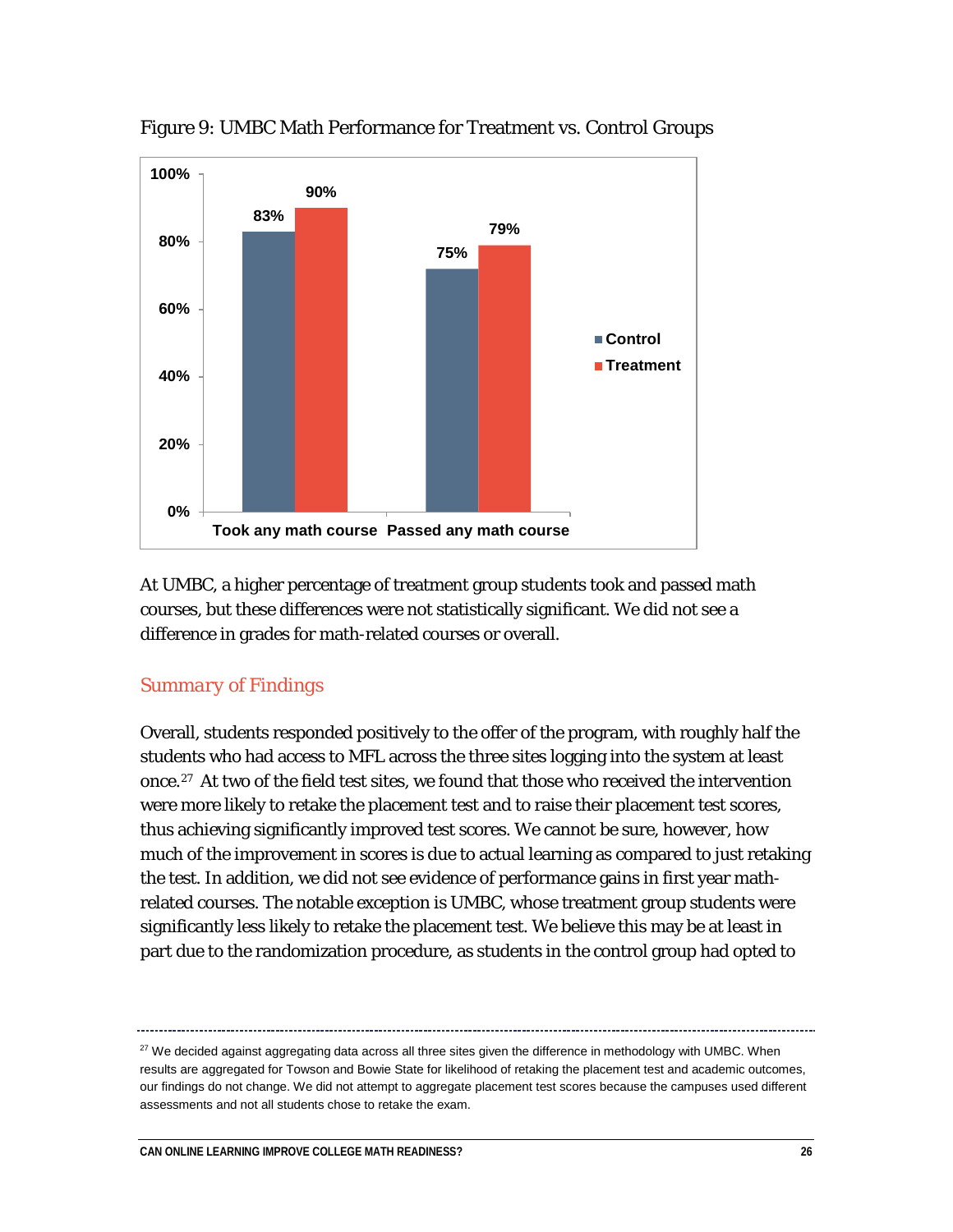participate in the study and thus may not have been representative of the population at large.

Is it possible that students who received the treatment enrolled in more advanced math courses, but that this gain did not appear in other outcome measures? This seems possible at Towson given that many students had originally placed into college level math. Our analysis of transcript data did not, however, find evidence that this was the case.

#### *Usage Data Analysis*

Usage data from Pearson suggests that many students engaged with the program and made progress within the system in terms of mastering modules or topics.

Figure 10 shows that out of 352 students at Towson who had access to Pearson, 128 logged into MFL at least once and 94% of those completed PathBuilder, the initial diagnostic assessment. Of those that completed PathBuilder, 60% mastered at least one topic through working in the system.



Figure 10: Student Engagement in MFL at Towson

On the other hand, Figure 11 shows that students typically made little progress in terms of mastering topics within MFL. On average, in the initial assessment students demonstrated mastery on 79 topics and needed to work on 161. Students only mastered 3 topics through work, on average. If we exclude students who did not master any topics at all, the average climbs to 7.7 topics mastered through work. The usage reports that we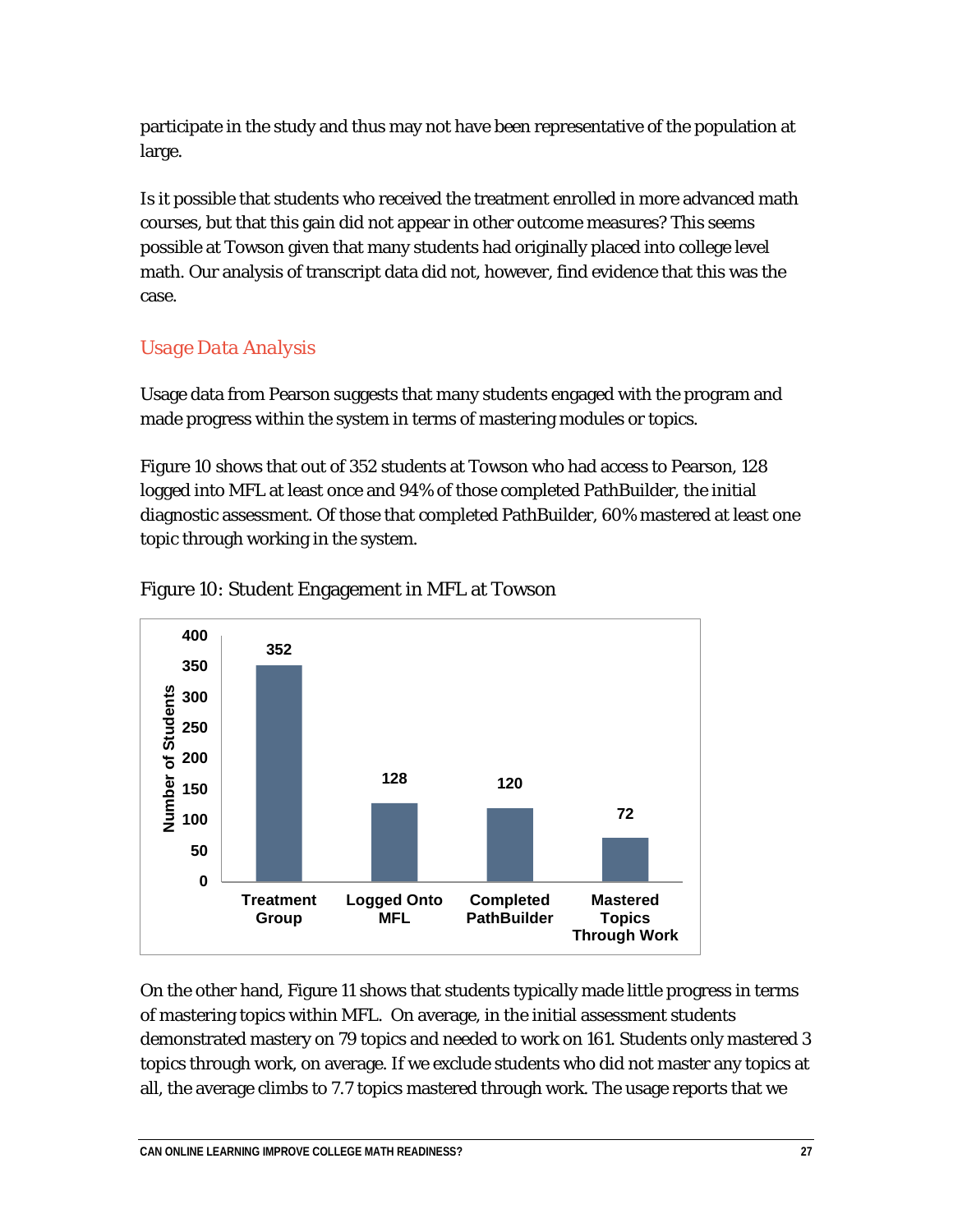obtained do not shed light on why so few students recorded progress within the system. One instructor reported complaints from students about the number of assessments (i.e. PathBuilder, skills checks, post-tests within each topic). It is possible that the large volume of topics and assessments was overwhelming for students working independently. It is also possible that students worked in the instructional materials and assignments for topics identified as "needing study," but did not complete the post-tests and thus did not record progress.

In a survey at Towson (reported in Appendix E), students gave fairly high ratings to MFL on most dimensions, with scores ranging from 4.0 to 4.2 out of 5 on criteria such as technical quality, ease of use, and quality of instructional materials. They gave a lower rating of 3.3 for "engaging and fun to use." Ratings of various features of the product were fairly consistent at 3.6-3.7 on a six-point scale, including the skills check diagnostic. Thus, survey responses do not shed light on whether the number of assessments constituted a barrier to progress for many students. Moreover, the survey results should be viewed with caution since only 45% of treatment group students responded.

Figure 11: Student Mastery of Topics within MyFoundationsLab (Total Possible = 243)



Analysis of usage data from Pearson indicates that certain behaviors in MyFoundationsLab are associated with placement score gains. We found positive associations between student gains on placement tests and whether they logged into MFL, completed the PathBuilder diagnostic assessment, and completed modules. Analysis of MFL usage and performance in math courses did not show any clear pattern. In any case, we would not be able to infer causation, as usage and outcome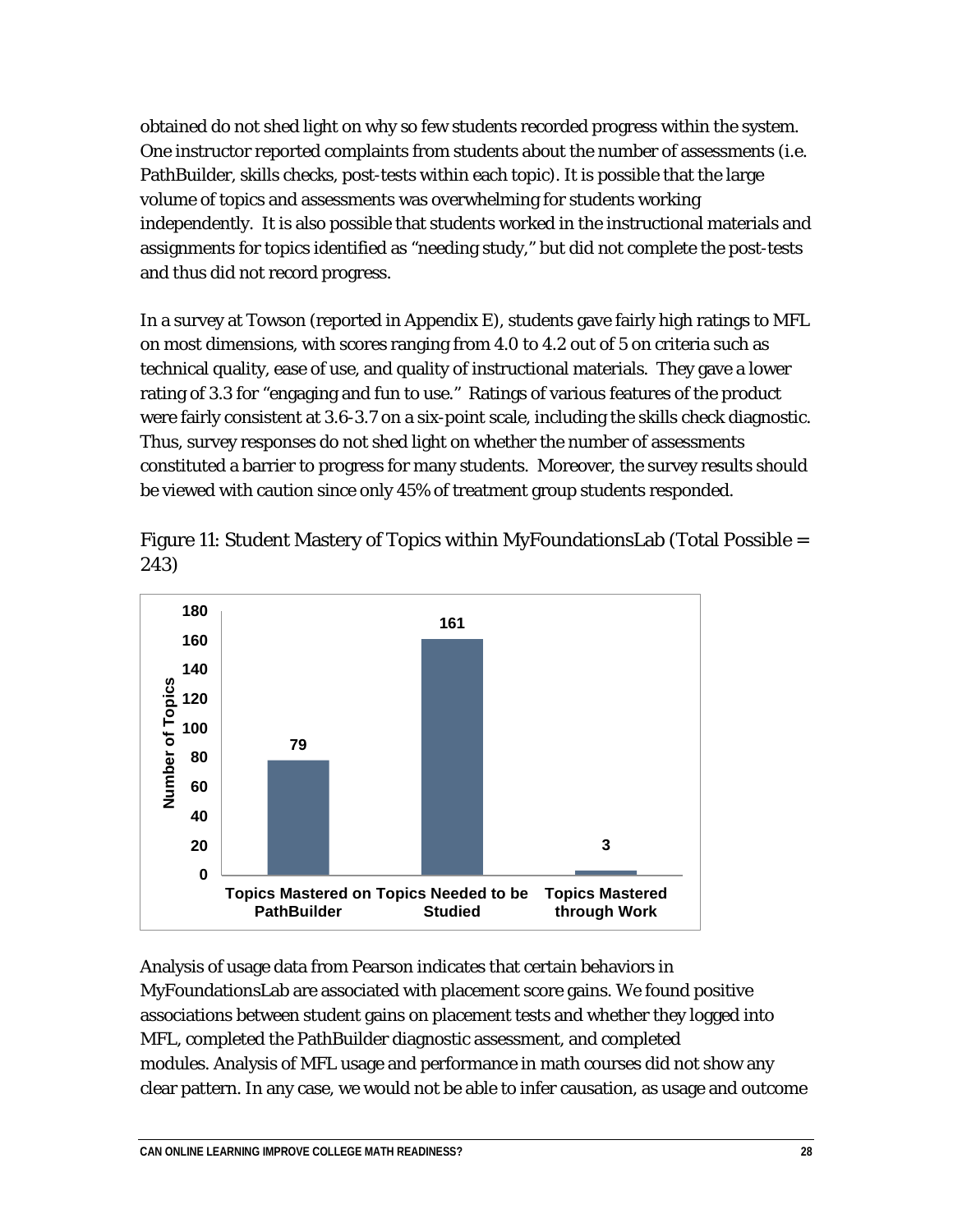variables may be influenced by unobserved characteristics such as students' motivation and desire to do well in math.

Given the lack of consistent student progress within the system, the value of the Knewton adaptive learning engine is difficult to ascertain. Anecdotally, instructors were skeptical that it made a difference because they observed that students tended to skip around within the program rather than follow the path prescribed by the adaptive engine.

#### *Costs*

Costs associated with the online intervention were relatively low. Institutions needed to appoint a program coordinator to determine which students should be eligible and issue invitations to students at the appropriate time (late spring or early summer). A facilitator at each institution had to provide students with access to MFL, answer questions, and issue the prescribed set of "nudges" over a period of 4-6 weeks. The coordinator also bore responsibility for enabling students to retake the placement test and making sure that students were aware of this option. Finally, advisors needed to be on hand to help students who improved their placement scores to decide to enroll in higher level math courses or not, based on the degree of improvement, their majors, and/or possible impact on their fall schedules.

Pearson waived the licensing fee for the students in the study, but under normal circumstances, students (or institutions, if they so chose) would incur a license fee to use MFL. This fee is estimated at \$33 for 10-weeks of access. It is worth considering how students might have responded if they had born this cost—one can imagine that some students would have opted not to participate, but one can also imagine that students who had paid the license fee would be more inclined to spend time in the program to make it worth the monetary cost. With conservative assumptions that a facilitator costs \$4,000 and 200 students are enrolled in the program, the cost per student would be just over \$50—considerably lower than the average of \$1,319 cost for campus-based programs.

Qualitative findings from the pilots suggest that technology can be used to bring down the costs of campus-based programs. Instructors at University of Baltimore and Coppin State found that use of MFL saved significant time in grading student work. The coordinator for the latter noted that they were able to enroll many more students without increasing the number of instructors due to use of the technology. These instructor time savings can thus translate into direct per-student cost savings for institutions.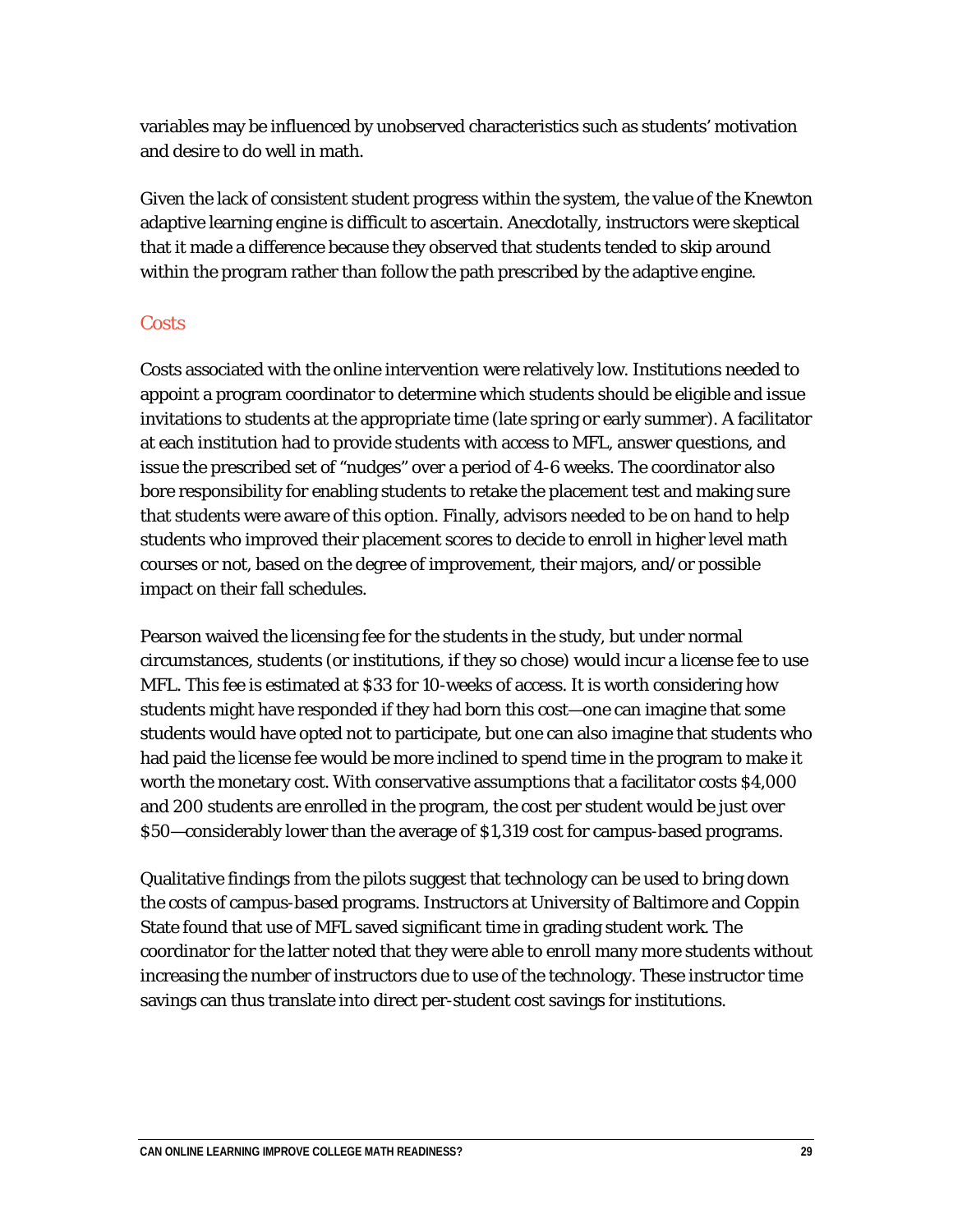# **IV. Conclusion**

This study found that online summer bridge programs using an adaptive online math program could help students to raise their placement test scores at a relatively low cost to institutions and students. Students responded positively to the offer of the program, with roughly half of students who had access to MyFoundationsLab logging in at least once.

# Students are more likely to make significant gains on math tests with at least some face-to-face instruction.

Our findings are consistent with those of other research on summer bridge programs, indicating that these interventions can produce narrowly defined benefits for students but that these advances do not translate into improved long-term academic performance. The degree of impact appears to be somewhat proportional to the intensity of the program. The greater score gains for students in the blended campus-based programs that we observed in the pilots suggest that students are more likely to make significant gains on math tests with at least some face-to-face instruction.

It is possible that we would have found greater impacts on key outcomes with a different software product or with more effective messaging. Conducting similar research using products with significantly different designs would be worthwhile. For example, a system with fewer assessments and less content might be more approachable for students working independently. It would also be worthwhile to dig further into the possibilities for using technology to reduce costs in blended summer programs. Finally, these findings indirectly raise further questions about the predictive value of placement exams, as improvements in math test scores did not lead to gains in math course success.

On balance, we are inclined to conclude that use of MyFoundationsLab in an optional, online program can modestly mitigate one symptom of the college readiness problem underperformance on placement tests—but is unlikely to address the underlying shortage of skills and knowledge of mathematics.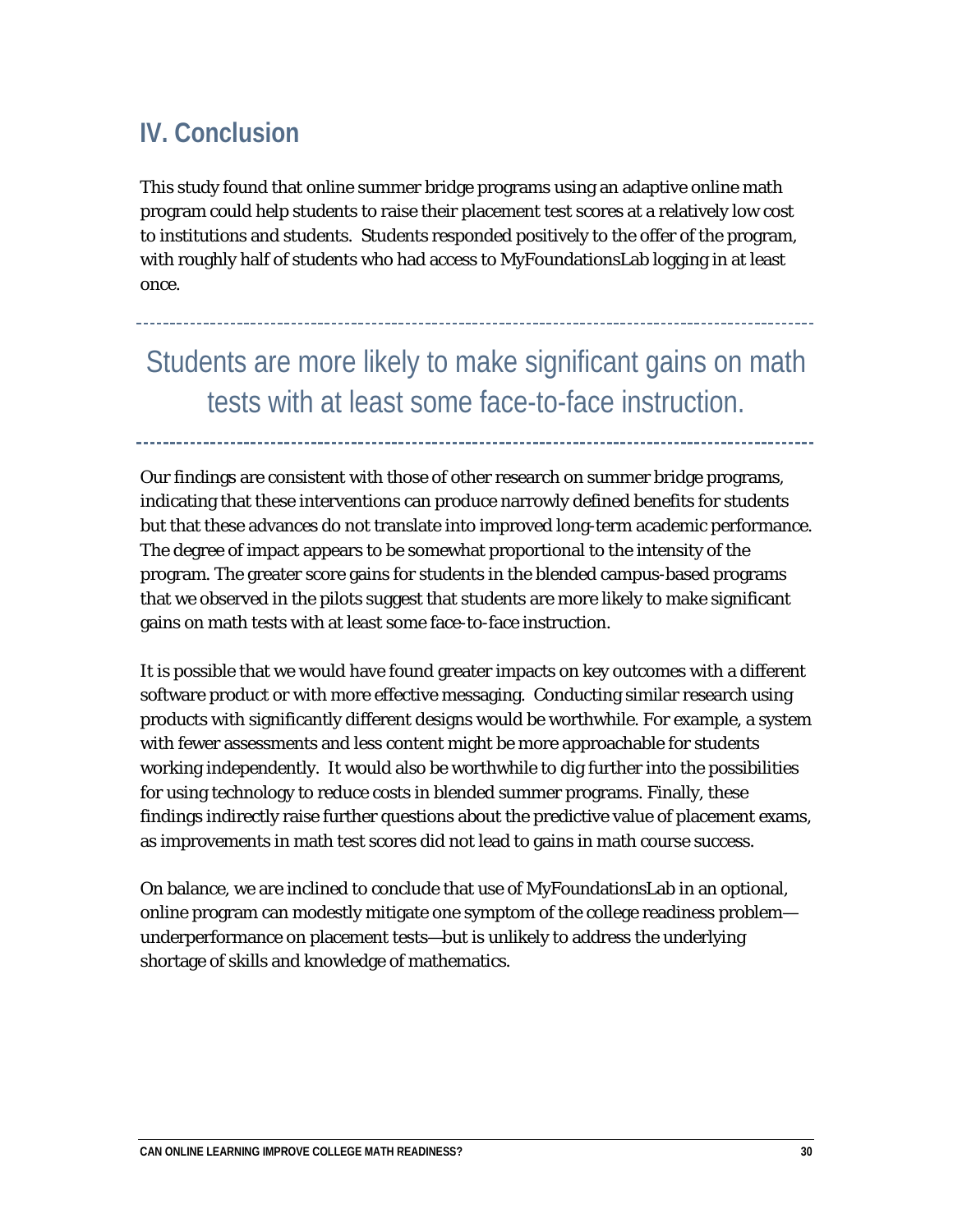# **Acknowledgments**

We are truly grateful to the staff of the University System of Maryland and participating institutions for their collaboration in this study. From the University System of Maryland, we would particularly like to thank MJ Bishop, Director of the William E. Kirwan Center for Academic Innovation, and Lynn Harbinson, project manager, for their invaluable contributions to setting up and coordinating the research. At the University of Maryland, Baltimore County, we would like to express our appreciation to William LaCourse, Dean of the College of Natural and Mathematical Sciences (CNMS), Kathy Lee Sutphin, Assistant Dean for Academic Affairs[, CNMS,](http://cnms.umbc.edu/) and Raji Baradwaj and Sam Riley, instructors in the mathematics department. From Towson University, we wish to express our deep appreciation to Felice Shore, Associate Professor and Assistant Chair in the Department of Mathematics and the lead coordinator for this study, as well as Raouf Boules, former Chair of the math department and Sheila Orshan, an instructor in the math department. At Bowie State University, we are thankful to Gayle Fink, Assistant Vice-President for Institutional Effectiveness and Vicky Mosely, former program coordinator. At the University of Baltimore we wish to thank Marguerite Weber, former Director of Student Academic Affairs and Academic Initiatives. At Coppin State University, we are thankful to Habtu Braha, Provost and Vice President for Academic Affairs, and Jean Ragin, Assistant Professor in the mathematics department.

This research would not have been possible without the support and contributions of the staff at Pearson. We greatly appreciate their help with implementing the system at our five partner sites and with obtaining and interpreting data.

This report is based on research funded by the Bill & Melinda Gates Foundation. The findings and conclusions contained within are those of the authors and do not necessarily reflect positions or policies of the Bill & Melinda Gates Foundation.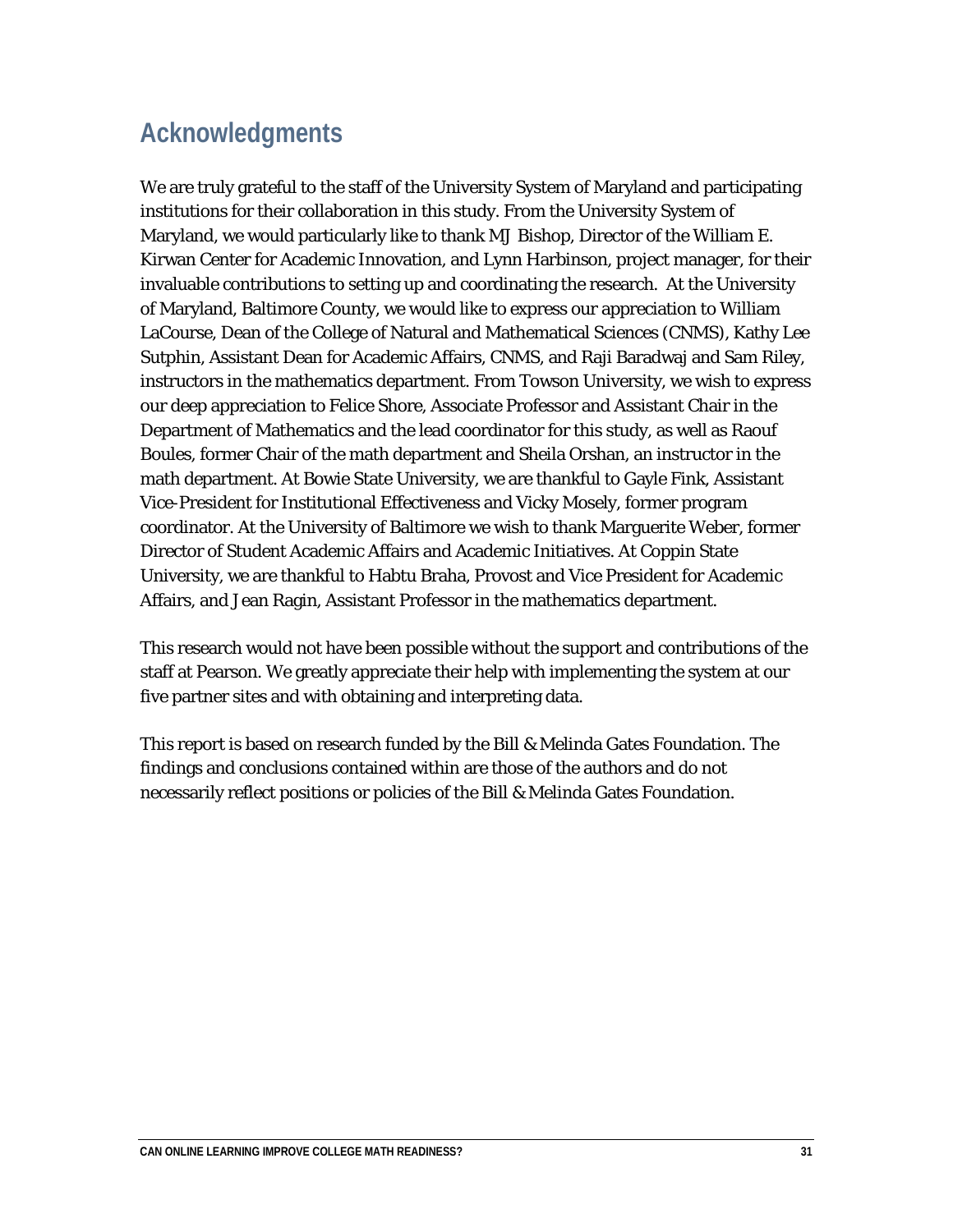# **Appendix A: Description of Pilot Studies**

#### *University of Baltimore*

University of Baltimore offers two summer programs. The first, Summer Bridge, serves students who are admitted "conditionally" to the institution, with grades and test scores slightly lower than the cutoff mark. The program aims to help them fulfill the requirements for enrollment, prepare them for life as a student, and teach them the basic skills they will need to succeed in college. The Summer Bridge program was in its second year and enrolled 80 students during 2013, roughly twice as many as in the first year. The second program, College Readiness Summer Academy, hosts local high school students and aims to get them thinking about applying for and attending college. Since only 13 students enrolled in this program, we decided to exclude those results from our analysis. University of Baltimore's program covered reading and writing in addition to math.

The six-week Summer Bridge program ran twice, with 47 students in the first session and 33 in the second. Students in both of the six-week instances of the course were divided into control and treatment groups. They were split by gender and then randomly assigned to a group. Students in the control groups had 4.5 hours of face-to-face time and 1.5 hours of online time (using MyMathLab math supplements) each day. Instructors focused their time on "high-touch" activities, engaging with students in small groups or on an individual basis. In the treatment sections, students worked primarily in MyFoundationsLab covering material in math, reading, and writing. They had 2.5 hours of face-to-face time and 3.5 hours of online time per day, allowing for much more independent study time. Online sections were taught in a computer lab, and the students had access to coaches to help them work through the material.

For the group as a whole, 94% of the students were black and 68% were female. The specific numbers in each group can be seen in the table below, along with average SAT scores.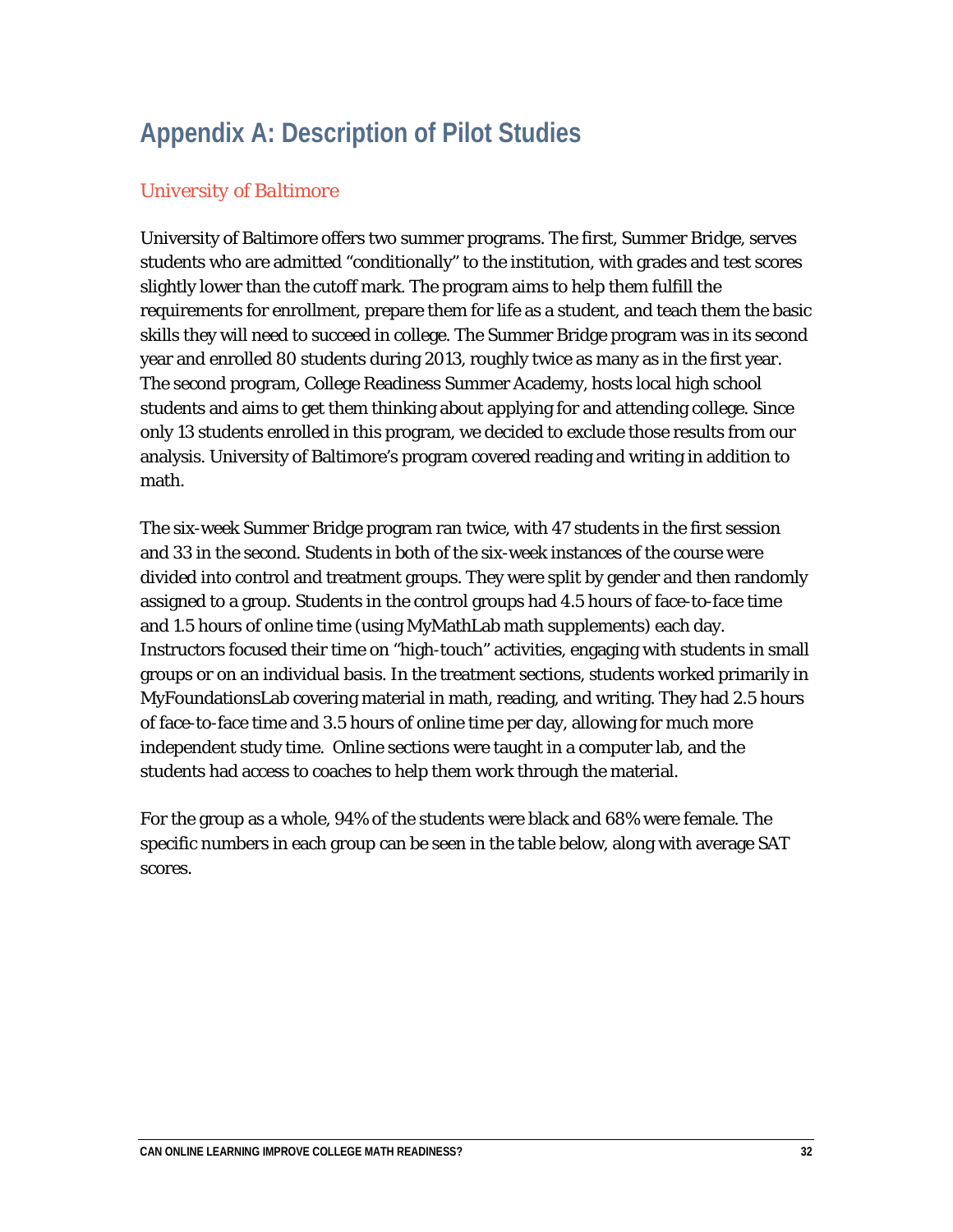|                      | <b>Overall</b> | <b>Control</b> | <b>Treatment</b> |
|----------------------|----------------|----------------|------------------|
| Number of<br>classes | 4              | $\overline{2}$ | $\overline{2}$   |
| N                    | 80             | 40             | 40               |
| <b>Female</b>        | 68%            | 73%            | 63%              |
| <b>SAT Math</b>      | 385            | 391            | 378              |
| <b>SAT Read</b>      | 409            | 404            | 416              |

Appendix A Table 1: University of Baltimore Summer Bridge Program

Students in the treatment group entered the summer bridge program with SAT math scores 12 points lower, on average, than control-group students. However, this difference was not statistically significant.

At the end of the [pro](#page-33-0)gram, treatment-group students earned lower scores on both a Pearson Math test<sup>28</sup> and Accuplacer (a widely used math placement test), although only the Pearson Math difference was statistically significant. The difference of 11 points on the Pearson Math test translates into nearly three-quarters of a standard deviation.

<sup>28</sup> The Pearson Math test refers to the MyMathLab assessment for the control groups and the MyFoundationsLab

<span id="page-33-0"></span>assessment for those in the treatment groups.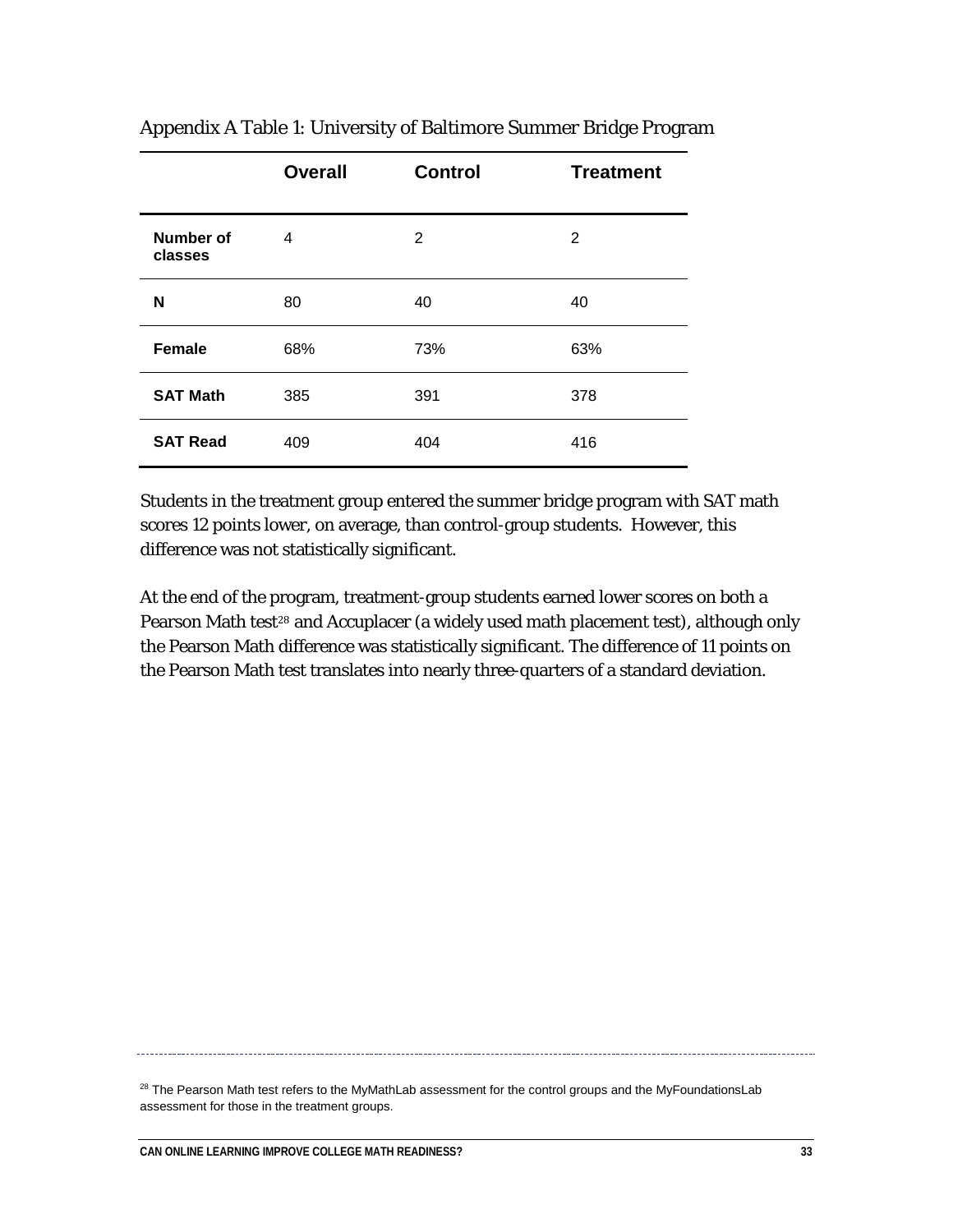

#### Appendix A Figure 1: University of Baltimore Average Post-Test scores

#### *Cost Analysis*

The cost data we collected (instructor time sheets and pay rates) suggest that the treatment section cost 31% less per student than the control section for the Summer Bridge Program in 2013. Most of these savings came from the reduced grading time required when using MFL. MFL grades most of the student assignments (including writing assignments), so these instructors spent 67% less time grading than those in the traditional section. There was also 13% savings per student for instructional costs in the sections using MFL, but this seems to be attributable to the mix of staffing, as the total hours of reported instruction per student are the same.

Data from the 2012 session indicates that the 2013 treatment session cost 40% less than the traditional program in 2012. The program coordinator described a number of ways in which they learned from the first offering of the program to make the second iteration more efficient and effective—including better use of technology.

#### *Coppin State*

Coppin State offers a residential summer bridge program targeted to incoming first-year students. Students are assigned to Math 97, Math 98, or College Algebra based on Accuplacer test scores and can retake the placement test at the end of the program. The program is four weeks long, and students attend class for three hours per day, five days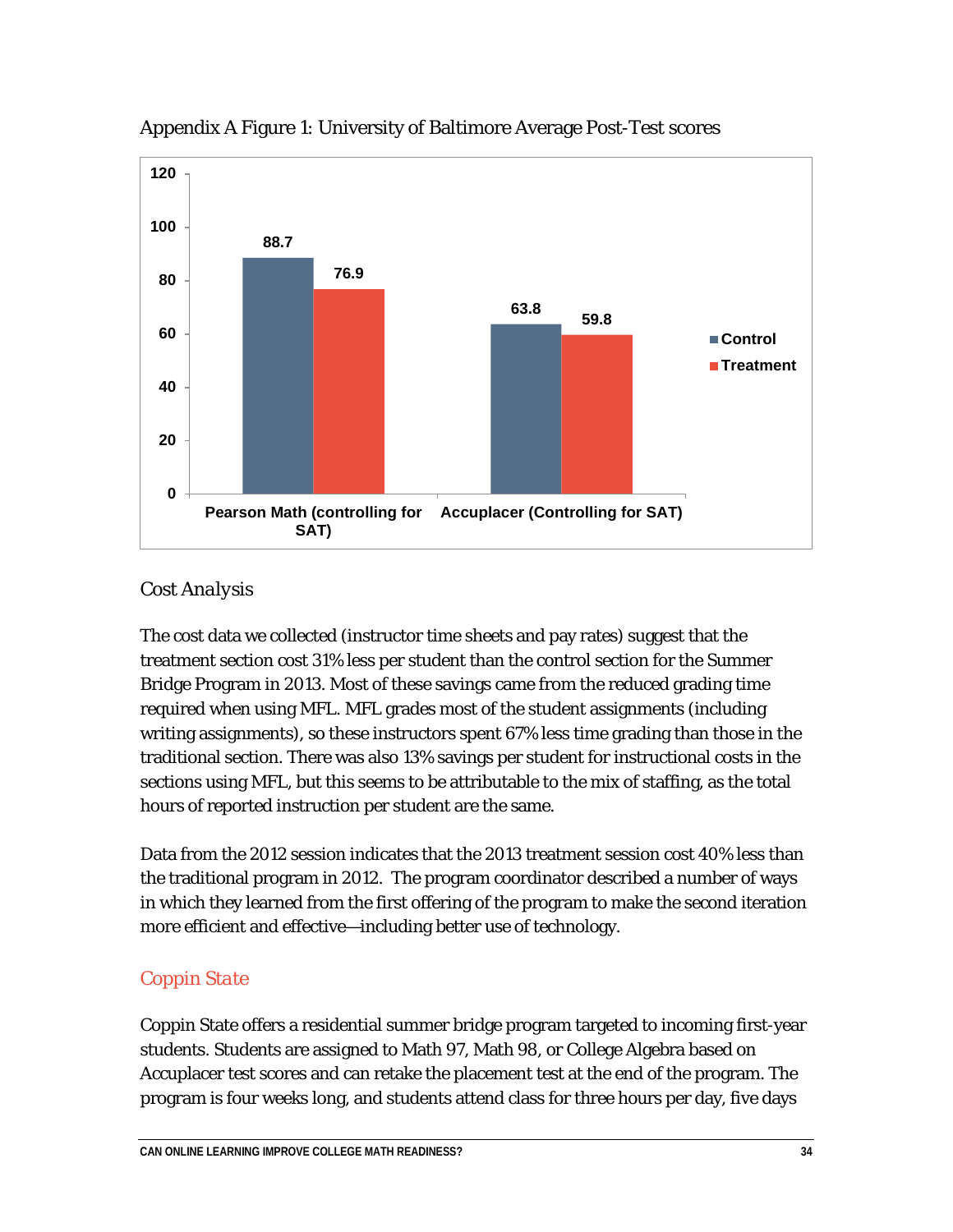per week. The students in the treatment sections using MyFoundationsLab were also asked to work on the platform for two hours per day outside of class time, and usage logs show that about a quarter of assignments were in fact submitted after 5:00 pm.

The summer program was traditionally taught in a lecture format using Pearson's MyMathLab for supplementary assignments. We wished to test the effects of a hybrid format in which students work independently with the MyFoundationsLab platform with a roaming instructor. Because Pearson software was already in use in the summer program, differences between the cohorts were not as clear cut as we would have liked.

Coppin State's program consisted of 82 students, divided among seven sections. Five sections were part of the control group, with a total of 55 students. The remaining two were part of the treatment group, with a total of 27 students. The students in each of these groups had similar characteristics. A detailed comparison of the groups is available in the table below. One instructor was assigned to the two treatment sections, and three instructors were assigned to the control sections.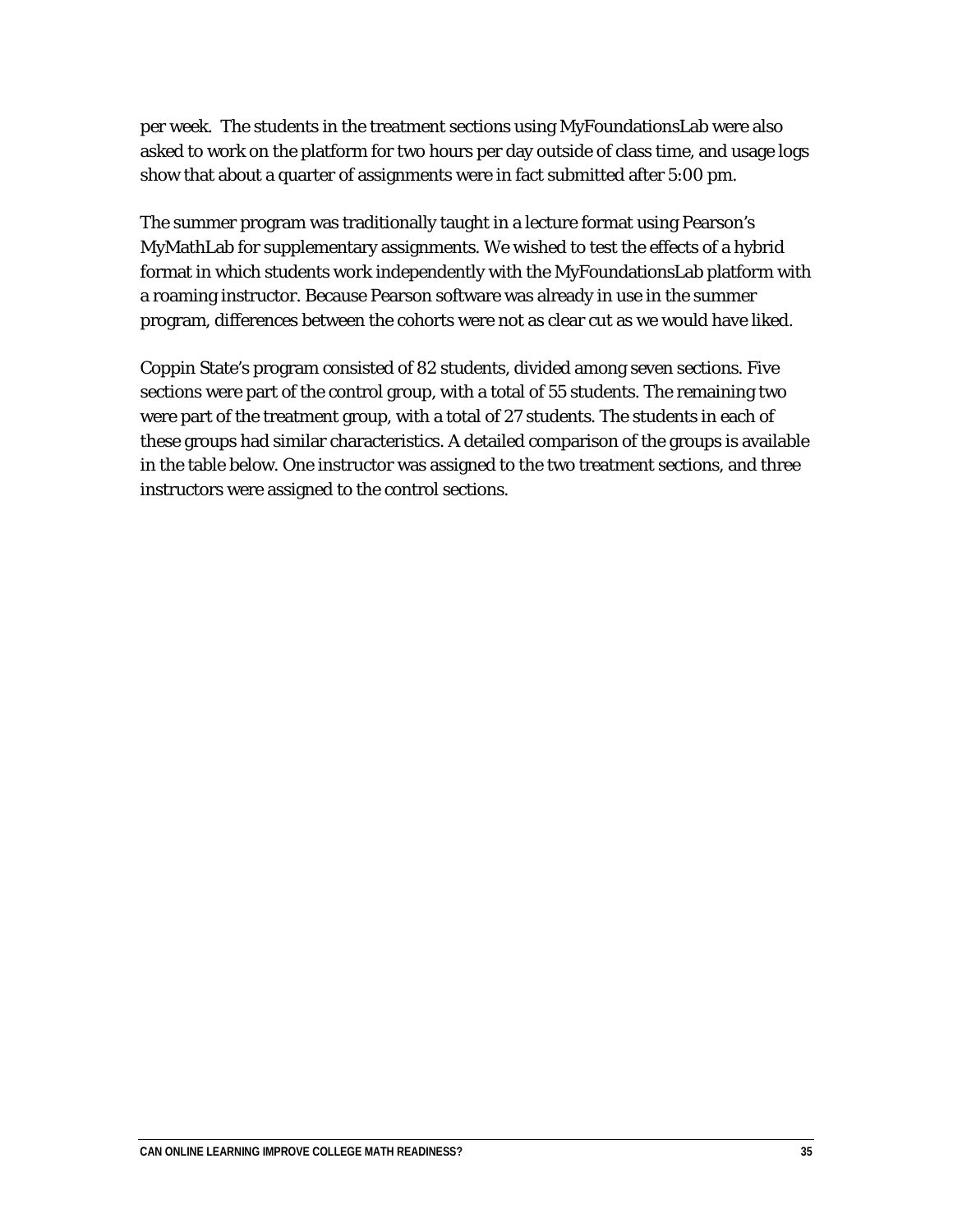|                                  | <b>Overall</b> | <b>Control</b> | <b>Treatment</b> |
|----------------------------------|----------------|----------------|------------------|
| <b>Number of</b><br>classes      | $\overline{7}$ | 5              | $\overline{2}$   |
| N                                | 82             | 55             | 27               |
| <b>Female</b>                    | 80%            | 85%            | 70%              |
| <b>Average Age</b>               | 17.7           | 17.7           | 17.9             |
| Average<br><b>Parent Income</b>  | \$51,119       | \$48,920       | \$56,212         |
| <b>Married</b>                   | 0%             | 0%             | 0%               |
| Has a child                      | 1.2%           | 0%             | 3.7%             |
| Has access to<br><b>Internet</b> | 93%            | 95%            | 89%              |
| <b>SAT Math</b>                  | 392            | 385            | 408              |
| <b>SAT Read</b>                  | 430            | 429            | 432              |
| <b>HS GPA</b>                    | 2.66           | 2.74           | 2.47             |

Appendix A Table 2: Coppin State

Students assigned to the treatment group at Coppin State began the summer program with modestly higher Accuplacer scores than students in the control group. By the end of the 4-week program, the difference in Accuplacer scores had increased to 16 points, a difference that was statistically significant. Controlling for the difference in initial Accuplacer scores, as well as any differences in SAT scores, leaves the difference essentially unchanged—in fact, it increases to about 18 points. A difference of 16-18 points is quite large relative to the standard deviation of Accuplacer scores among Coppin State students, which was 14 points for initial scores and 20 for final scores. Students in the treatment group also scored higher on a departmental math exam administered late in the summer program. The difference of 1.2 points on the test translates into about 45 percent of a standard deviation, and is statistically significant at the 10 percent level.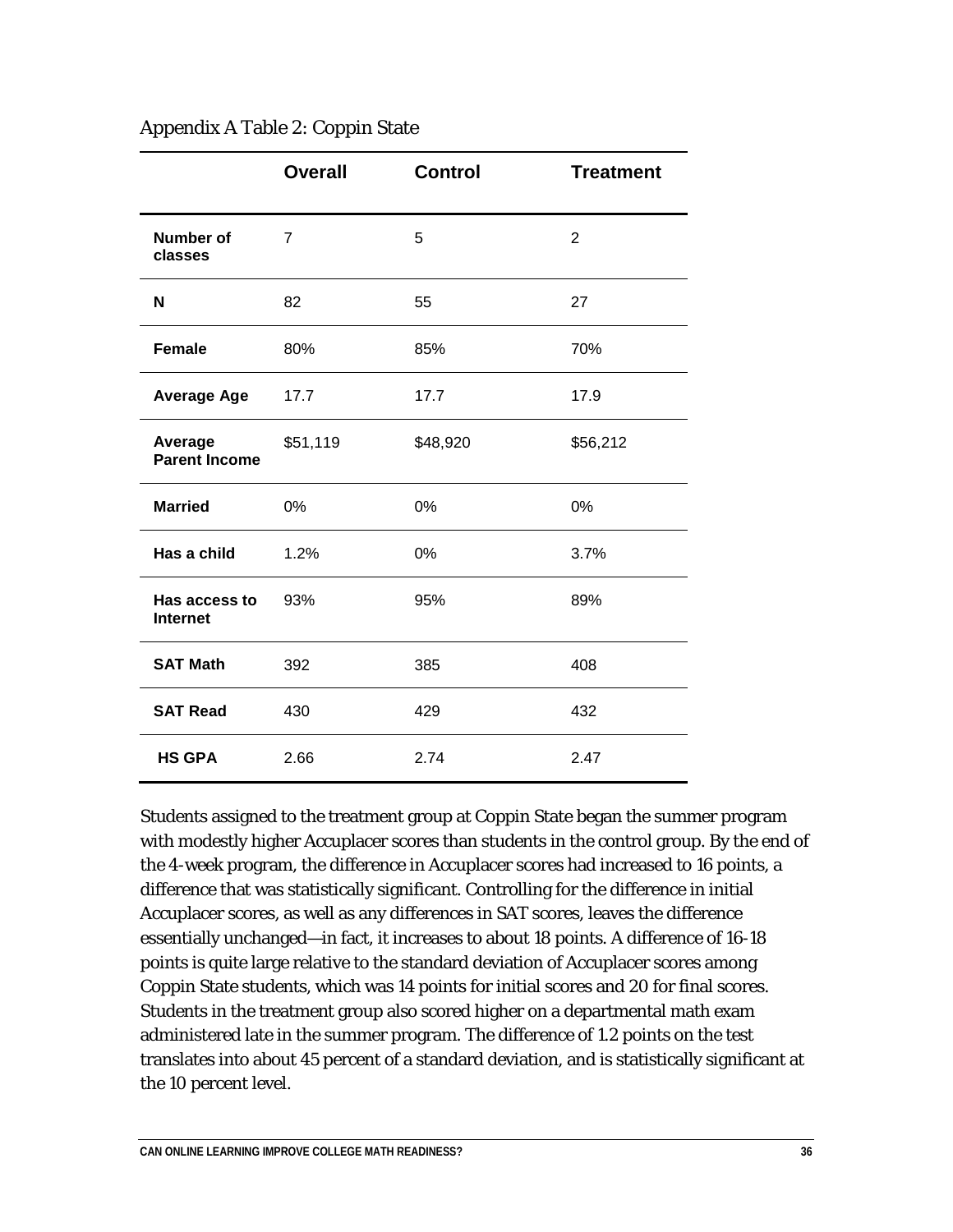Although these quantitative results in favor of the hybrid sections were very positive, they must be viewed cautiously given that technology was also used as a supplement in control sections. In addition, control and treatment groups had different instructors, so we cannot rule out the possibility that differences in score gains were due to instructor effectiveness. The key finding in this case is that students in the program made considerable gains in their math scores across both formats, and the hybrid format clearly did not have deleterious effects.



Appendix A Figure 2: Coppin State Average Accuplacer Scores

#### *Cost Analysis*

In terms of cost impacts, the use of MFL appears to have eliminated the need for certain tasks, such as preparing for lectures as well as creating and grading assignments.

#### *UMBC Year 1 Pilot*

UMBC worked with Ithaka S+R and USM to offer two years of a free, summer online student success program targeting entering first-year undergraduates who had prematriculated in UMBC and received a range of scores that would typically result in a math placement into or below college algebra. The goal of the program was to help these students place out of remedial mathematics or college-level algebra as a way to improve their times to degree. This was a very important opportunity to those STEM majors who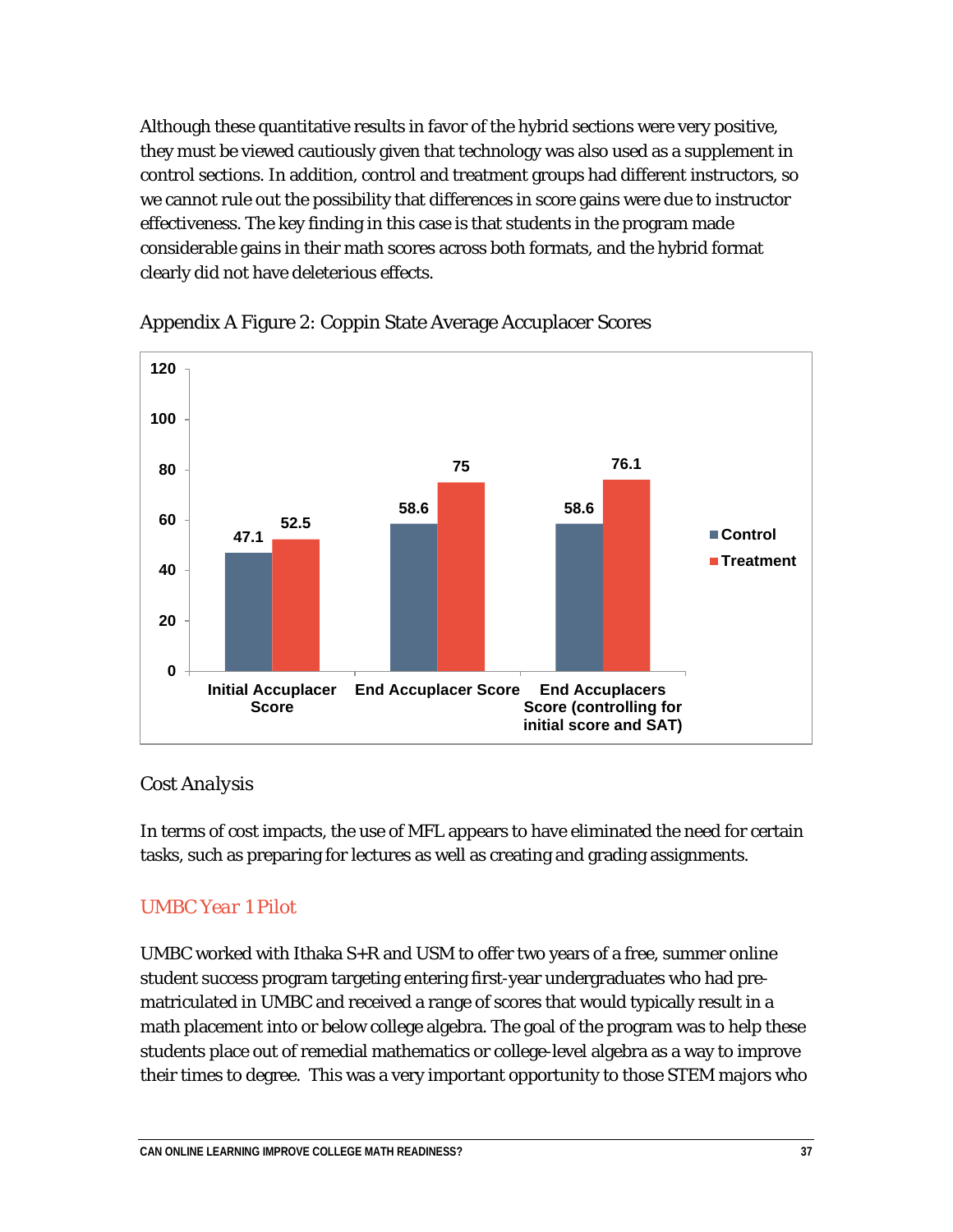placed into lower-level math courses as data demonstrates that this category of students have a minimal likelihood of obtaining a degree in STEM majors.

Notices were sent to all eligible students inviting them to participate in the pilot project, which was offered as a four-week summer practicum. Of those who signed up to participate, students were randomly assigned to treatment and control groups. Students in the treatment cohort were provided with access to MyFoundationsLab and received guidance and encouragement via email from instructors during the program. Students in the control group had access to a Blackboard site with static instructional materials and some encouragement via email from instructors during the program.

In the year one pilot, students were invited to attend an on-campus orientation session, which was poorly attended and followed up with copies of the planned slide presentation. In year two, the subject matter of the orientation was incorporated into a slide presentation with a video component, and sent electronically to all students before the program launched. All students, regardless of their participation levels, were invited to retake the placement exam in August with the assurance that only the higher score would count and that those who placed out of their planned math courses would have the opportunity for assistance in changing their schedules. In the year one pilot, 70 students participated in the program (35 in MFL and 35 in the Control Group).

As an end-of-summer score, we used the students' most recent placement test score. For students who retook the test, it became their new score. For students who did not retake the test, it was simply their original score. Consequently, our primary outcome variable reflects both decisions about whether to retake the test as well as performance on the retake among those who took advantage of that opportunity.

After retaking the test, treatment group students had statistically indistinguishable scores from the control group—the difference of about 2 points was not significantly different from zero. Treatment-group students were less likely to retake MAA than control-group students, but the difference was not statistically significant. It should be noted that some UMBC students who placed in college-level algebra improved their math placement scores enough to place into Calculus I, allowing those who were STEM majors to meet course pre-requisites and follow recommended course sequences.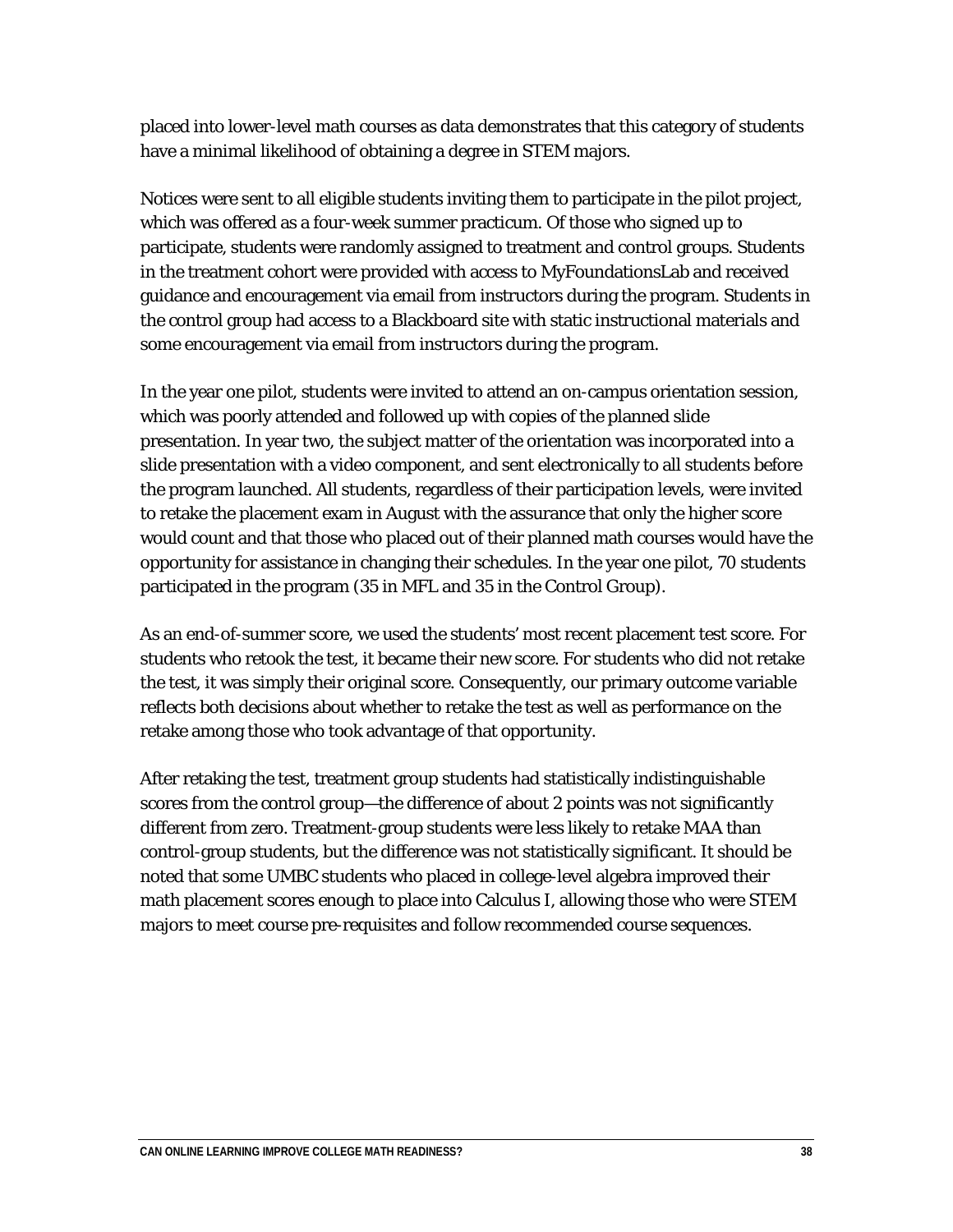

#### Appendix A Figure 3: UMBC Average Placement Test Scores

#### *Cost Analysis*

The design of UMBC's program results in relatively modest costs. The control section required an instructor to upload the established list of key algebraic concepts to review and upload either materials (year 1 pilot) or list the UMBC's Learning Resource Center website (field test) to the Blackboard page with periodic reminders encouraging concept review sent out via email. The treatment section required instructors to monitor MyFoundationsLab usage, address access issues, be available to answer students' questions, and send out periodic emails encouraging students to engage with the system. Special, three-day access was provided to all students to retake the math placement test. In addition, a system of advising was established with campus advisors to ensure that students with improved placement scores made the best decisions regarding their fall academic schedules. Two math instructors were hired on a part-time basis for the program. Under normal circumstances, the cost of a practicum course and MFL license costs would also need to be taken into account.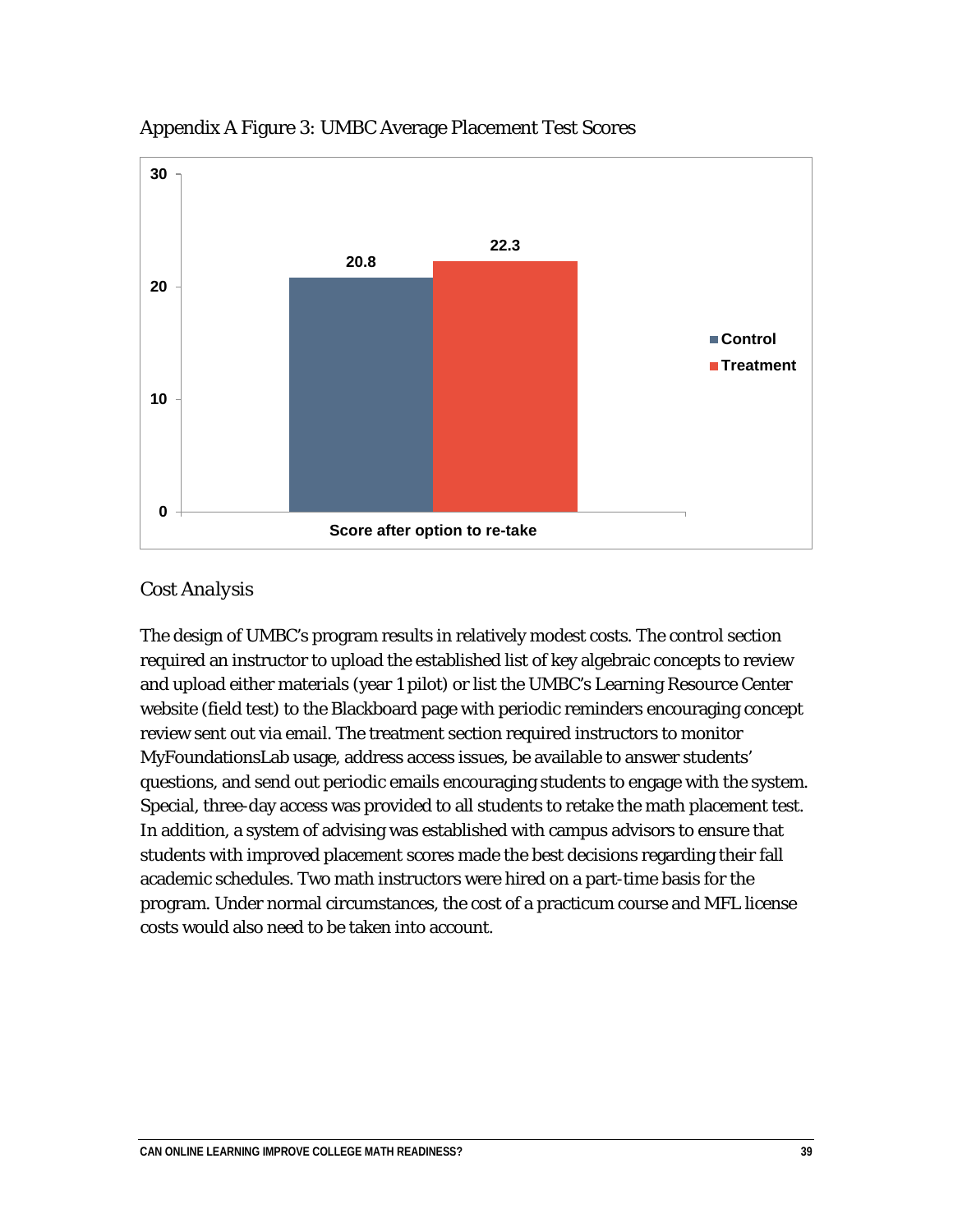# **Appendix B: Suggested Messaging to Students**

#### I. Encouragement to join the program

1. Notify students that they have been selected for the treatment group. Introduce the program and highlight the benefits of participating. Institutions included this letter with their IRBs. If not, use the Towson sample on page 4.

2. Remind students 3-4 days before the program begins that they have been selected to receive the My Foundations Lab software. Include information about the program and the benefits of participating. Pearson handouts can be used for marketing purposes. (pages 6-8)

II. Introduction to be sent by monitors on first day [sample text]

*Hi \_\_\_\_\_,*

*Welcome to the [name] program. I am excited to offer you this opportunity to brush up on your math skills before you enter college in the fall. Please find below some advice for how to get the most from this opportunity.*

1. We recommend spending 5-10 hours per week on the platform.

2. Space out your work over multiple days.

3. Work through the materials in the recommended order – we know it's tempting to jump straight to the quizzes, but you probably won't get good results that way [or something to that effect]

4. We will monitor your progress online and check in with you twice a week to recommend how to proceed based on your performance.

5. [Login information]

III. Nudges during the program.

Email the students each Monday, Wednesday and Friday. A few different emails should be sent based on the following groups. These should be modified a little each time so they do not get stale or come across as canned.

1. Students with mastery averages below 70% in the past week

*Hi\_\_\_,*

*I noticed that you are still working on reaching the mastery level. Here are a couple tips to improve your progress…*

2. Students with mastery average between 70% and 80% in the past week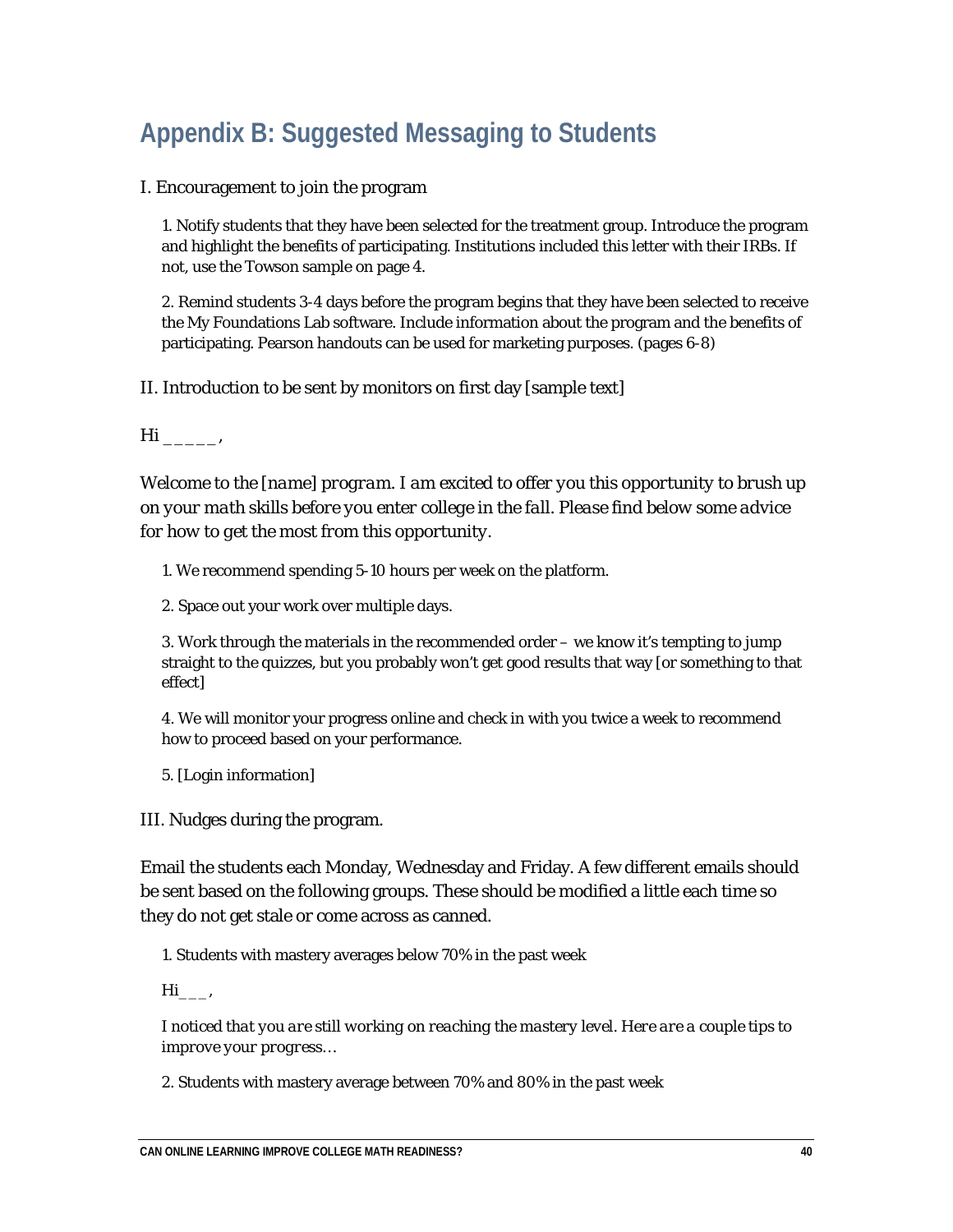*Hi \_\_\_,*

*It looks like you've been working hard on the MFL work. I noticed that you are almost at the mastery level for some of your work. Keep working hard to get to the 80% mark! The more you master in this program, the better positioned you will be to succeed in your fall math courses and move towards your degree more quickly.*

3. Students with mastery averages above 80% in the past week

*Hi\_\_\_,*

*Congratulations on your achievements with the MFL work! It looks like you are doing well on the exercises and assessments so far, and I want to encourage you to continue working hard on these. If you keep this up, I think you will do well in your math courses this fall and maybe even place out of a math course.* 

4. Students who have not logged onto the platform since the last email

*Hi \_\_\_\_,*

*I noticed that you have not logged onto MFL in a few days. I want to make sure you don't fall behind. It's important to work on these materials often because they can help you progress more quickly through your math courses. Many of your classmates are making a lot of progress and I don't want you to miss out on this opportunity!*

5. Students who have never logged onto the platform [Send weekly]

*Hi \_\_\_\_\_\_,*

*I noticed that you have not accessed the MFL math resources [institution] is providing to help you prepare for the fall. Although you may be busy this summer, I want to make sure you know how working on this program, even for a short amount of time, could help you. [Mention some of the benefits.] I've been checking in with a lot of your classmates, and see that many of them are making a lot of progress. I don't want you to miss out!* 

IV. Encouragement to Retake the Placement Exam (Email followed by phone call from either monitor or program coordinator)

For those who used MFL actively [define cutoff]:

*Congratulations on completing the MFL program! Based on your hard work on these materials I think you have improved upon several of your math skills and will be better prepared to start college this fall. We are offering you an opportunity to retake the placement exam. While completing this program does not guarantee placement into a higher math course, we are offering you the opportunity to retake the placement test to try and place into a higher math course. In addition, by retaking this test, you will be able to help us measure the value of this program. If you place into a higher math course, we will work with you to switch into this new course for the fall.*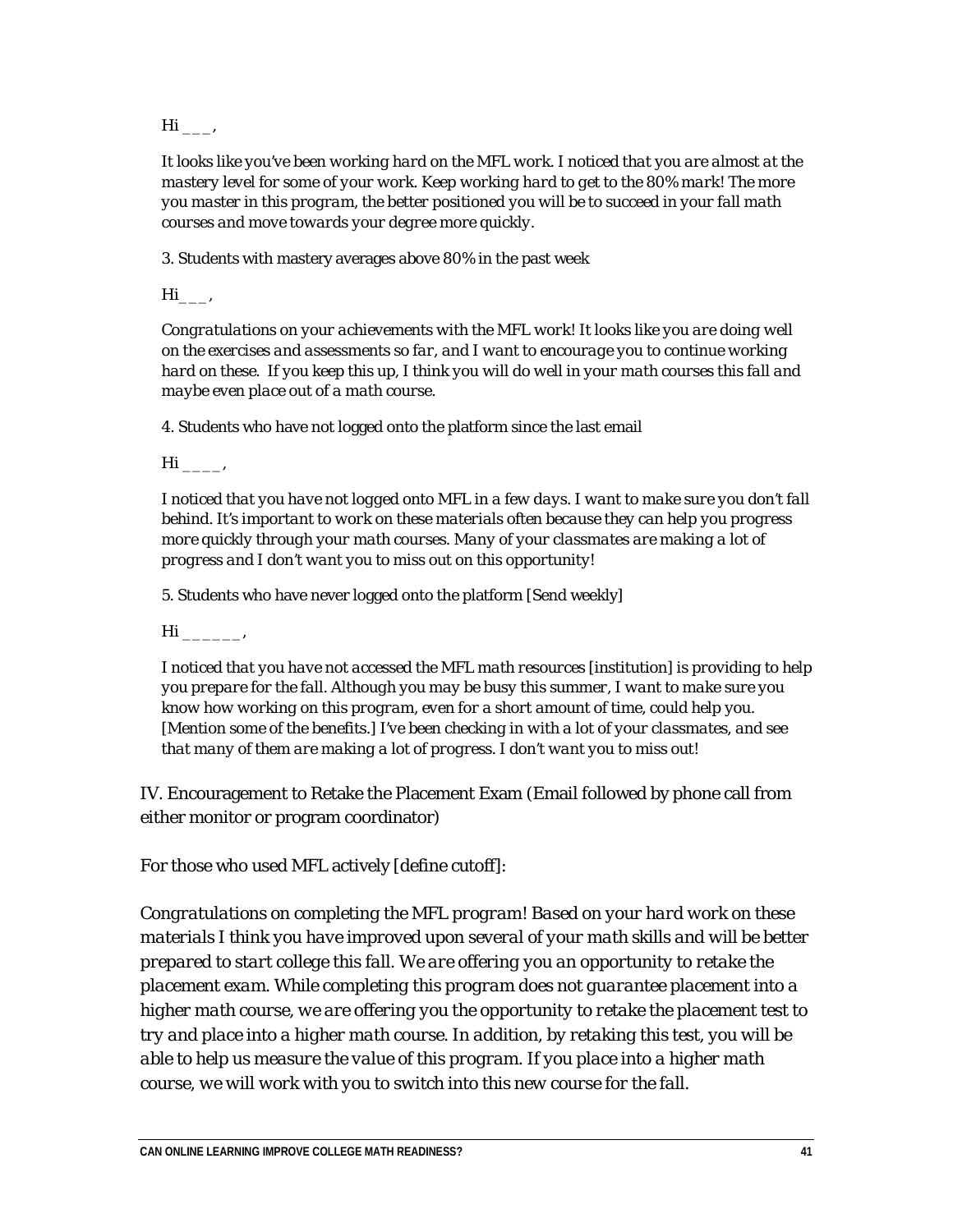For those who used MFL but not actively [set cutoff]

*I hope you enjoyed working with MyFoundationsLab this summer! Regardless of how much time you spent working on the program, there is still a good chance that you can place into a higher level math course if you retake the placement test. We are offering you an opportunity to retake the placement exam, and only your highest score will count. In addition, by retaking this test, you will be able to help us measure the value of this program. If you place into a higher math course, we will work with you to switch into this new course for the fall.*

For those who never used MFL:

*I hope you had a good summer! We would like to offer you the opportunity to retake your math placement test. Although you may not have done anything over the summer to improve your math skills, I still think it would be valuable for you to retake this exam. Many students do better the second time when re-testing, and if your test score improves significantly, you may be able to take a higher level math course and move more quickly towards your degree. Advisors will work with you to make sure you get into the right class.*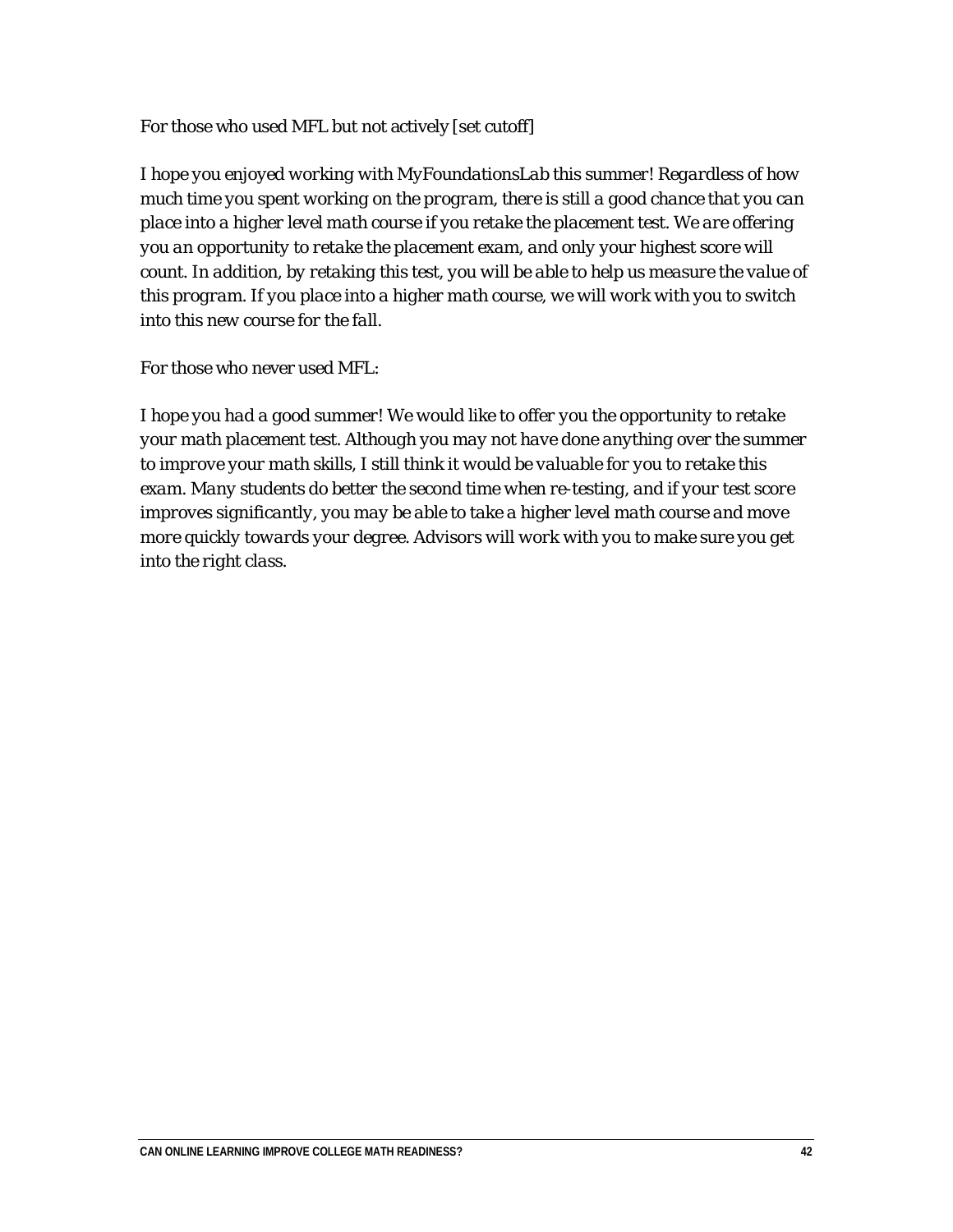# **Appendix C: Sample Invitation Letter**

#### Dear Student,

A strong foundation in algebra can make a significant difference in an individual's college experience. [Institution] is making every effort to explore a variety of innovations that can help students hit the ground running in their required mathematics courses.

You were selected to participate in the Summer Refresher Opportunity (SRO) study as a result of your placement test score. If you agree to participate, through our assistance, you will enroll in a five week *on-line program* **free of charge** to you. SRO will make use of a self-guided mathematics online program called MyFoundationsLab (MFL). The great thing about MFL is that it is tailored to your specific needs based on an initial diagnostic you'll take when you first enroll. The program will give you a "path" through algebra skills you need to learn with opportunities to watch videos, see how different problems are solved, do practice problems on your own, and get immediate feedback.

Here are the details:

- » During the week of June 16th, a "coach" will e-mail you directions for getting enrolled and will answer questions, should you have trouble using the online program at anytime.
- » You will enroll no later than June 23rd. You will have five weeks to work on the material, with SRO ending on July 25th.
- » *You may work with the program to the extent you want*. There is no limit to how much time you might spend on it; if you choose to spend less time, there is no penalty.
- » Throughout the five weeks, you may hear from the coach intermittently, noting your progress and encouraging you to keep on!
- » You will be asked to complete a brief survey.
- » With the usual placement testing policy waived for this study, you will have the **opportunity to retake the online mathematics placement test** during a 5-day window after the project ends on July 25 **at no cost** to you. If your new score places you into a higher course than originally planned, **you will be advised and assisted to register** for a more appropriate course.

Your participation in this project offers a unique and beneficial opportunity both for you and also for [Institution], as it will help us determine how best to serve college students at [Institution] and elsewhere.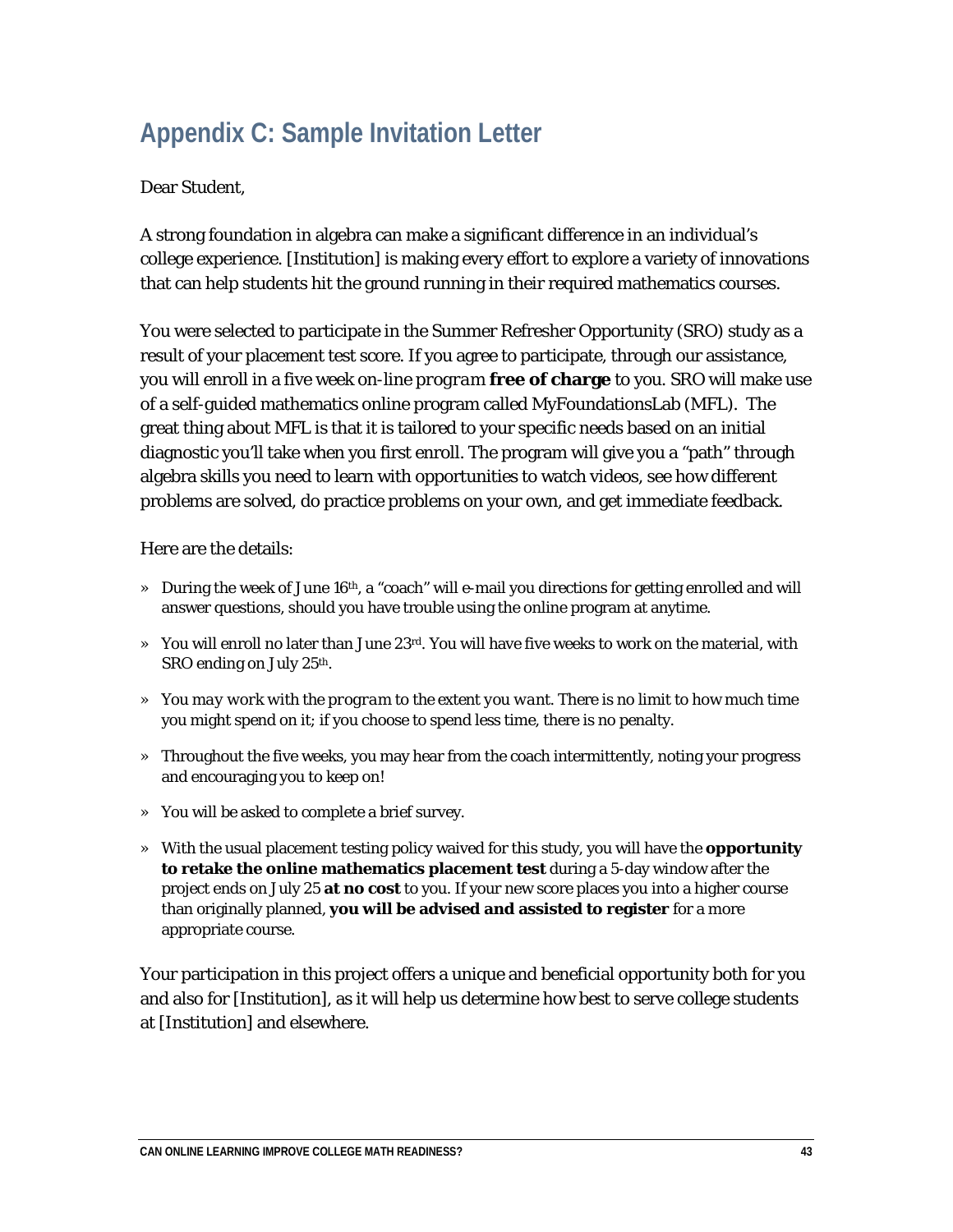**If you would like to participate,** please e-mail or call us right away! Call [tel number] and let them know you're calling about the "SRO project" or e-mail me directly at [\[contact](mailto:fshore@towson.edu) email].

We will be confidentially collecting data about your usage of the program, answers to surveys, and progress in mathematics at [Institution], but only anonymous data will be used in data analysis to determine the impact of the SRO on everyone. At no time will your name be used. Neither your participation level, nor your performance in this program can have any impact (positive or negative) on your college record, other than potentially improving your placement results. Furthermore, your participation in any of the activities mentioned would be completely voluntary and you can quit at any time.

As soon as we hear from you, we will begin the enrollment process, including getting you up and running with the online software program. We will need to hear from you **no later than Thursday, June 19**, in order to ensure that you are ready to begin the program by June  $23^{\text{rd}}$ . If you have any questions about the SRO, you may contact me by telephone [number] or e-mail at [\[e](mailto:fshore@towson.edu)mail]. You may also contact [name], chairperson of [Institution's] Institutional Review Board at [phone number].

Thank you for considering participation in the Summer Refresher Opportunity. I believe it offers a great way for you to start your college career at [Institution]!

Sincerely,

[Program administrator / math faculty member]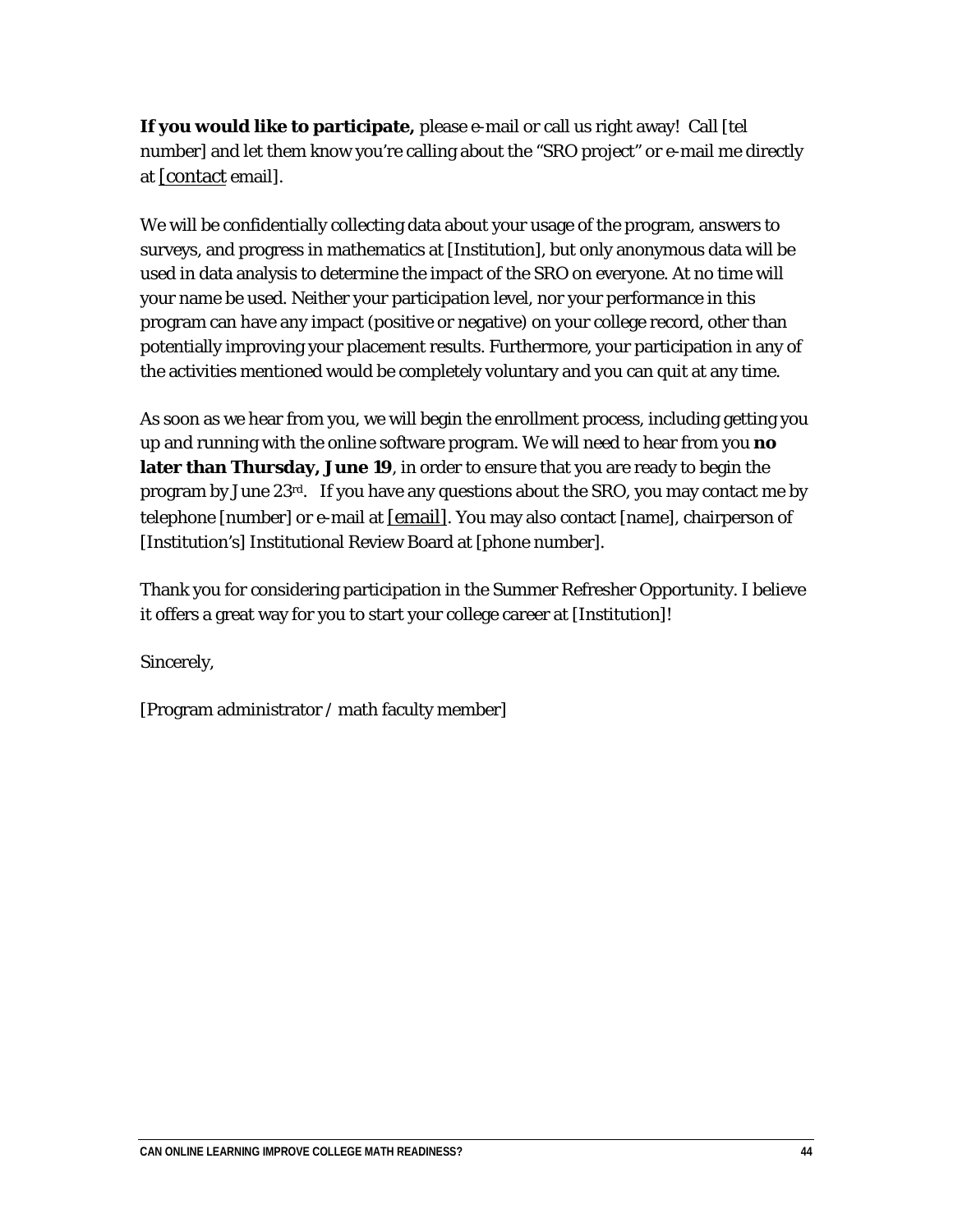# **Appendix D: More Detailed Data for Field Tests**

|                              |         | <b>Bowie State</b> | <b>Towson</b> |                  |         | <b>UMBC</b>      |
|------------------------------|---------|--------------------|---------------|------------------|---------|------------------|
|                              | Control | <b>Treatment</b>   | Control       | <b>Treatment</b> | Control | <b>Treatment</b> |
| <b>SAT Math</b>              | 419.661 | 384.151            | 512.281       | 506.100          | 563.404 | 542.449          |
| <b>SAT Verbal</b>            | 434.915 | 385.151            | 531.614       | 531.467          | 588.936 | 578.163          |
| <b>SAT V Missing</b>         | 9%      | 41%                | 17%           | 15%              | 19%     | 16%              |
| <b>SAT M Missing</b>         | 9%      | 41%                | 17%           | 15%              | 19%     | 16%              |
| HS GPA                       |         |                    | 3.478         | 3.446            | 3.620   | 3.670            |
| HS GPA Missing               |         |                    | 3%            | 2%               | 12%     | 14%              |
| White                        | 0%      | 0%                 | 68%           | 61%              | 34%     | 43%              |
| <b>Black</b>                 | 88%     | 89%                | 16%           | 20%              | 25%     | 38%              |
| Hispanic                     | 3%      | 2%                 | 7%            | 6%               | 14%     | 5%               |
| Asian                        | 0%      | 4%                 | 2%            | 4%               | 9%      | 12%              |
| Other Race                   | 8%      | 6%                 | 7%            | 8%               | 18%     | 2%               |
| Race Missing*                | 9%      | 41%                | 3%            | 2%               | 3%      | $0\%$            |
| Female                       | 53%     | 68%                | 67%           | 68%              | 59%     | 57%              |
| Age                          | 17.831  | 18.019             | 18.170        | 18.194           | 18.707  | 18.103           |
| Age Missing                  | 9%      | 41%                | 3%            | 2%               | $0\%$   | $0\%$            |
| Inc <\$50,000                | 45%     | 65%                | 24%           | 25%              |         |                  |
| Inc \$50,000 to<br>\$100,000 | 38%     | 22%                | 26%           | 25%              |         |                  |
| Inc > \$100,000              | 18%     | 14%                | 50%           | 49%              |         |                  |

#### Appendix D Table 1: Student Characteristics by Institution and Treatment Group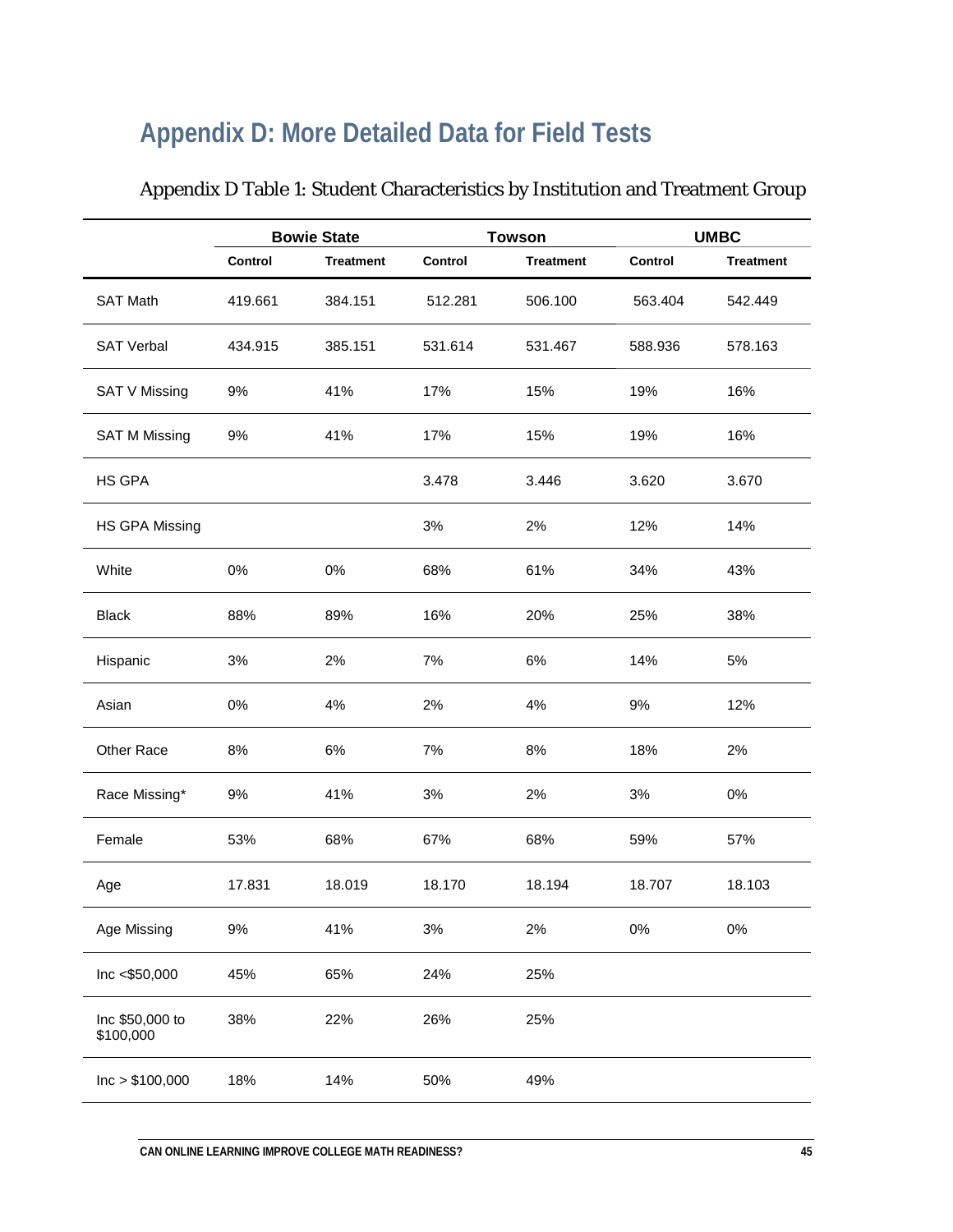| Income Missing                | 14%    | 43%    | 17%    | 14%    |        |        |
|-------------------------------|--------|--------|--------|--------|--------|--------|
| Pell Eligible                 |        |        |        |        | 34%    | 36%    |
| <b>Pell Status</b><br>Unknown |        |        |        |        | 14%    | 19%    |
| Initial Placement<br>Score    | 61.262 | 64.611 | 12.507 | 12.472 | 18.690 | 19.052 |
| Observations                  | 65     | 90     | 345    | 352    | 58     | 58     |

\*Percentages of students by race are for those for whom data was available.

Appendix D Table 2: Breakdown of Towson Participation by Placement Test Score

| <b>Placement</b><br>Score* | % yes | % logged on | N   |
|----------------------------|-------|-------------|-----|
| $0-5$                      | 77%   | 69%         | 13  |
| $6-9$                      | 67%   | 60%         | 52  |
| $10 - 11$                  | 53%   | 47%         | 43  |
| $12 - 16$                  | 53%   | 43%         | 244 |
| <b>Total</b>               | 56%   | 47%         | 352 |

\*Maximum possible score is 25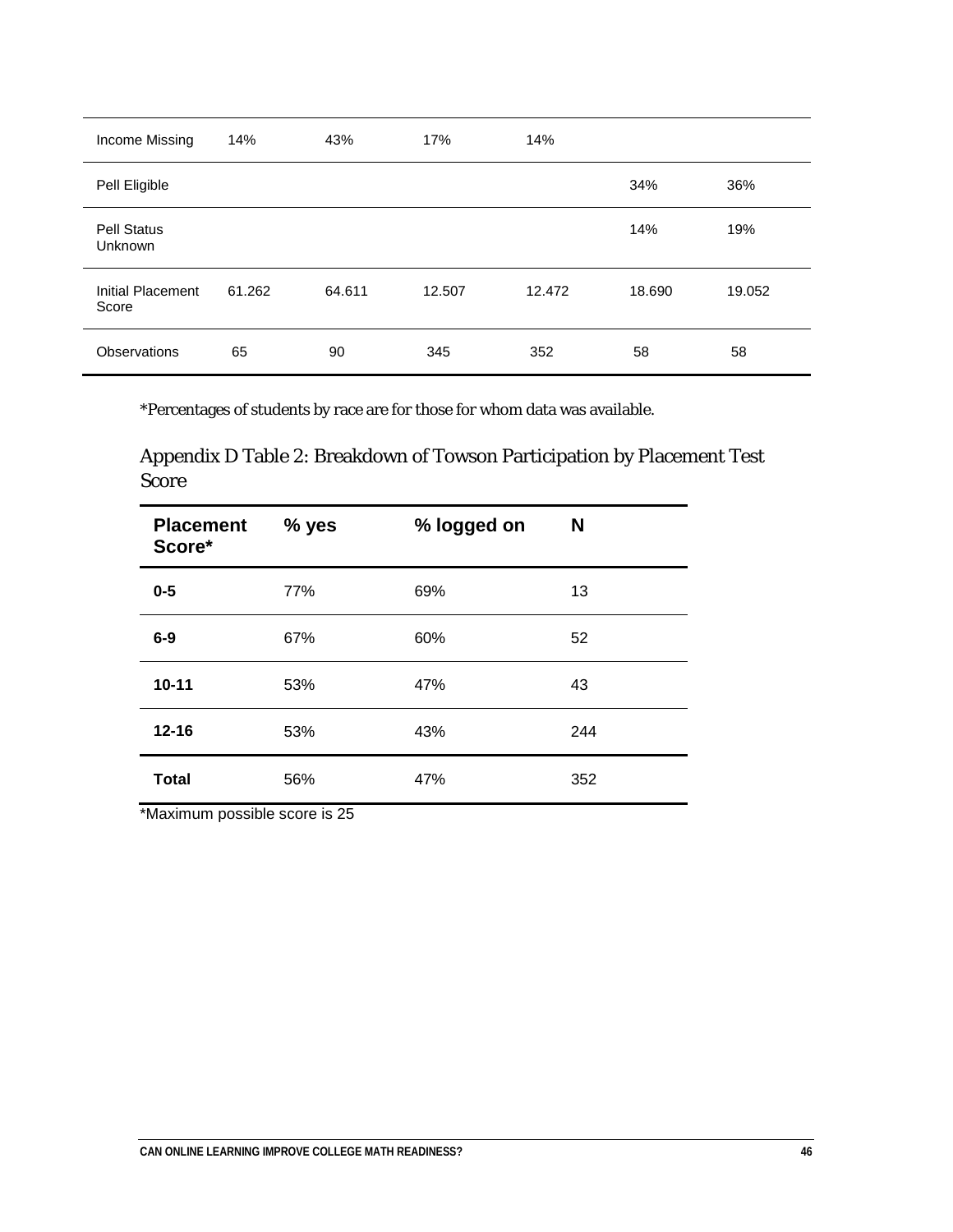|                         | <b>Control</b> | Treatment  | <b>Difference</b> |
|-------------------------|----------------|------------|-------------------|
| Retook placement test   | 10%            | <b>23%</b> | 13%               |
| Pretest score           | 12.5           | 12.5       | 0.0               |
| Max(pretest, post-test) | 13.1           | 13.7       | 0.7               |
| GPA, all graded courses | 2.8            | 2.8        | 0.0               |
| GPA, math courses       | 2.4            | 2.4        | 0.0               |
| Took any math course    | 84%            | 85%        | 1%                |
| Passed any math course  | 75%            | 74%        | 0%                |
| Number of students      | 345            | 352        |                   |

### Appendix D Table 3: Towson Outcomes Detail

Differences that are statistically significant at p<0.10 are bolded.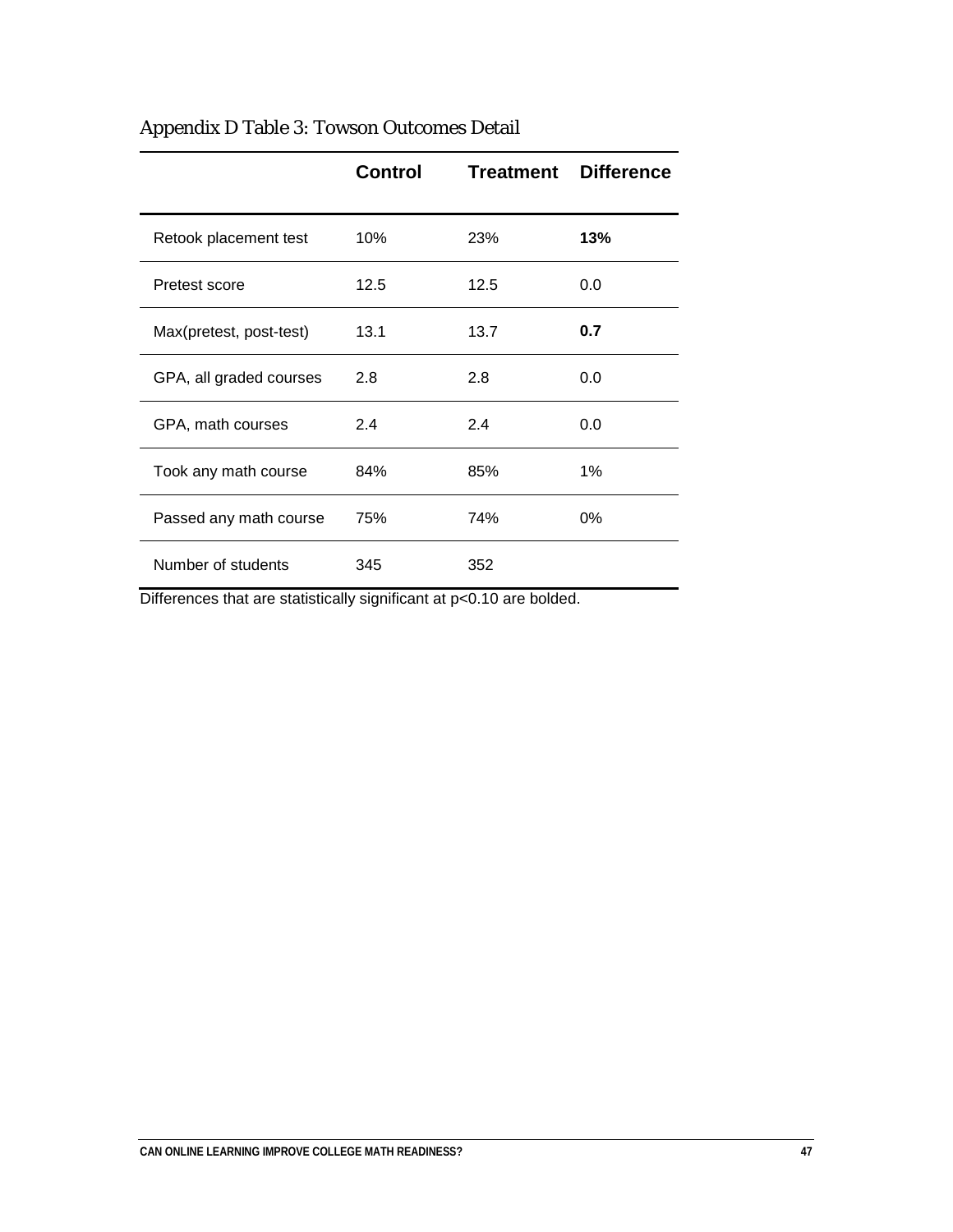|                         |                     |         | Placement Score (Pre-Test) |           |  |
|-------------------------|---------------------|---------|----------------------------|-----------|--|
|                         | <b>All Students</b> | $0 - 9$ | $10 - 11$                  | $12 - 16$ |  |
| Retook placement test   | 0.13                | 0.10    | 0.14                       | 0.13      |  |
| GPA, all graded courses | 0.03                | 0.19    | 0.07                       | $-0.02$   |  |
| GPA, math courses       | $-0.02$             | 0.18    | $-0.22$                    | $-0.03$   |  |
| Passed any math course  | 0.00                | 0.11    | $-0.12$                    | $-0.01$   |  |
| Started above algebra   | 0.02                | 0.13    | $-0.05$                    | 0.01      |  |
| Passed above algebra    | 0.00                | 0.02    | 0.02                       | $-0.01$   |  |
| Started 200-level       | $-0.02$             | 0.01    | 0.05                       | $-0.04$   |  |
| Passed 200-level        | $-0.03$             | 0.01    | 0.05                       | $-0.05$   |  |
| Number                  | 697                 | 128     | 86                         | 483       |  |

### Appendix D Table 4: Towson Treatment-Control Differences

Differences that are statistically significant at p<0.10 are bolded.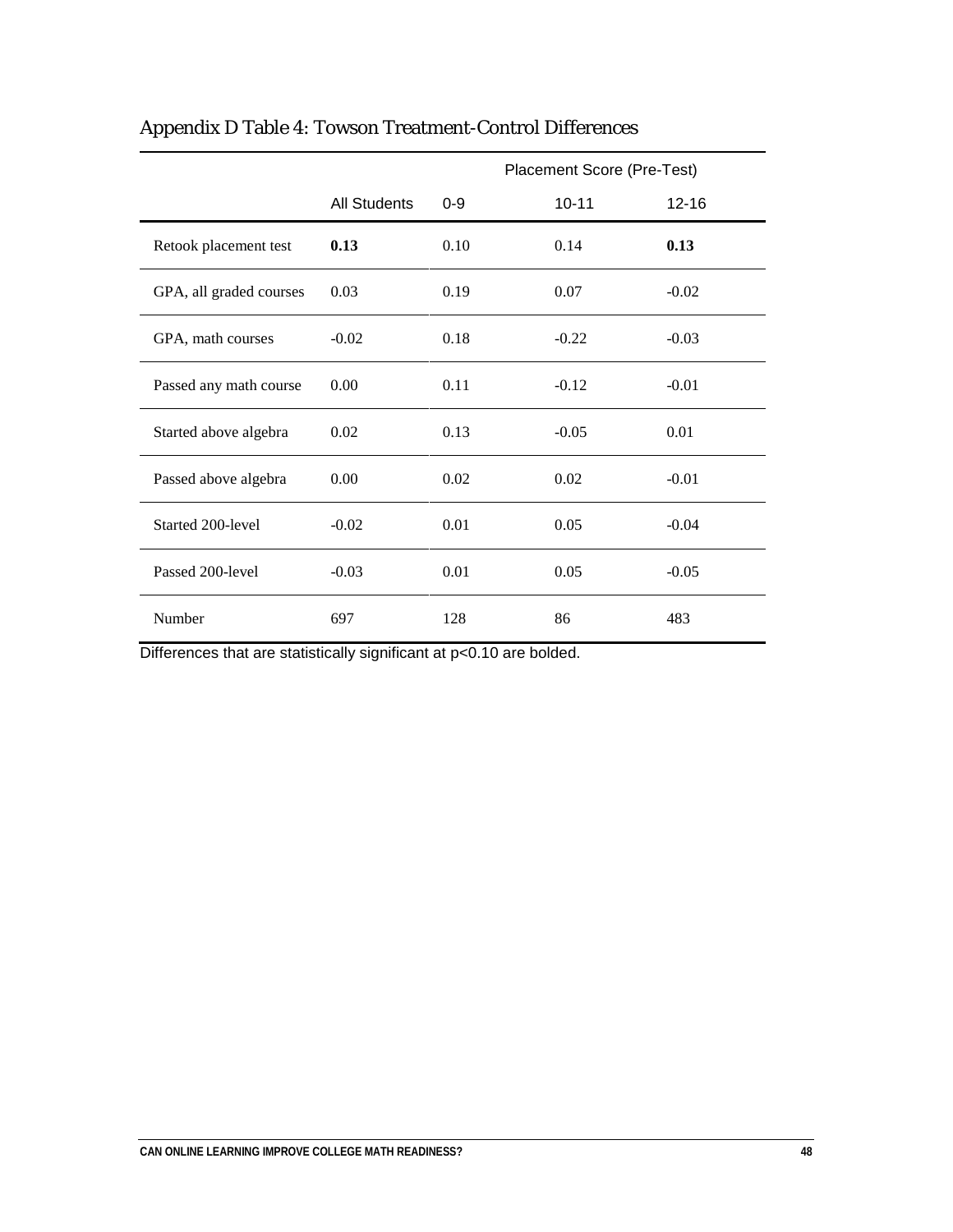|                          | <b>Control</b> |      | <b>Treatment Difference</b> |
|--------------------------|----------------|------|-----------------------------|
| Retook placement test    | 6%             | 30%  | 24%                         |
| Pre-test score           | 61.3           | 64.6 | 3.3                         |
| Max(pre-test, post-test) | 61.7           | 68.1 | 6.4                         |
| GPA, all graded courses  | 2.2            | 2.3  | 0.1                         |
| GPA, math courses        | 2.0            | 2.1  | 0.1                         |
| Took any math course     | 95%            | 96%  | $0\%$                       |
| Passed any math course   | 78%            | 81%  | 3%                          |
| Number of students       | 65             | 90   |                             |

#### Appendix D Table 5: Bowie State University Outcomes Detail

Differences that are statistically significant at p<0.10 are bolded.

|  |  |  |  | Appendix D Table 6: UMBC Outcomes Detail (year 2 field test only) |  |  |  |  |  |
|--|--|--|--|-------------------------------------------------------------------|--|--|--|--|--|
|--|--|--|--|-------------------------------------------------------------------|--|--|--|--|--|

|                          | <b>Control</b> | <b>Treatment</b> | <b>Difference</b> |
|--------------------------|----------------|------------------|-------------------|
| Retook placement test    | 62%            | 36%              | $-26%$            |
| Pre-test score           | 18.7           | 19.1             | 0.4               |
| Max(pre-test, post-test) | 22.0           | 20.9             | $-1.1$            |
| GPA, all graded courses  | 2.9            | 2.8              | 0.0               |
| GPA, math courses        | 2.3            | 2.2              | $-0.1$            |
| Took any math course     | 83%            | 90%              | 7%                |
| Passed any math course   | 72%            | 79%              | 7%                |
| Number of students       | 58             | 58               |                   |

Differences that are statistically significant at p<0.10 are bolded.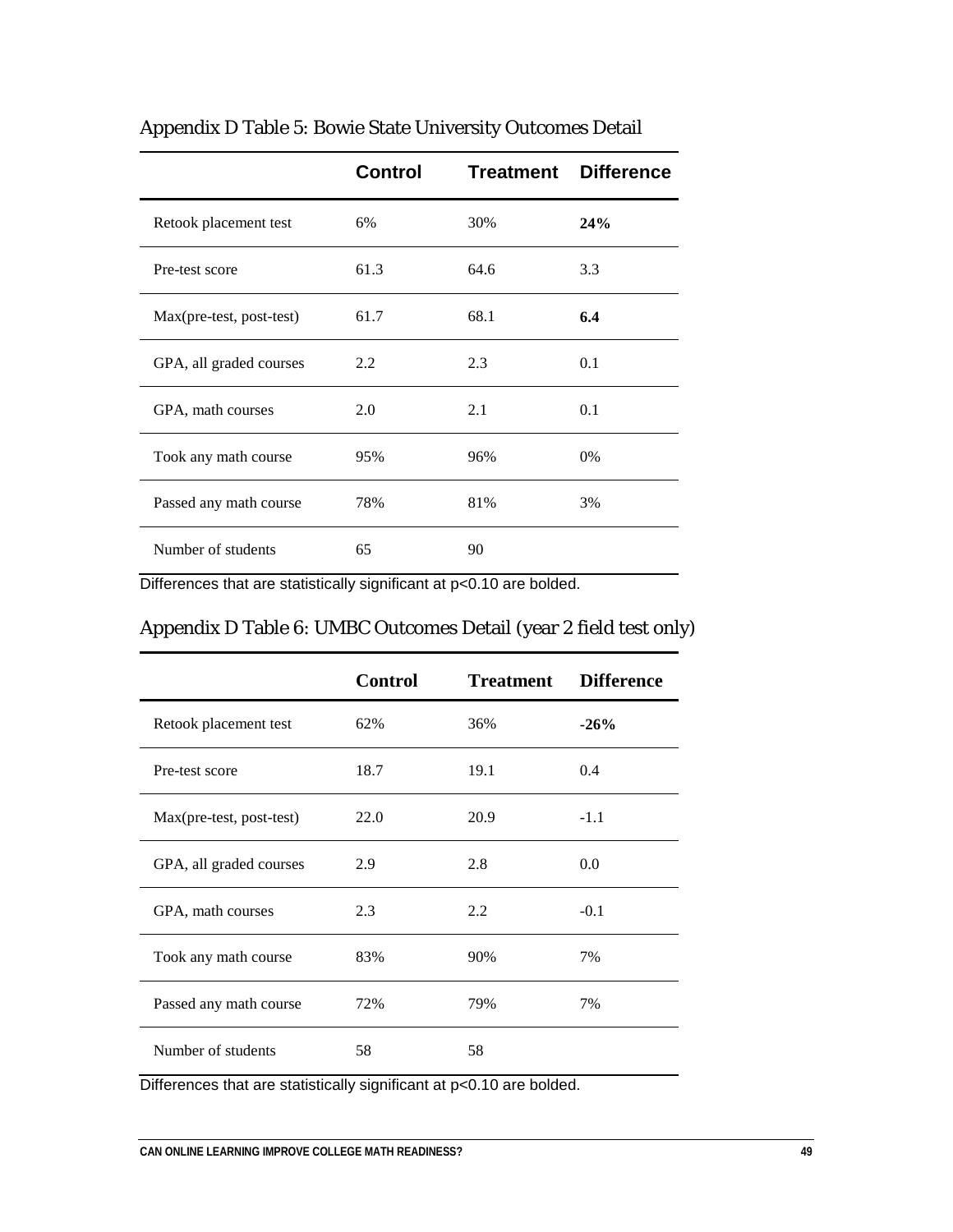#### Appendix D Table 7: Detail on Students who Retook the Placement Test Across **Sites**

|                       | <b>Bowie State</b> |                  |                | <b>Towson</b>    | <b>UMBC</b>    |                  |
|-----------------------|--------------------|------------------|----------------|------------------|----------------|------------------|
|                       | Control            | <b>Treatment</b> | <b>Control</b> | <b>Treatment</b> | <b>Control</b> | <b>Treatment</b> |
| Retake rate           | 6%                 | 30%              | 10%            | 23%              | 62%            | 36%              |
| Did not retake        |                    |                  |                |                  |                |                  |
| Pre-test score        | 61.1               | 64.1             | 12.7           | 12.6             | 20.7           | 19.3             |
| Retook                |                    |                  |                |                  |                |                  |
| Pre-test score        | 63.8               | 65.9             | 10.6           | 12.0             | 17.4           | 18.6             |
| Post-test score       | 58.5               | 74.0             | 15.1           | 17.0             | 22.6           | 23.2             |
| Max(pre, post)        | 71.0               | 77.4             | 15.8           | 17.4             | 22.8           | 23.8             |
| Change (post-<br>pre) | $-5.3$             | 8.2              | 4.5            | 5.0              | 5.1            | 4.7              |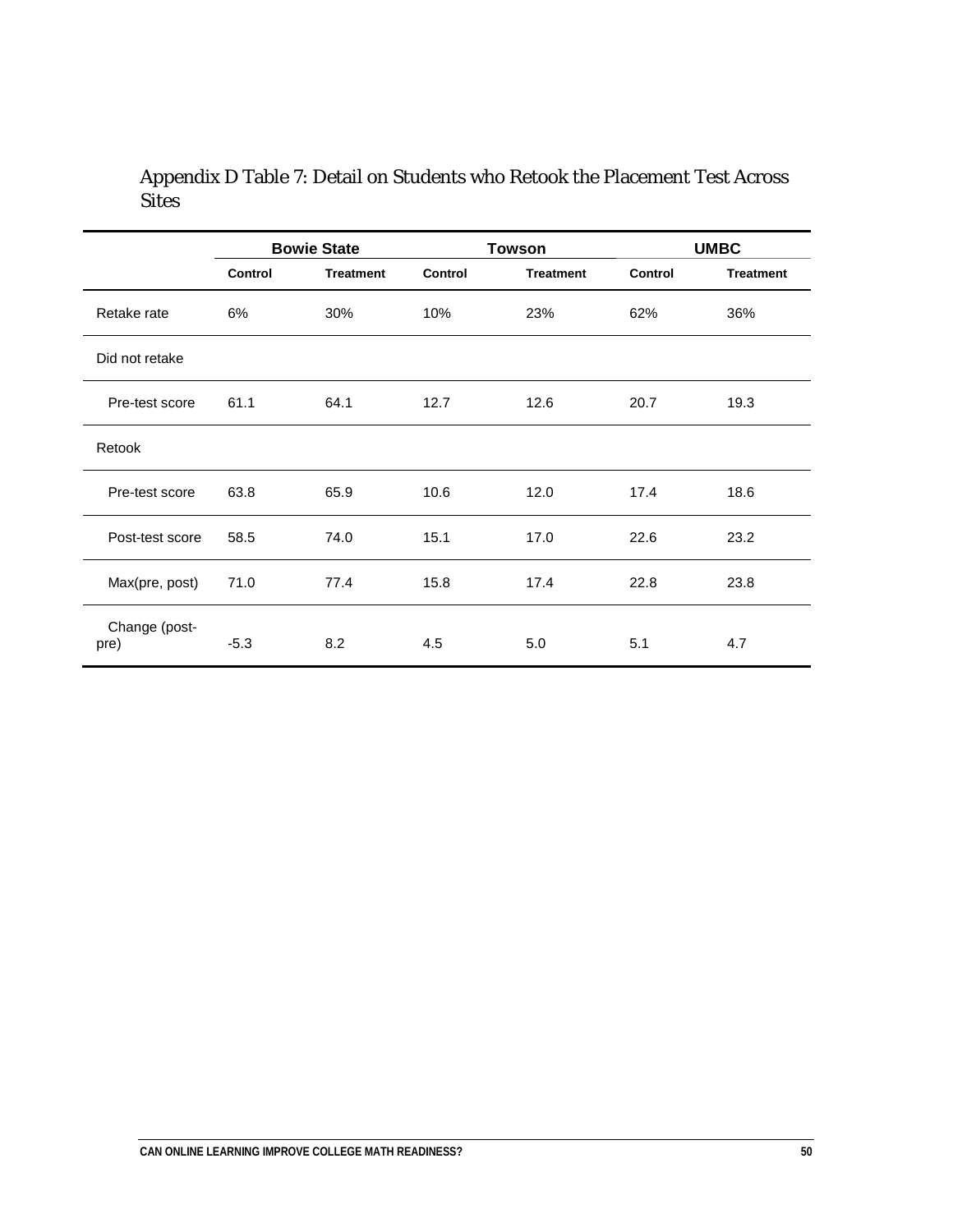# **Appendix E: Results from Student Surveys at Towson**

All students in the treatment and control groups at Towson were sent emails with a link to a student survey. The survey for the control group asked students about what, if any, work they did to improve their math skills over the summer and why they did or did not retake the placement test. The survey for the treatment group asked questions about why students did or did not choose to participate, retake the placement exam, what they felt they accomplished, and how they would rate the MyFoundationsLab materials. One hundred fifty-eight students in the treatment group took the survey and 178 students in the control group took it. Thus, the response rates were 45% and 52%, respectively.

#### *Reasons for Participating or Not Participating in the Program*

Students who were invited to use MFL but chose not to register for the program had a mix of reasons for not participating. The most common reason (38%) for not registering was that students were satisfied with their placement test scores. The two other common answers were that students did not want to work on their math skills over the summer and they did not think an online program would help improve their skills. There were also some students who registered for the program but did not end up using MFL. This group had a mix of reasons, and given the small sample size, one should not read too much into the percent of students citing each reason, except to note that there is not one clear reason.

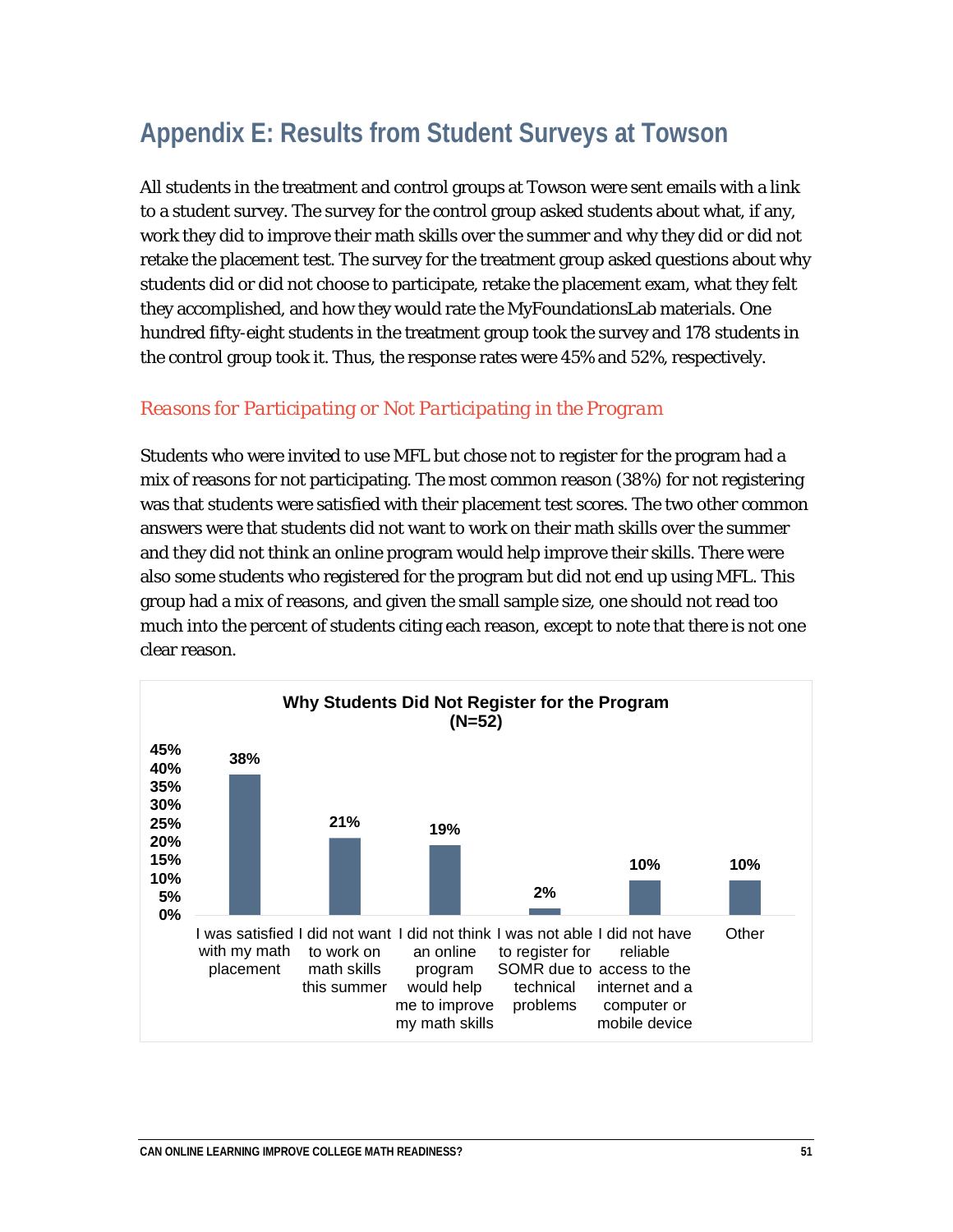

Among students who did register, their main reason for doing so was to improve their score on the placement test (58%). Only 10% of students said they did it because their parents wanted them to.



#### *Time Spent*

More than 50% of respondents reported spending between one and three hours per week on the program. This is not very much time considering that the program was only 6 weeks long and they were recommended to spend 5 to 10 hours per week on MFL. Only 23% of respondents reported spending four hours or more per week on MFL. Given the relatively small amount of time spent on the platform, it is not surprising that most students did not see large gains in test scores.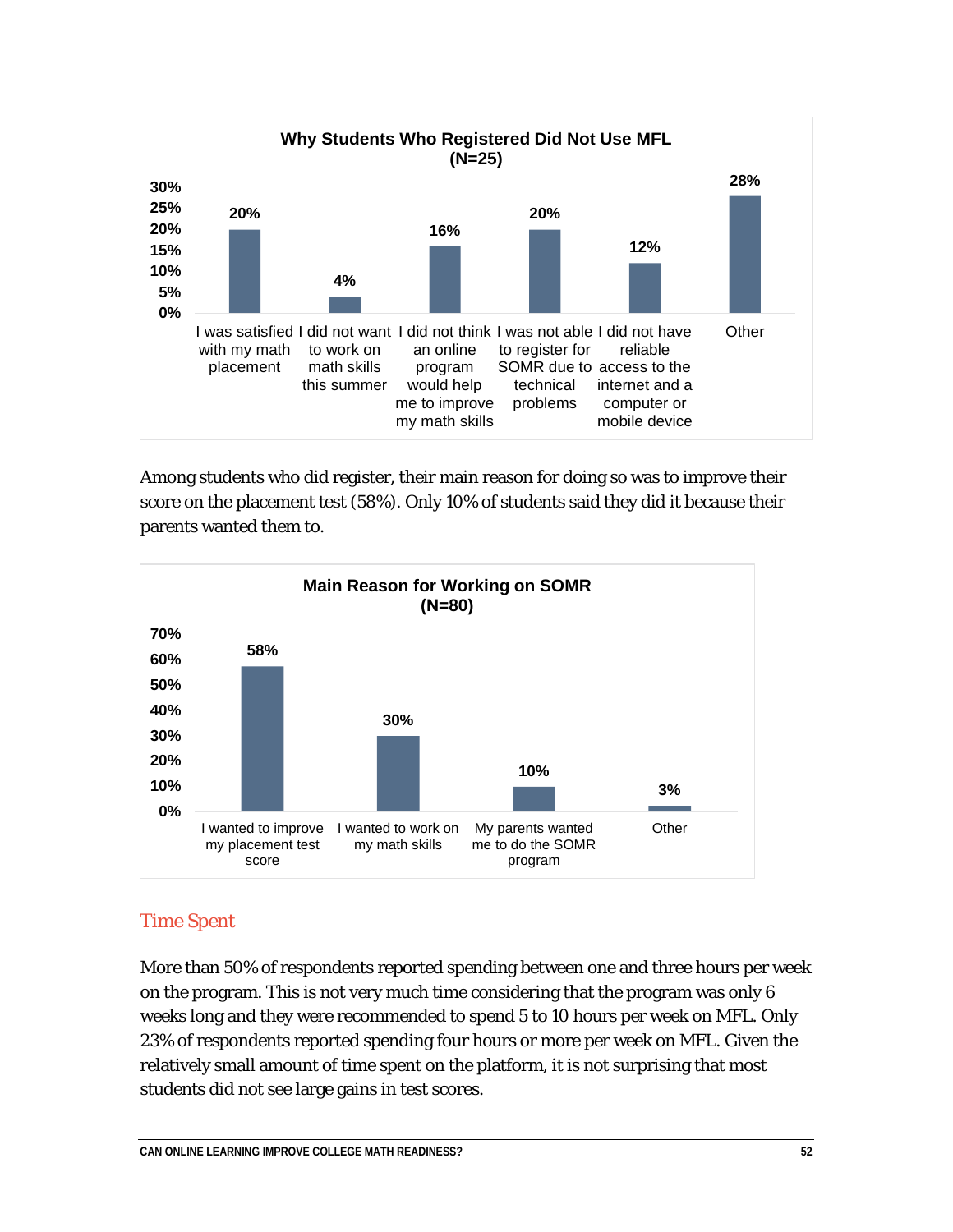

#### *Why Students Chose Not to Retake the Placement Test*

The main reason for not retaking the placement test was that students were satisfied with their original placement score. There were some students who did not think they had learned enough to warrant retaking the placement test, but this was only 17% of all students in the treatment group. There were also a number of students who were unaware of the option or unable to take it during the given time (44% total). Thus, in the future it may make sense to make it available for a longer period of time and to improve communication to students. It is also important to note that 72% of the treatment group students who responded to this question did not register for the program. There are not enough students who registered for the program and answered this question to draw conclusions from their responses.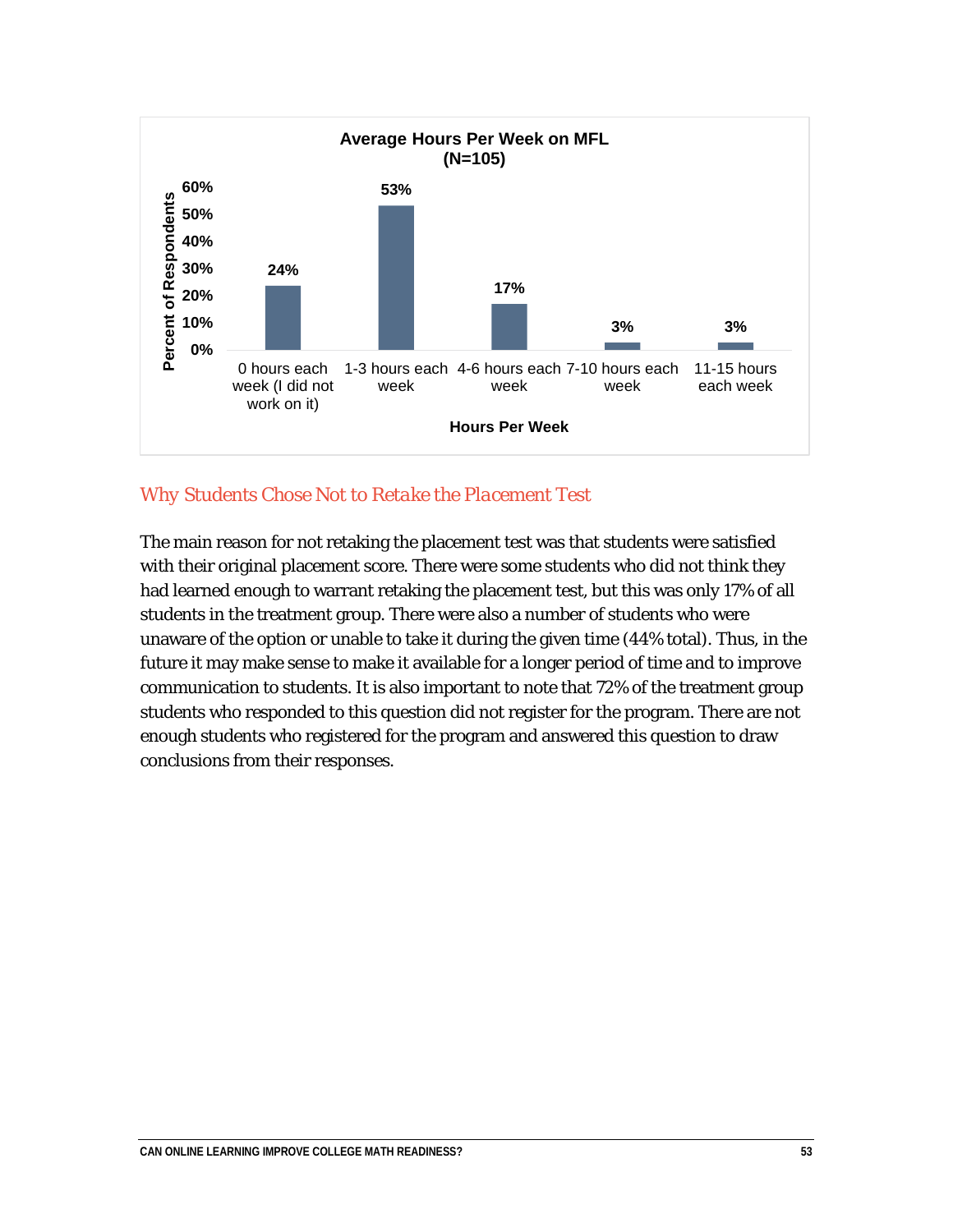

#### *How Students Felt about the Program and Materials*

73% of respondents in the treatment group who participated in the program said they accomplished what they wanted to in the program. Among the 27% of students who did not accomplish what they wanted, the most common reason (73%) was that they did not have enough time because of personal constraints. Given the flexibility of the program, it is hard to imagine a way in which it could be more accessible. However, this also supports a point made in the main section of the report about the need to create summer bridge programs that are more accessible to students given their personal constraints over the summer.

On average, students rated the MFL materials above average on a 5-point scale, where 1 was poor and 5 was excellent. The aspect of MFL they rated the lowest was engaging and fun to use (3.3) but this was still rated above average. Overall they thought the platform was easy to use, had good quality instructional materials, was useful for reviewing and learning concepts, and was technically reliable.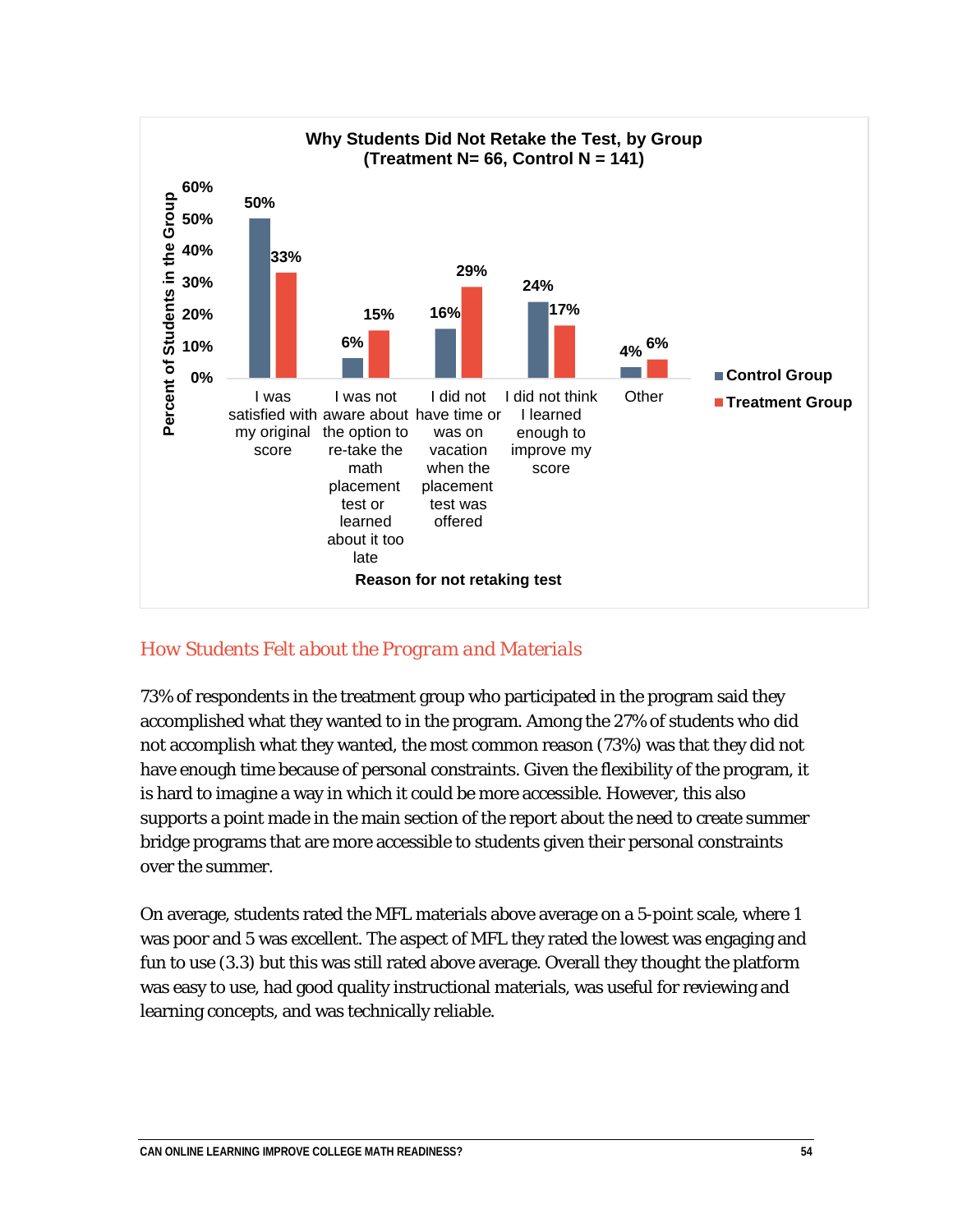

MFL contains a variety of features intended to help students learn the concepts and guide them through the platform. The average rating for the helpfulness of all but one of these features was between 3 and 4 on a 5-point scale, where 1 represents not at all helpful and 5 represents extremely helpful. There does not appear to be one feature that stands out as extremely important and the only below average rating was on the print summary, which is not key to the program. It is a sheet they can print that describes their progress on the learning modules.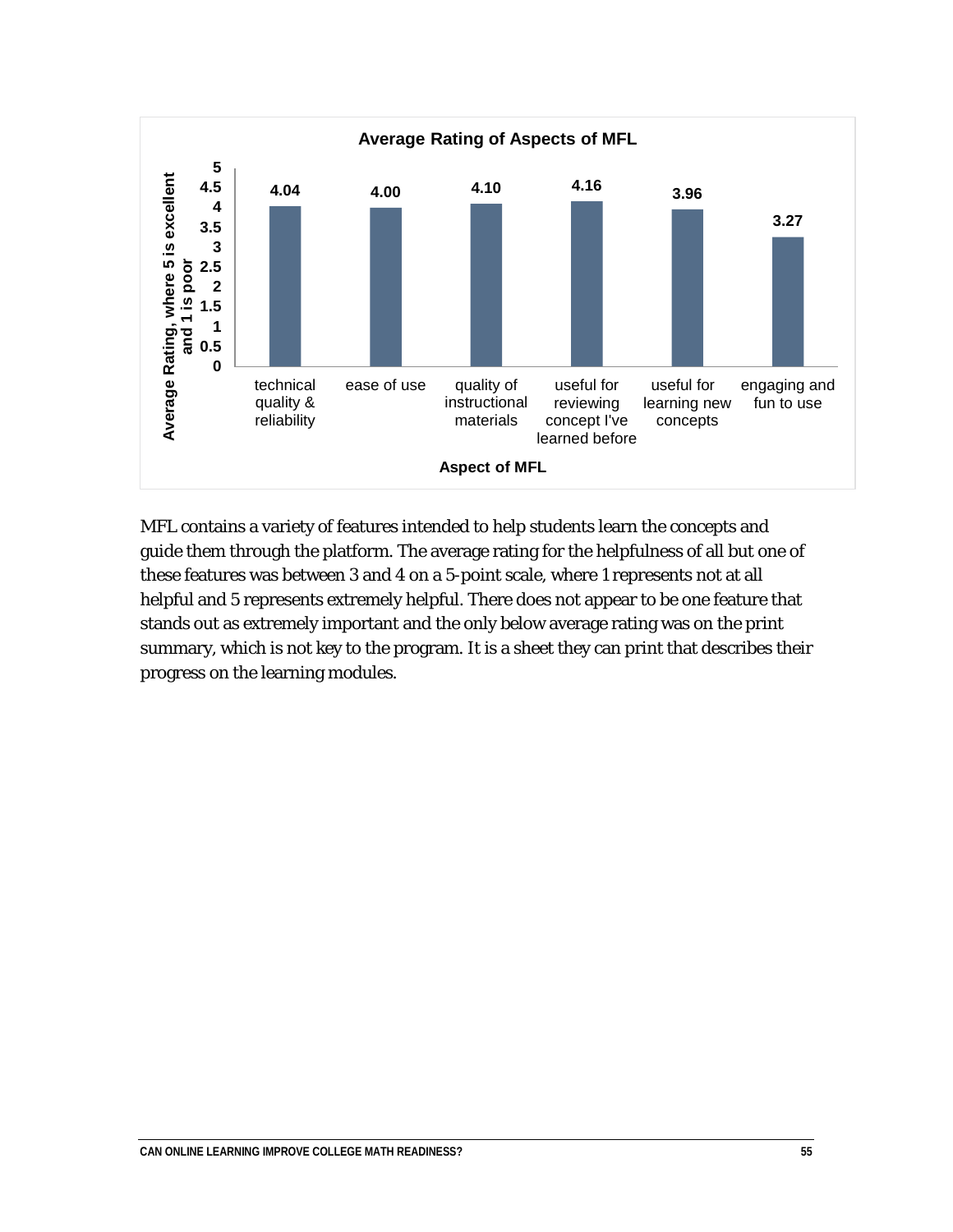

The average frequency that students used the MFL features indicates similar patterns to their ratings of helpfulness. Once again, most features have an average rating between 3 and 4, on a 6-point scale, where 5 is always and 0 is never. Print summary is the only feature where the average frequency is less than 3.